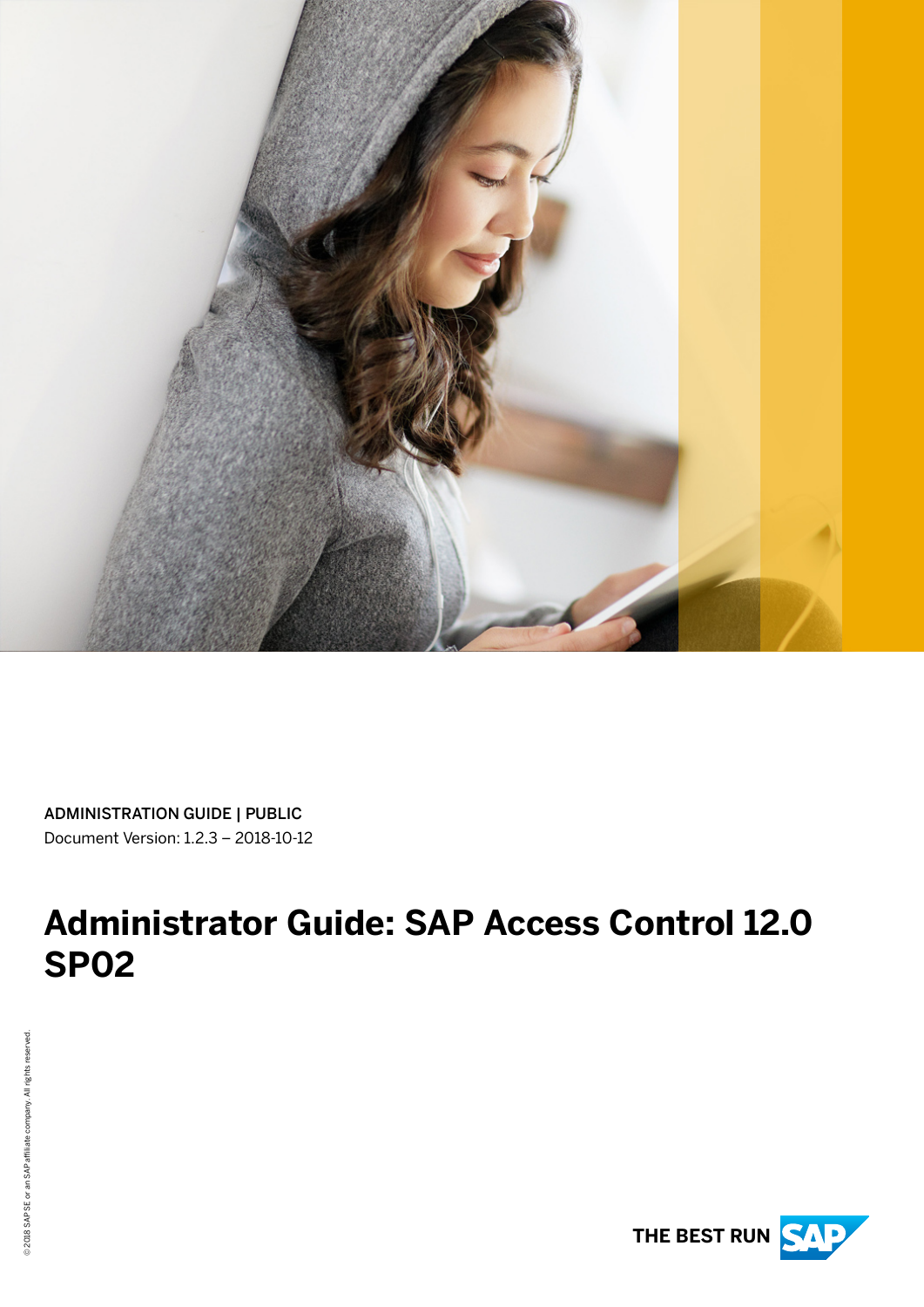# **Content**

| 1              |  |
|----------------|--|
| $\overline{2}$ |  |
| 2.1            |  |
| 2.2            |  |
| 2.3            |  |
| 2.4            |  |
| 3              |  |
| 3.1            |  |
| 3.2            |  |
| 3.3            |  |
| 4              |  |
| 4.1            |  |
|                |  |
|                |  |
| 4.2            |  |
| 4.3            |  |
| 4.4            |  |
| 4.5            |  |
|                |  |
|                |  |
| 5              |  |
| 5.1            |  |
| 5.2            |  |
| 5.3            |  |
| 5.4            |  |
| 5.5            |  |
| 5.6            |  |
| 5.7            |  |
|                |  |
| 5.8            |  |
| 5.9            |  |
|                |  |
|                |  |
|                |  |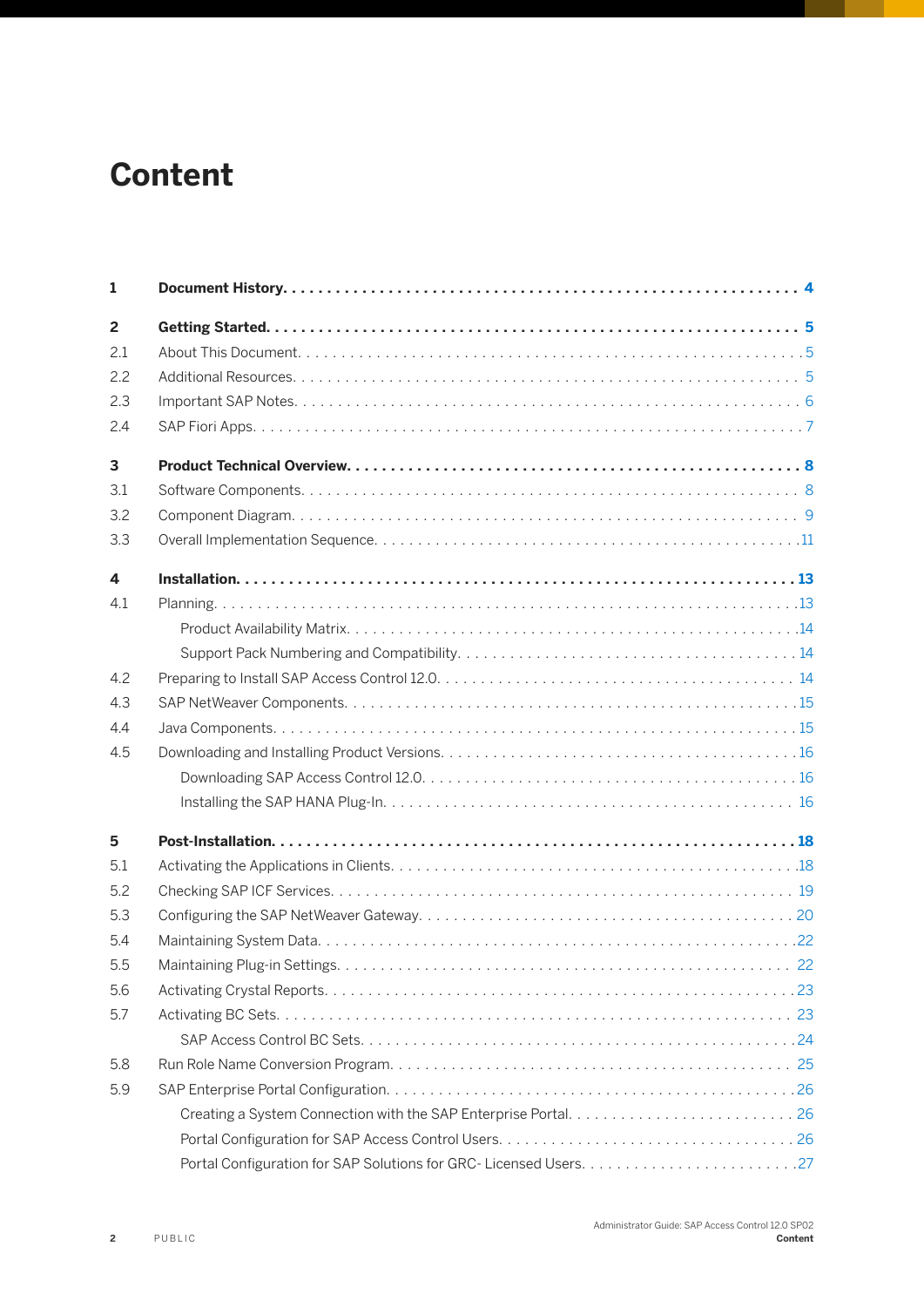| 5.10 |  |
|------|--|
|      |  |
| 5.11 |  |
| 6    |  |
| 6.1  |  |
|      |  |
|      |  |
|      |  |
|      |  |
| 6.2  |  |
|      |  |
|      |  |
|      |  |
|      |  |
|      |  |
| 6.3  |  |
| 6.4  |  |
| 6.5  |  |
|      |  |
|      |  |
|      |  |
| 6.6  |  |
|      |  |
|      |  |
| 6.7  |  |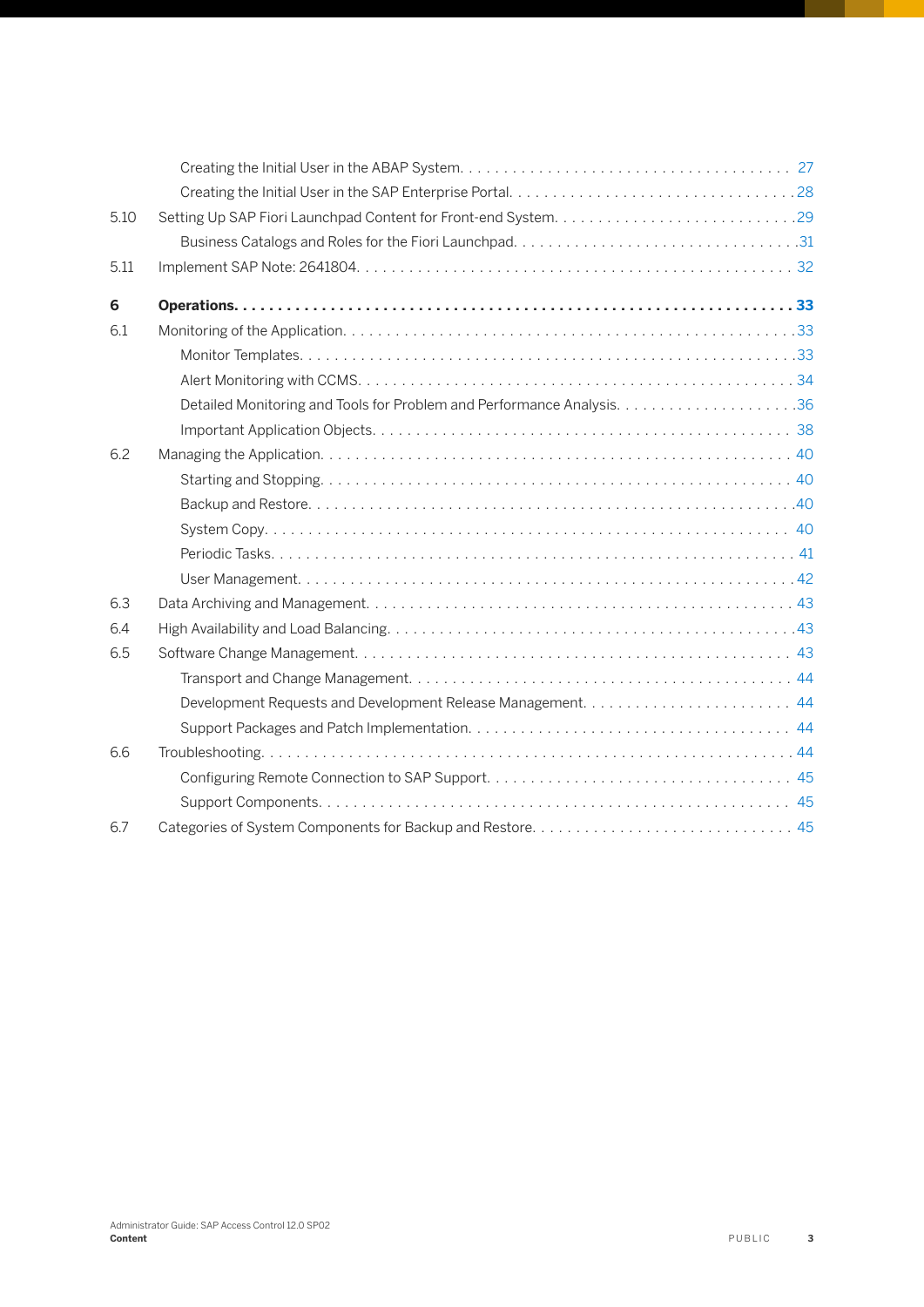# <span id="page-3-0"></span>**1 Document History**

| Version | Date       | Description                                                          |
|---------|------------|----------------------------------------------------------------------|
| 1.0.0   | 2018-03-28 | Initial release                                                      |
| 1.1.0   | 2018-07-31 | Updated component diagram                                            |
|         |            | Added SAP Note for: Additional IMG<br>documentation                  |
|         |            | Added SAP Note for: Support pack<br>compatibility matrix             |
|         |            | Added additional information about<br>Fiori apps and configuration   |
| 1.2.0   | 2018-08-15 | Added information for optional HANA<br>plug-in                       |
|         |            | Updated procedure to setup Fiori busi-<br>ness catalogs              |
| 1.2.1   | 2018-08-28 | Corrected typo for front-end compo-<br>nent: UIGRC001 to UIGRAC01100 |
| 1.2.2   | 2018-08-31 | Added SP01 Master SAP Note: 2622112<br>n.                            |
| 1.2.3   | 2018-10-12 | Added SP02 Master SAP Note                                           |
|         |            | Added SP information for GRC 10.1<br>Plug-ins                        |
|         |            | Updated component diagram                                            |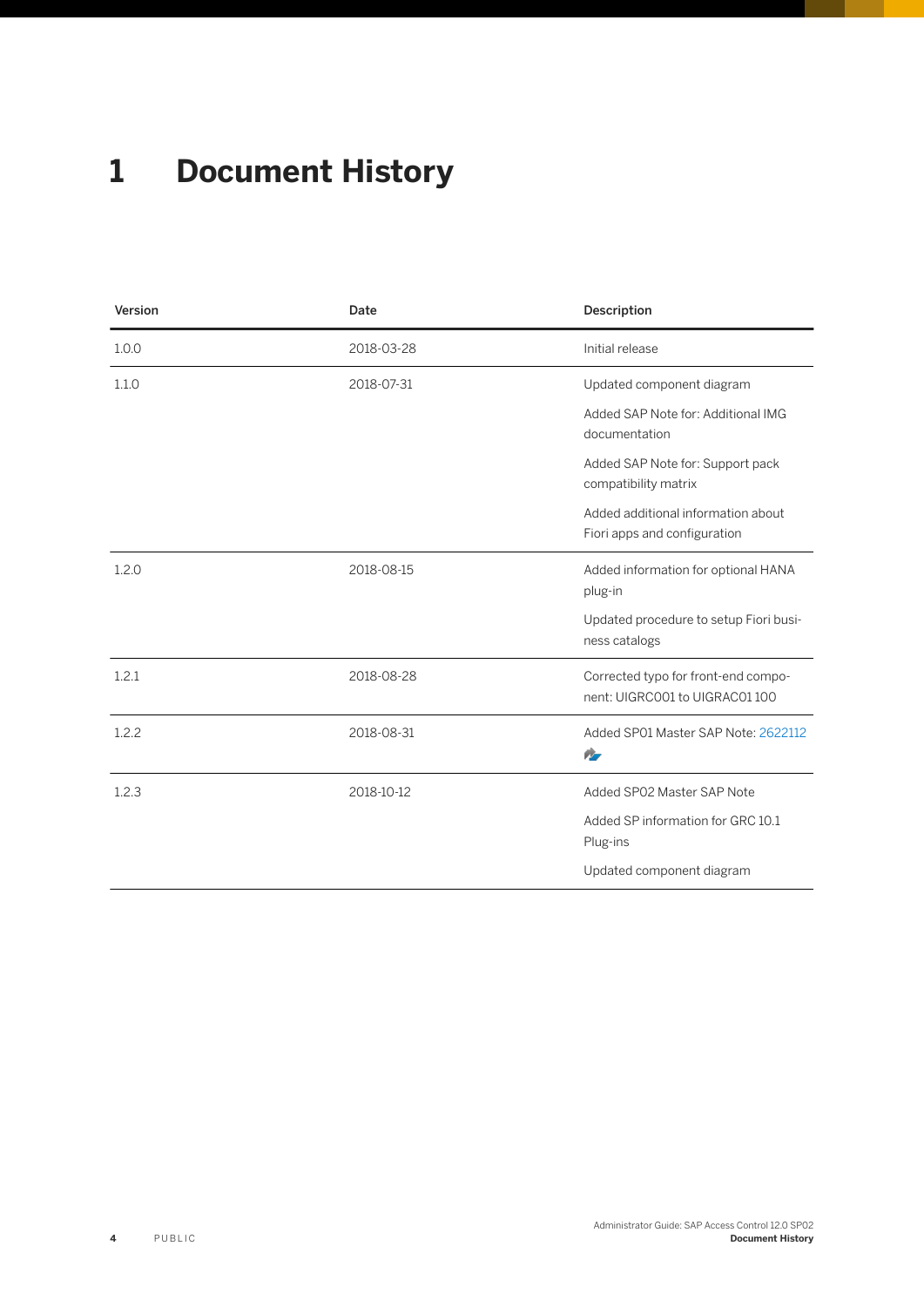# <span id="page-4-0"></span>**2 Getting Started**

SAP Access Control is an enterprise software application that enables organizations to control access and prevent fraud across the enterprise, while minimizing the time and cost of compliance. The application streamlines compliance processes, including access risk analysis and remediation, business role management, access request management, emergency access maintenance, and periodic compliance certifications. It delivers immediate visibility of the current risk situation with real-time data.

### **2.1 About This Document**

The Administrator Guide for SAP Access Control 12.0 contains information on the technical system landscape, procedures and requirements for installation, and procedures and tools for the maintenance and operation of solution post-installation.

#### i Note

The access control solution is part of the SAP Governance, Risks, and Compliance suite of solutions. Some components are shared between the solutions. Therefore, this guide may contain information about shared components where relevant. In addition, for convenience, we may use the abbreviated convention GRC within this guide.

#### **Integration Scenarios**

The access control solution also has integration scenarios with other solutions, such as SAP Cloud Identity Access Governance, access analysis service, SAP SuccessFactor Employee Central, and others.

These integrations are done after the access control solution is installed, and in addition to the implementation procedures in this guide.

For details and information about implementing the integration scenarios, see the respective integration guides at [https://help.sap.com/viewer/p/SAP\\_ACCESS\\_CONTROL](https://help.sap.com/viewer/p/SAP_ACCESS_CONTROL).

## **2.2 Additional Resources**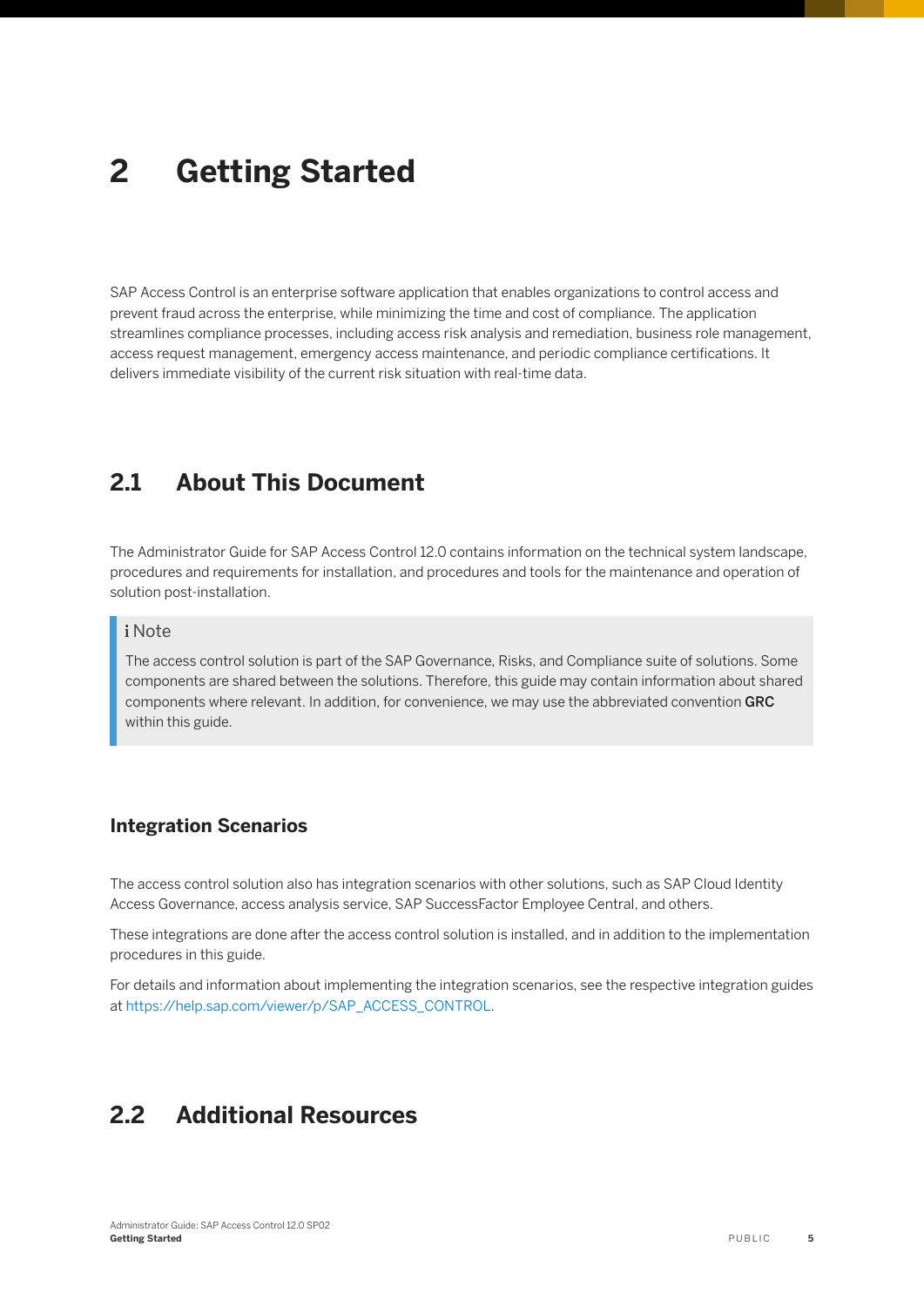<span id="page-5-0"></span>

| Content                                                                                                                                                 | Location                                                                                                                                                                                                                                                           |
|---------------------------------------------------------------------------------------------------------------------------------------------------------|--------------------------------------------------------------------------------------------------------------------------------------------------------------------------------------------------------------------------------------------------------------------|
| SAP Help Portal                                                                                                                                         | http://help.sap.com                                                                                                                                                                                                                                                |
| Sizing, calculation of hardware requirements such as CPU,<br>disk, and memory resources with the Quick Sizer tool                                       | https://www.sap.com/about/benchmark/sizing.quick-si-<br>zer.html#quick-sizer                                                                                                                                                                                       |
| Released platforms and technology related topics such as<br>maintenance strategies and language support                                                 | https:sap.com/products<br>To access the Platform Availability Matrix go to<br>https://support.sap.com/en/release-upgrade-mainte-<br>nance.html                                                                                                                     |
| <b>Security Guides</b><br>The security guides describe the settings for a medium se-<br>curity level and offer suggestions for raising security levels. | For the Access Control 12.0 Security Guide, go to https://<br>help.sap.com/viewer/p/SAP_ACCESS_CONTROL.<br>For the SAP NetWeaver Security Guide, go to https://<br>help.sap.com/viewer/p/SAP_NETWEAVER_750.<br>Open the relevant guide under the Security section. |
| Performance                                                                                                                                             | http://help.sap.com                                                                                                                                                                                                                                                |
| Information about Support Package Stacks, latest software<br>versions, and patch level requirements                                                     | https://support.sap.com/swdcres                                                                                                                                                                                                                                    |
| <b>SAP NetWeaver</b>                                                                                                                                    | https://help.sap.com/viewer/p/SAP_NETWEAVER                                                                                                                                                                                                                        |

## **2.3 Important SAP Notes**

You must read the following SAP Notes before you start the installation. These SAP Notes contain the most recent information on the installation as well as corrections to the installation documentation. Make sure that you have the latest version of each SAP Note, which you can find on SAP Support Portal at [https://](http://help.sap.com/disclaimer?site=https%3A%2F%2Fsupport.sap.com%2F) [support.sap.com/](http://help.sap.com/disclaimer?site=https%3A%2F%2Fsupport.sap.com%2F)

| <b>SAP Note Number</b> | Title                                                                     |
|------------------------|---------------------------------------------------------------------------|
| 26206417               | SAP Access Control 12 Release Information Note                            |
| 2622112                | SAP Access Control 12 SP01 Master Note                                    |
| 26630214               | SAP Access Control 12 SP02 Master Note                                    |
| 26470677               | Release Information Note for UI component for SAP Access<br>Control 12.0. |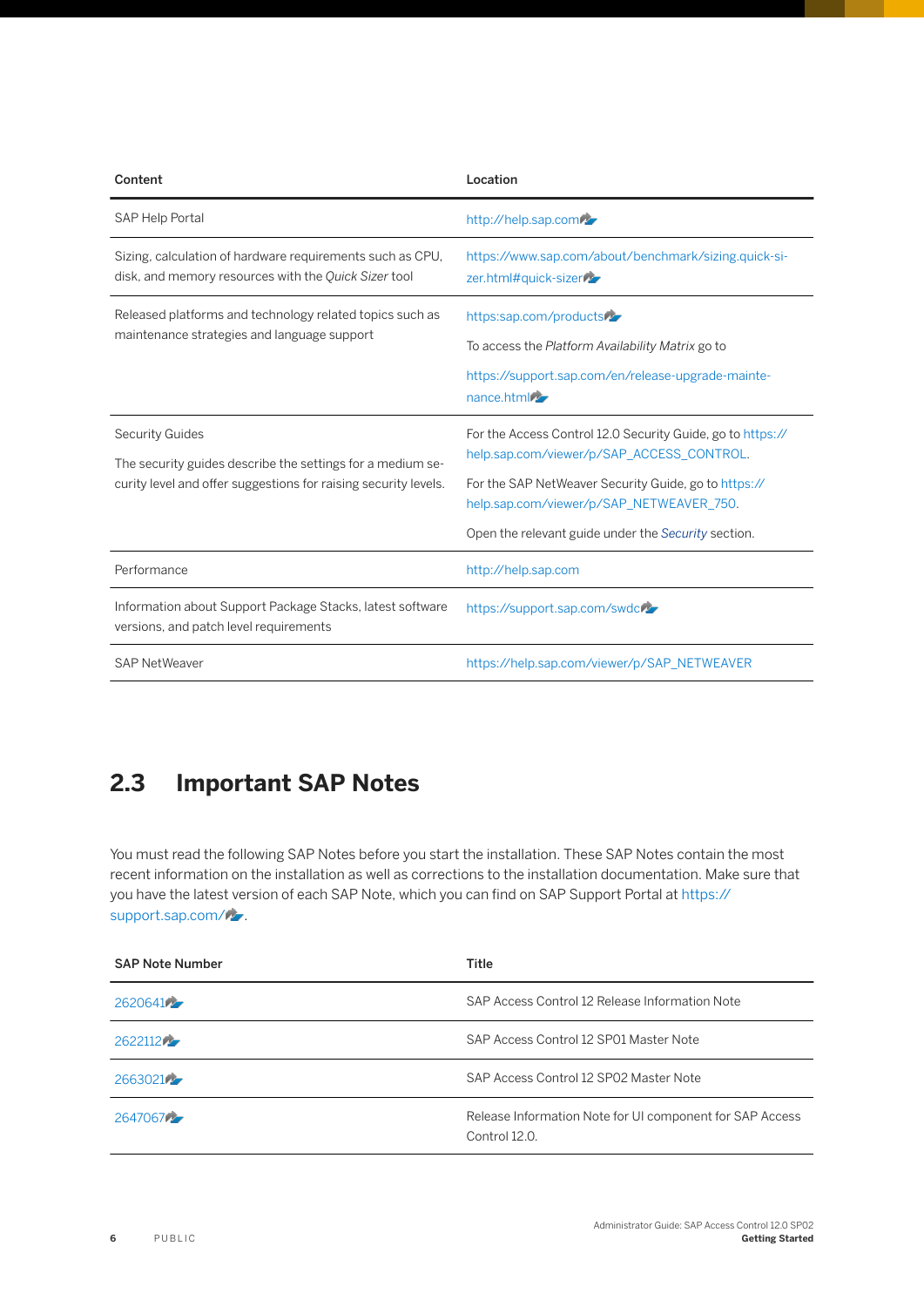<span id="page-6-0"></span>

| <b>SAP Note Number</b> | <b>Title</b>                                                                                                                                                                                                                                                         |
|------------------------|----------------------------------------------------------------------------------------------------------------------------------------------------------------------------------------------------------------------------------------------------------------------|
| 26021317               | Release strategy and Maintenance Information for the ABAP<br>add-on GRCFND A V1200                                                                                                                                                                                   |
| 26123356               | Release strategy and Maintenance Information for the ABAP<br>add-on GRCFND A V8100                                                                                                                                                                                   |
| 260256475              | Release strategy and Maintenance Information for the ABAP<br>add-on GRCPINW V1200 750                                                                                                                                                                                |
| 260282575              | Release strategy and Maintenance Information for the ABAP<br>add-on GRCPIERP V1200 S4                                                                                                                                                                                |
| 264180475              | ESH: Accesses to search-related metadata take a long time:<br>Symptoms may include long response time or even timing<br>out when opening NWBC, Enterprise Portal, or Fiori Launch-<br>pad.                                                                           |
| 26724417               | <b>AC12 IMG Additional Documentation</b><br>Documentation nodes accompany each IMG activity to ex-<br>plain the functionality. In rare instances where the documen-<br>tation node is missing or insufficient, you can find the docu-<br>mentation in this SAP note. |
| 986996                 | Explanation of delivered risk analysis and remediation rules.                                                                                                                                                                                                        |

## **2.4 SAP Fiori Apps**

For more information about available SAP Fiori apps for access control, see *SAP Fiori 1.0 for SAP solutions for GRC* on the SAP Access Control product page: http://help.sap.com/grc-ac/

For information about installation of the SAP Fiori Launchpad, and the business catalogs and roles for access control, see chapter [Setting Up SAP Fiori Launchpad Content for Front-end System \[page 29\].](#page-28-0)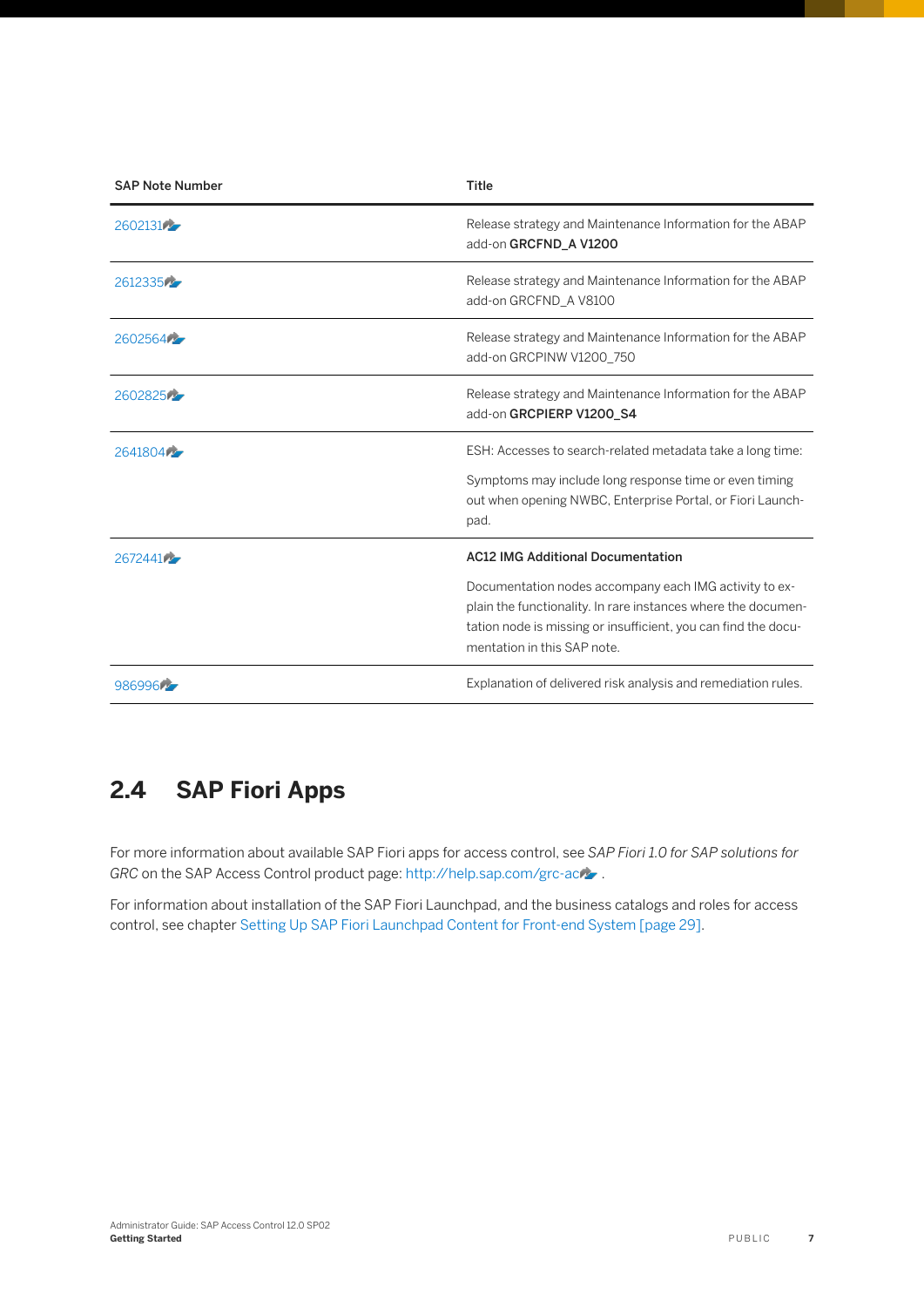# <span id="page-7-0"></span>**3 Product Technical Overview**

## **3.1 Software Components**

The following table illustrates the software component matrix for the application:

| <b>Required or Op-</b><br>tional | Component/Version            | Description                                 |
|----------------------------------|------------------------------|---------------------------------------------|
| Required                         | SAP NetWeaver 7.52 SP00      | Foundation application layer on GRC system  |
| Required                         | SAP Access Control 12.0 SP00 | Access control application on GRC system    |
| Optional                         | UIGRAC01100                  | SAP Fiori UI component on frontend system   |
| Optional                         | SAP Enterprise Portal 7.x    | Versions 7.02 -7.31 use the 7.02 Plug-In    |
|                                  |                              | Version 7.31 and above use the 7.31 Plug-In |

The following table lists the plug-in components for target systems.

#### i Note

For the most updated information on plug-ins and support pack levels, see SAP note: [1352498](http://help.sap.com/disclaimer?site=https://launchpad.support.sap.com/#/notes/1352498)  $\rightarrow$  - Support *Pack Numbering GRC Access Control*.

| Required or Op-<br>tional | Component          | Version                            | Description                                                            |
|---------------------------|--------------------|------------------------------------|------------------------------------------------------------------------|
| Optional                  | GRCPINW V1200 750  | SAP GRC PLUGIN NW 7.50             | Access control integration<br>with ERP non-HR functions<br>for NW 7.50 |
| Optional                  | GRCPIERP V1200 S4  | SAP GRC PLUGIN S4HANA 1610+        | Access control integration<br>with S4HANA/ERP HR<br>functions          |
| Optional                  | GRCPIERP V1100 700 | SAP GRC 10.1 SP20 Plug-in ERP 7.00 | Access control integration<br>with ERP HR functions                    |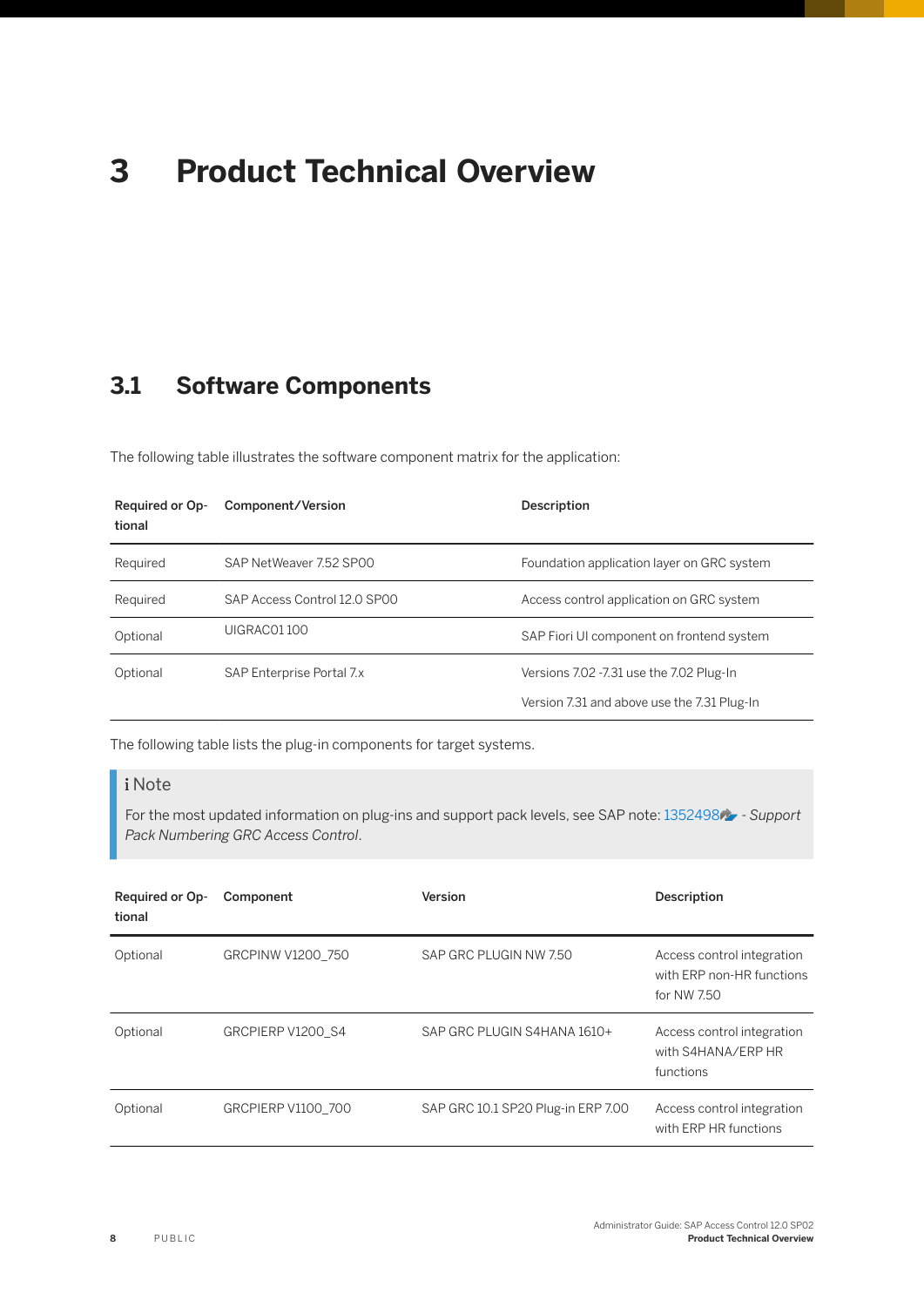<span id="page-8-0"></span>

| Required or Op-<br>tional | Component                | Version                           | Description                                                                                 |
|---------------------------|--------------------------|-----------------------------------|---------------------------------------------------------------------------------------------|
| Optional                  | GRCPINW V1100_710        | SAP GRC 10.1 SP21 Plug-in NW 7.10 | Access control integration<br>with ERP non-HR functions<br>for NW 7.10                      |
| Optional                  | GRC 10.1 Java Components | SAP GRC AC Portal Plug-in         | Portal integration for back-<br>end systems.                                                |
|                           |                          |                                   | i Note<br>There is no Portal<br>plug-in for AC12,<br>therefore use the GRC<br>10.1 plug-in. |
| Optional                  | HCO_GRC_PI               | SAP GRC 10.1 Plug-in for HANA     | SAP GRC 10.1 Plug-in for<br><b>HANA</b>                                                     |
|                           |                          |                                   | i Note                                                                                      |

## **3.2 Component Diagram**

The following figure illustrates the technical landscape for the SAP Access Control solution.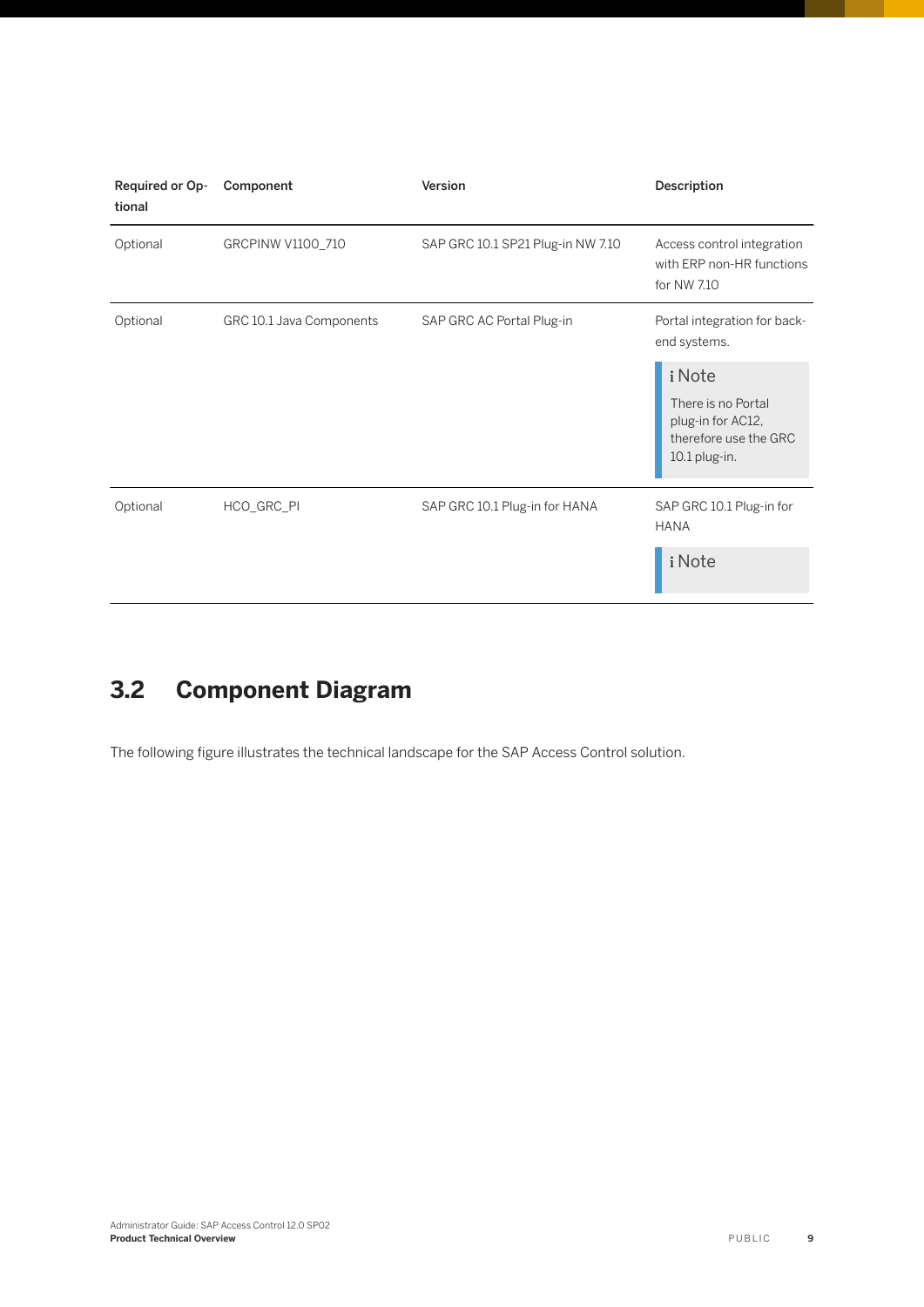

#### $\rightarrow$  Recommendation

As a best practice, we recommend implementing the access control solution in three phases, with separate systems for each:

- Development
- Testing
- Production

#### **△ Caution**

We strongly recommend that you use a minimal system landscape for test and demonstration purposes only. For performance, high availability, and security reasons, do not use a minimal system landscape as your production landscape.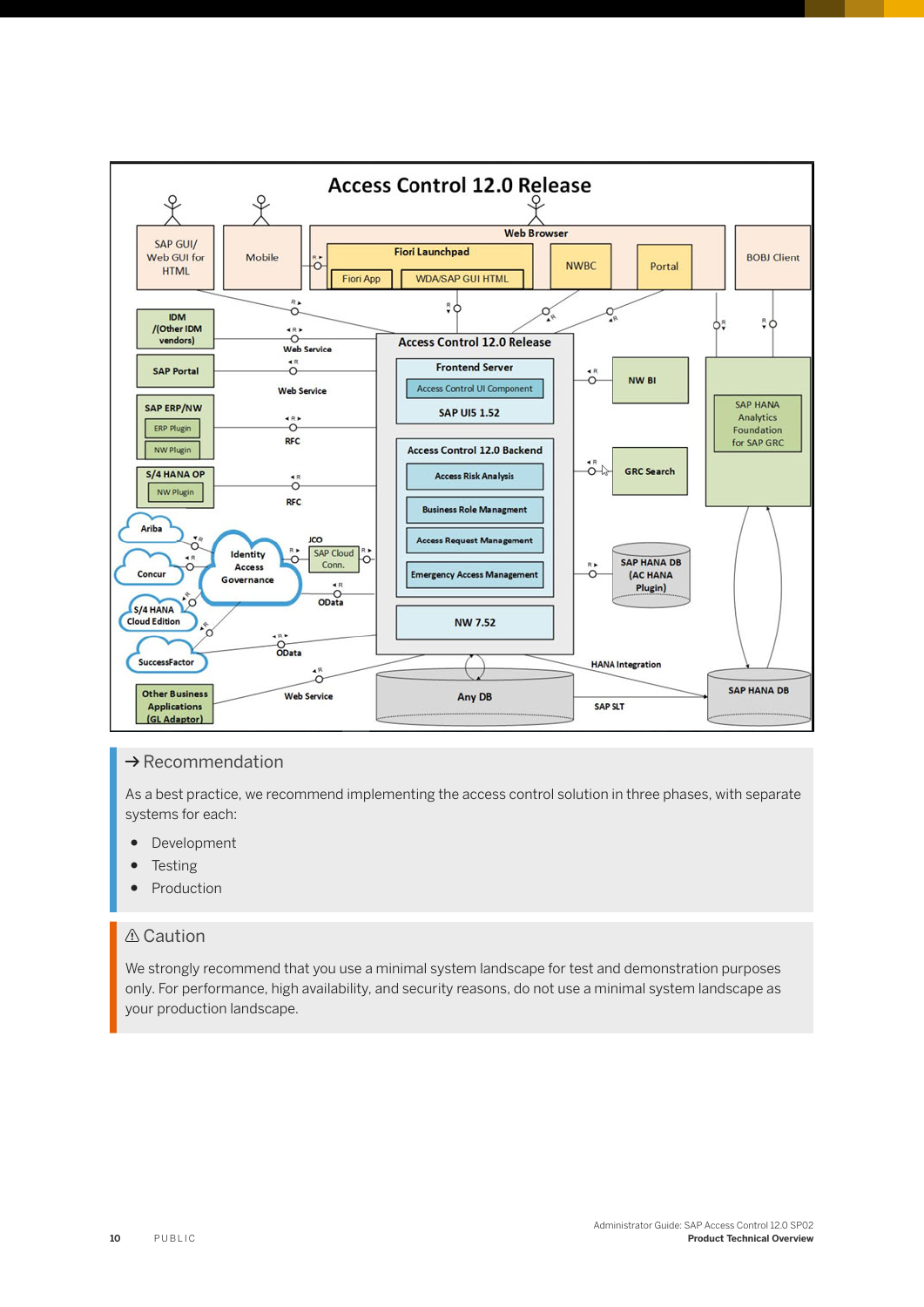## <span id="page-10-0"></span>**3.3 Overall Implementation Sequence**

#### **Use**

This section describes the sequential implementation steps required to install the application. It includes references to the relevant installation documentation and SAP Notes.

The following table lists all the software components that you need for the installation. To implement a specific access control scenario, you may need only a subset of the software components.

The access control solution supports all the operating and database software systems that are supported by SAP NetWeaver.

#### i Note

For more information, see the product availability matrix posted [https://support.sap.com/en/release](http://help.sap.com/disclaimer?site=https%3A%2F%2Fsupport.sap.com%2Fen%2Frelease-upgrade-maintenance.html)[upgrade-maintenance.html](http://help.sap.com/disclaimer?site=https%3A%2F%2Fsupport.sap.com%2Fen%2Frelease-upgrade-maintenance.html)

#### **Procedure**

To install the application, use the steps described below.

| Step                                                                                                          | Required/<br>Optional                                        | Action                                                                                                 | Reference                                              |
|---------------------------------------------------------------------------------------------------------------|--------------------------------------------------------------|--------------------------------------------------------------------------------------------------------|--------------------------------------------------------|
| 1                                                                                                             | Required                                                     | Install NetWeaver 7.52 SP00 on the GRC<br>system                                                       | https://help.sap.com/viewer/p/<br><b>SAP NETWEAVER</b> |
| $\overline{c}$                                                                                                | Required                                                     | Install GRCFND_A V1200: Add-on Installa-<br>tion on the GRC system                                     | For more information, see SAP Note:<br>260213175       |
| 3                                                                                                             | Required                                                     | Install SAP Access Control 12.0 NetWeaver<br>Plug-In (GRCPINW V1200_750 SP21) on the<br>Plug-in system | For more information, see SAP Note:<br>260256477       |
| Optional<br>Install SAP Access Control ERP Plug-In on<br>4<br>the Plug-In system (GRCPIERP V1100_700<br>SP20) |                                                              |                                                                                                        | For more information, see SAP Note<br>18554054         |
|                                                                                                               | If SAP HR is installed, you must install<br><b>GRCPIERP.</b> |                                                                                                        |                                                        |
| 5                                                                                                             | Optional                                                     | Install SAP GRC PLUGIN for S4HANA 1610+<br>(GRCPIERP V1200_S4)                                         | For more information, see SAP Note:<br>260282575       |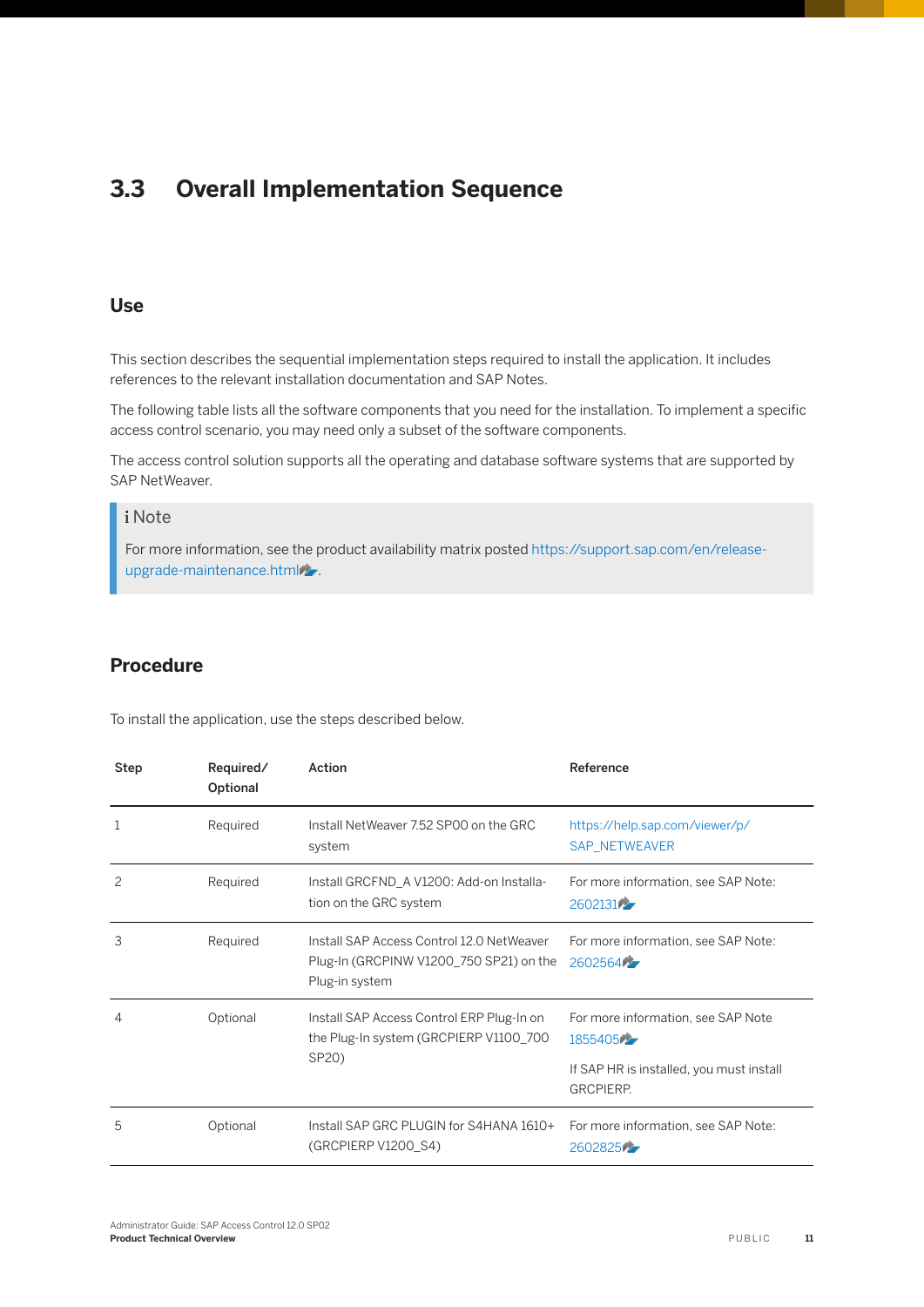| Step | Required/<br>Optional | Action                            | Reference                                              |
|------|-----------------------|-----------------------------------|--------------------------------------------------------|
| 6    | Optional              | Install SAP Enterprise Portal 7.x | https://help.sap.com/viewer/p/<br><b>SAP NETWEAVER</b> |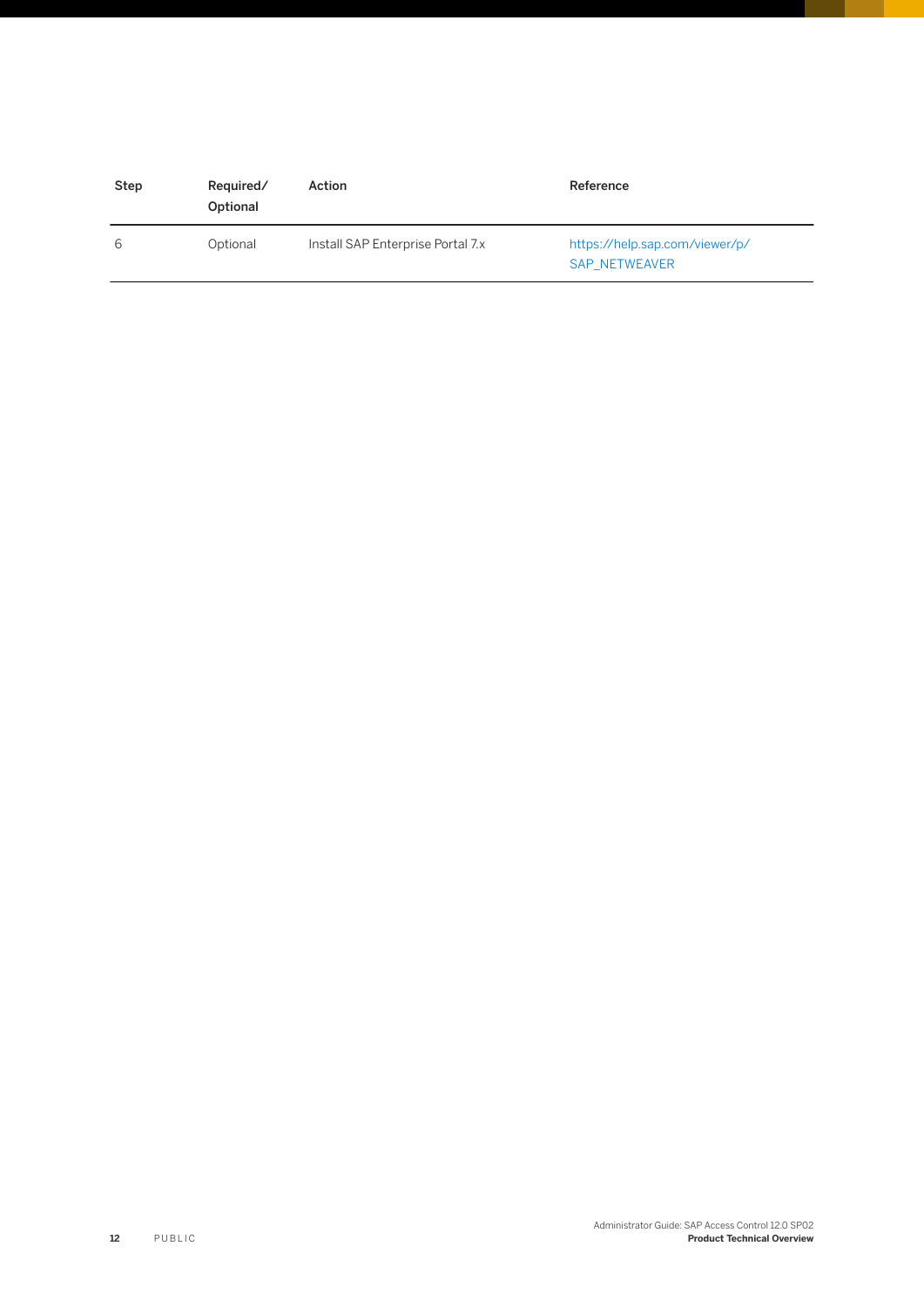# <span id="page-12-0"></span>**4 Installation**

### **4.1 Planning**

#### **Use**

Perform the following planning steps before you start the installation.

#### **Procedure**

- 1. Download and check the relevant SAP Notes listed in this document.
- 2. Before you begin your installation, make sure that SAP NetWeaver 7.52 SP00 (ABAP) is properly installed and configured as described later in this guide. This step is *mandatory.*

#### i Note

SAP Access Control 12.0 runs on SAP NetWeaver 7.52 SP00 HANA or non-HANA databases.

3. SAP Access Control 12.0 requires that you install plug-ins for your ERP system as directed in this guide.

#### i Note

If you want to manage access for HANA, you must install the HANA plug-in. For more information, see the section of this guide called *Installing the SAP HANA Plug-In.*

- 4. Take all applicable security measures. For more information, see the *SAP Access Control 12.0 Security Guide* at [http://help.sap.com/grc-ac.](http://help.sap.com/grc-ac)
- 5. (Optional) If you want to use the SAP Enterprise Portal install the following plug-ins.

#### i Note

This step is not required if you use the SAP Business Client (NWBC).

- GRC 10.1 Java Components (SAP GRC AC Portal Plug-In)
- GRC\_POR\_1000 (this replaces NWBC)
- 6. (Optional) If you plan to use Simplified Access Control, ensure that your browser is HTML5 and CSS3 compliant. Examples of such browsers include Internet Explorer 9 and above, Chrome, and Firefox.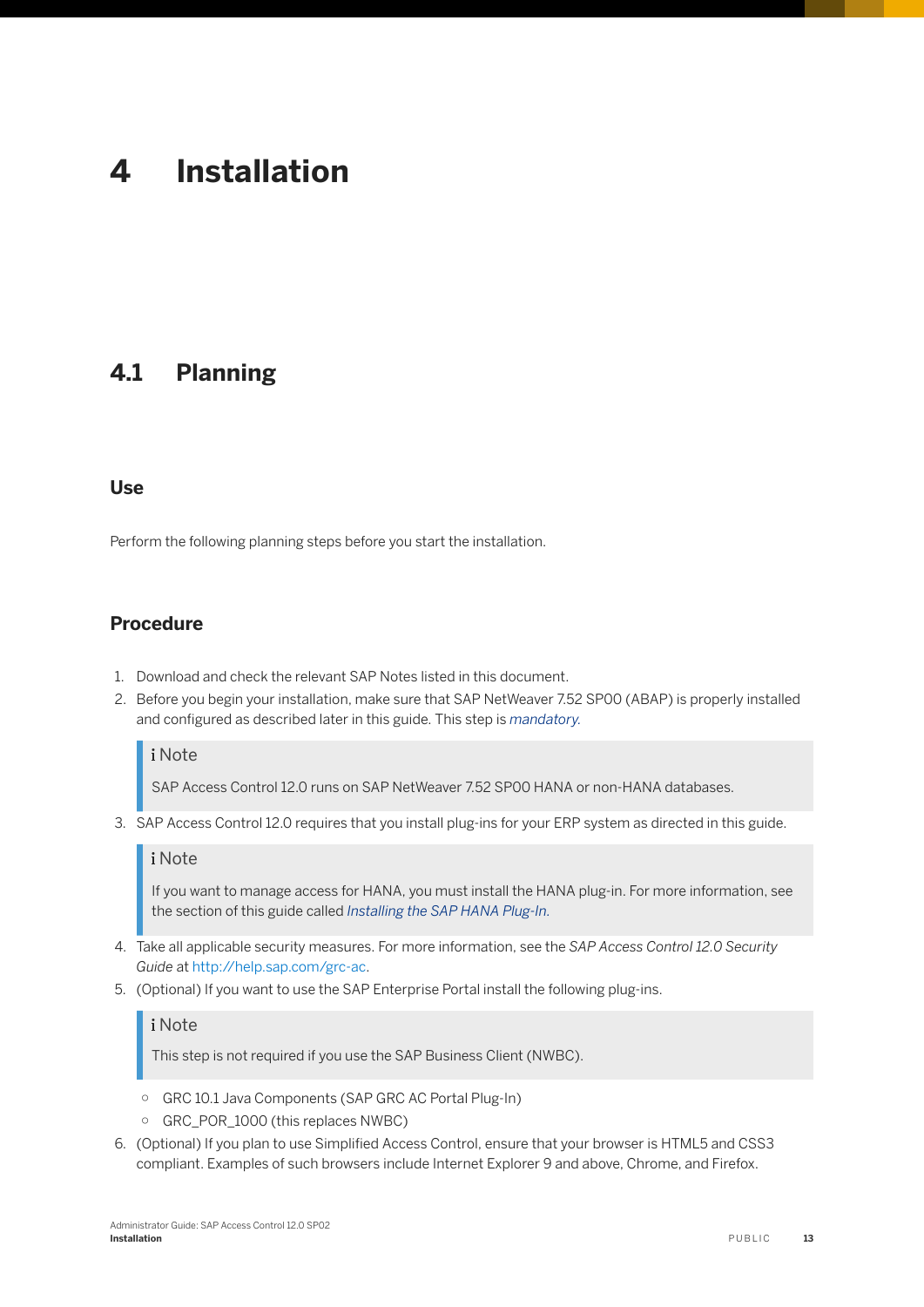- <span id="page-13-0"></span>7. (Optional) If you want to use the SAP Fiori Launch pad, review and follow the instructions at [https://](https://help.sap.com/viewer/p/SAP_FIORI_LAUNCHPAD) [help.sap.com/viewer/p/SAP\\_FIORI\\_LAUNCHPAD](https://help.sap.com/viewer/p/SAP_FIORI_LAUNCHPAD).
- 8. (Optional) If you want to use Adobe Document Services, install SAP NetWeaver Java.

#### i Note

To enable printing from SAP software, download the Adobe Document Services license. For more information, see the SAP Library at [http://help.sap.com](http://help.sap.com/disclaimer?site=http%3A%2F%2Fhelp.sap.com) and search on *Licensing Adobe Document Services*. Also see SAP Note [736902](http://help.sap.com/disclaimer?site=https://launchpad.support.sap.com/#/notes/736902) , *Adobe Credentials*.

### **4.1.1 Product Availability Matrix**

#### [https://apps.support.sap.com/sap/support/pam](http://help.sap.com/disclaimer?site=https%3A%2F%2Fapps.support.sap.com%2Fsap%2Fsupport%2Fpam)

SAP regularly publishes the following information about SAP software releases through the Product Availability Matrix (PAM):

- Release type (for example, standard release, early adoption release, or focused business solution release)
- Planned availability
- Maintenance durations
- Upgrade paths
- Platform availability, including database platforms and operating systems

For more information, see [Product Availability Matrix](http://help.sap.com/disclaimer?site=https%3A%2F%2Fapps.support.sap.com%2Fsap%2Fsupport%2Fpam) is for [SAP Access Control 12.0](http://help.sap.com/disclaimer?site=https%3A%2F%2Fapps.support.sap.com%2Fsap%2Fsupport%2Fpam%3Fhash%3Dpvnr%253D73555000100900002288%2526pt%253Dg%25257Cr)

### **4.1.2 Support Pack Numbering and Compatibility**

The support pack numbering of SAP Access Control support packs is dependent on the platform (Java or ABAP) as well as the Basis version of the back-end ( 700+). The differences in numbering between these components makes it difficult to ascertain which support packs to apply.

It is very important that the support pack level of the Foundation system and back-end ABAP Real-Time Agent (RTA) are in sync. Use the information in the following SAP Note to ensure your system is appropriately patched and in synch: [1352498](http://help.sap.com/disclaimer?site=https://launchpad.support.sap.com/#/notes/1352498) Support Pack Numbering - SAP Access Control.

### **4.2 Preparing to Install SAP Access Control 12.0**

Install the access control solution on a standalone system as opposed to installing them along with an SAP Business Suite or with any SAP Business Suite components such as ERP, SCM, CRM, OR SRM.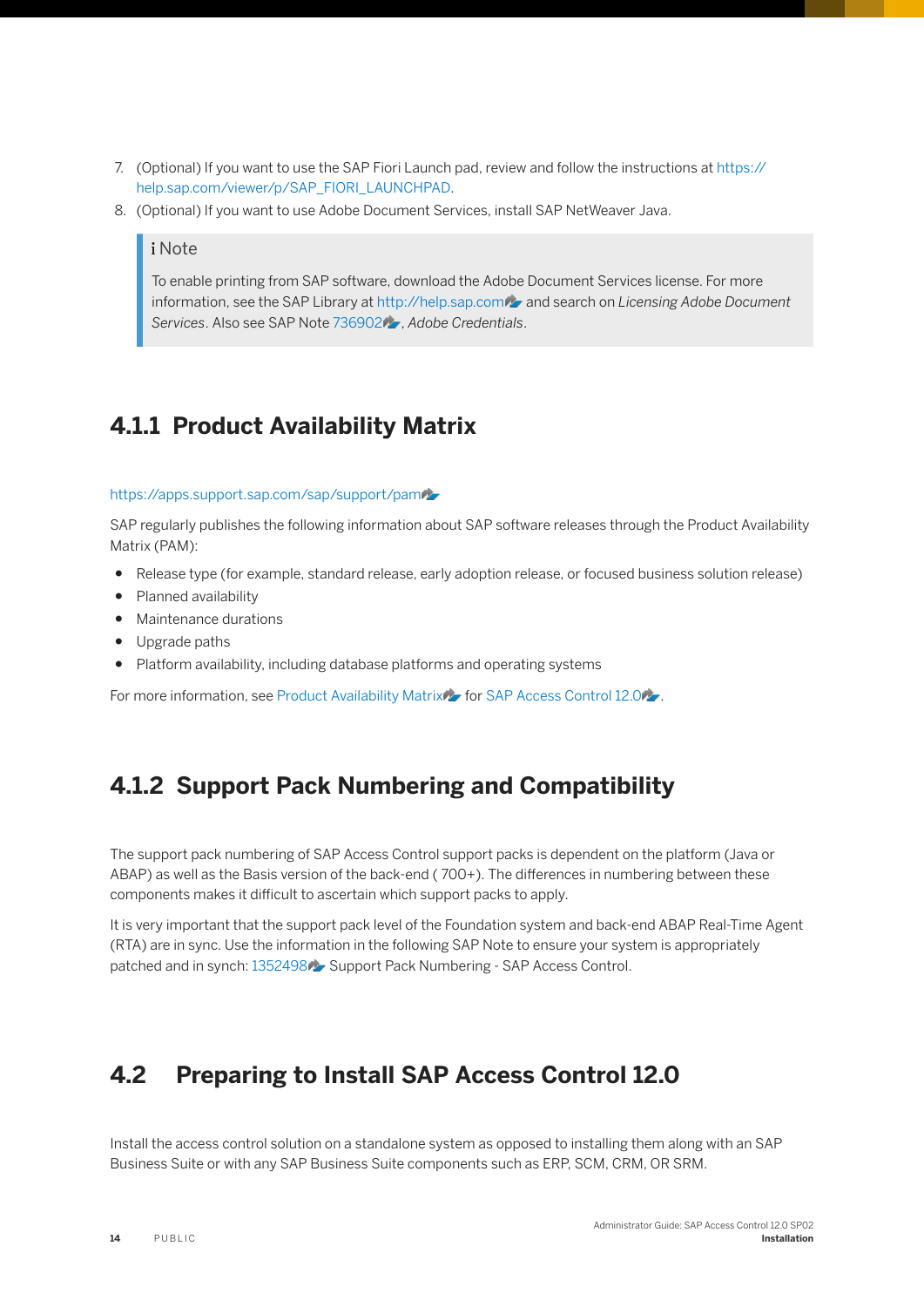## <span id="page-14-0"></span>**4.3 SAP NetWeaver Components**

Depending on your landscape configuration, the following SAP NetWeaver components are available to install:

| Component                                                                              | <b>Details</b>                                                                                                                                                                                               |
|----------------------------------------------------------------------------------------|--------------------------------------------------------------------------------------------------------------------------------------------------------------------------------------------------------------|
| Support Package Manager (SPAM) 7.40 or higher                                          | N/A                                                                                                                                                                                                          |
| <b>SAP Basis</b>                                                                       | 7.52 SP00                                                                                                                                                                                                    |
| SAP ABA Cross Application Component                                                    | 7.52 SP00                                                                                                                                                                                                    |
| SAP_GWFND SAP - Gateway Foundation                                                     | 7.52 SP00                                                                                                                                                                                                    |
| SAP User Interface Technology                                                          | 7.52 SP00                                                                                                                                                                                                    |
| SAP BW - SAP Business Warehouse                                                        | 7.52 SP00                                                                                                                                                                                                    |
| DMIS 2010_1_700                                                                        | 2011 1 731 SP10 (or latest)                                                                                                                                                                                  |
| (Optional) SAP NetWeaver Application Server Java for<br><b>Adobe Document Services</b> | SAP NetWeaver Java is required to use Adobe Document<br>Services. It must be available in the system landscape, but<br>does not need to be installed on the same system as the ac-<br>cess control solution. |
|                                                                                        | You must create and activate the following JCo destinations:                                                                                                                                                 |
|                                                                                        | WD_ALV_METADATA_DEST<br>٠<br>WD_ALV_MODELDATA_DEST                                                                                                                                                           |
|                                                                                        | It is essential to create Adobe Credentials: see SAP Note<br>736902                                                                                                                                          |
|                                                                                        | If problems occur in forms processing, see SAP Note:<br>944221 for troubleshooting.                                                                                                                          |

## **4.4 Java Components**

The Java components, SAP GRC Portal, and SAP GRC Portal Plug-Ins are supported on all SAP NetWeaver releases from 7.02 and higher. See the software compatibility matrix to determine the versions of SAP NetWeaver, SAP GRC Portal Content, and SAP GRC Portal Plug-Ins that work together.

#### i Note

The 10.0 version of the Java components is used with the SAP GRC 10.1 system and is also applicable for SAP Access Control 12.0.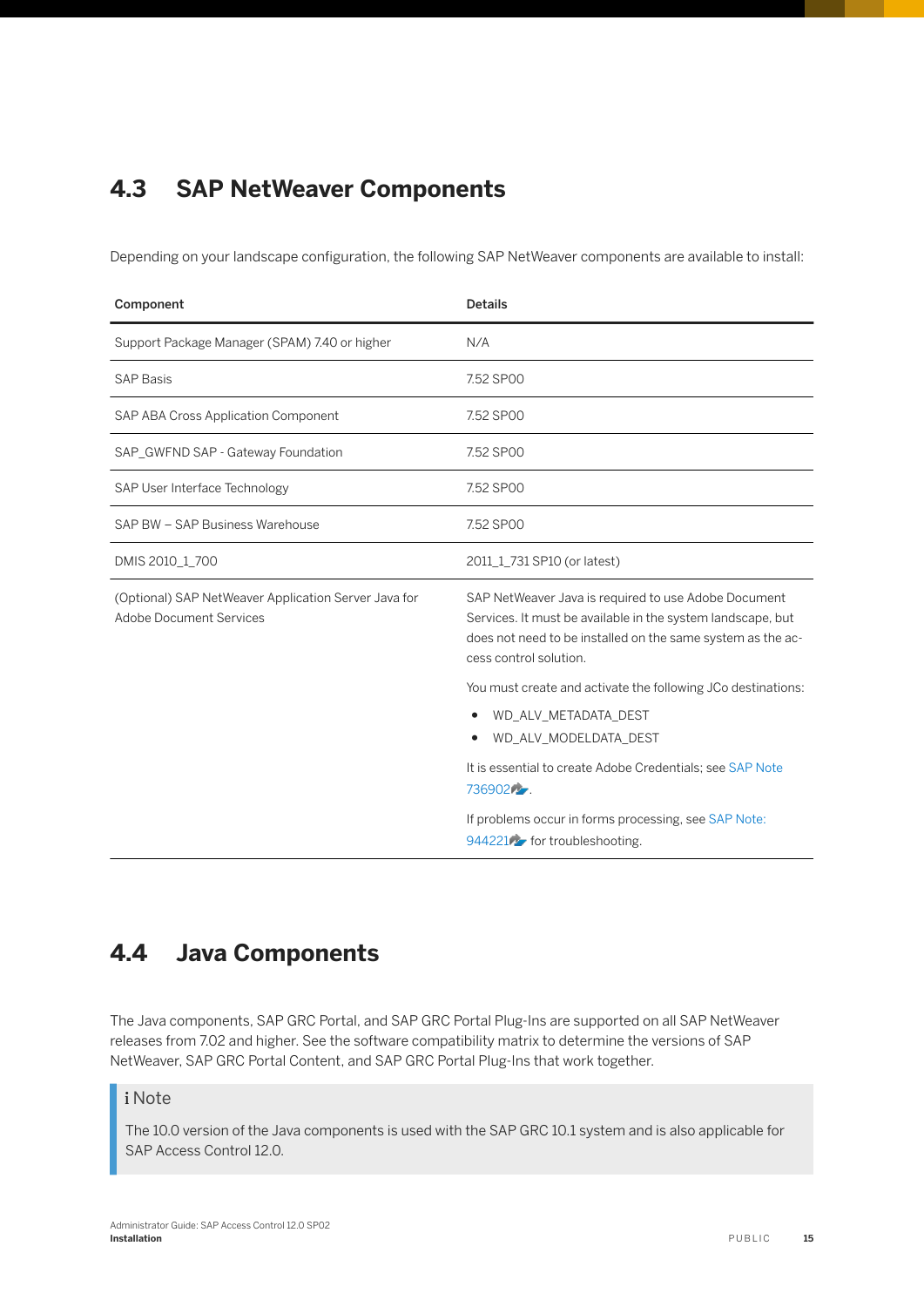## <span id="page-15-0"></span>**4.5 Downloading and Installing Product Versions**

You use different tools to download and install product versions.

We recommend that you use Software Provisioning Manager (in case of a new installation) or Software Update Manager (in case of a system update) in combination with the Maintenance Planner to download, install, and update product versions. This facilitates SAP NetWeaver-based application installations, system upgrades and updates (including support package stack updates), while offering a harmonized UI.

Software Provisioning Manager and Software Update Manager are shipped as part of the software logistics toolset (SL Toolset) 1.0 – independently of the applications. You can download these tools from the download center on SAP Support Portal at [http://support.sap.com/swdc](http://help.sap.com/disclaimer?site=http%3A%2F%2Fsupport.sap.com%2Fswdc).

Maintenance Planner is the central point of access for all maintenance activities. It supports the installation of updates and upgrades and completely manages the maintenance activities for your whole solution. Maintenance Planner calculates the required software components, enables the download of archives, and creates a stack configuration file. You can find more information on SAP Help Portal at [http://help.sap.com/](http://help.sap.com/viewer/p/MAINTENANCE_PLANNER) [viewer/p/MAINTENANCE\\_PLANNER.](http://help.sap.com/viewer/p/MAINTENANCE_PLANNER)

## **4.5.1 Downloading SAP Access Control 12.0**

- 1. Go to the SAP Software Distribution Center on at [https://support.sap.com/swdc](http://help.sap.com/disclaimer?site=https%3A%2F%2Fsupport.sap.com%2Fswdc)/.
- 2. Download the access control solution. *Software Downloads Installations and Upgrades A - Z Index G SAP GRC Access Control SAP Access Control 12.0*

## **4.5.2 Installing the SAP HANA Plug-In**

#### **Use**

Install the following Plug-In if you are using the SAP HANA database:

Technical name **HCO** GRC\_PI

Software Component Version SAP GRC 10.1 Plug-in SAP HANA or higher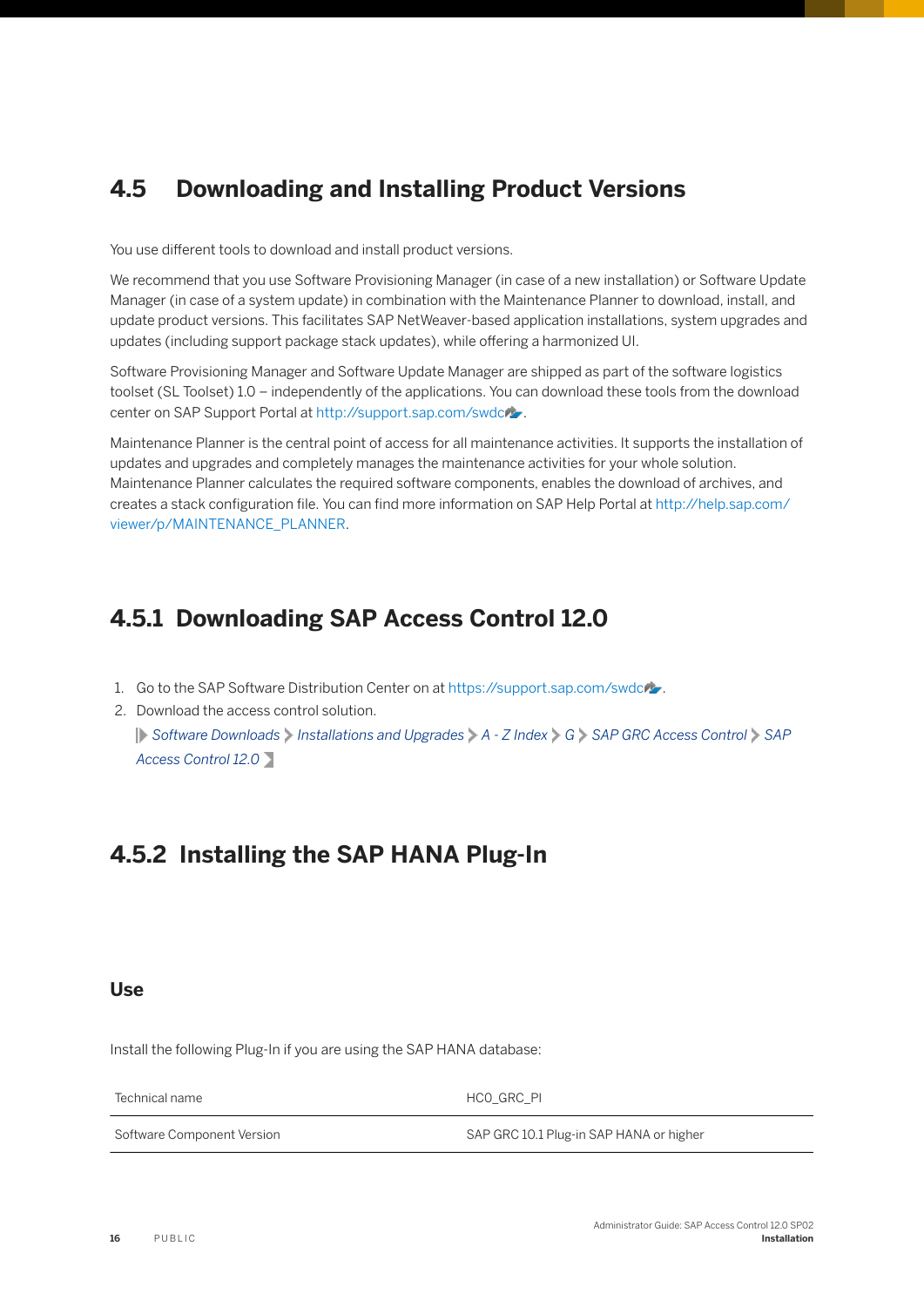#### **Procedure**

You download this plug-in as follows:

- 1. Go to [https://support.sap.com/swdc](http://help.sap.com/disclaimer?site=https%3A%2F%2Fsupport.sap.com%2Fswdc) ...
- 2. Choose Software Downloads Installations and Upgrades  $A Z$  Index  $G$  SAP GRC Access Control *SAP Access Control SAP Access Control 10.1 Installation*
- 3. Select the HC0\_GRC\_PI download object.

#### **More Information**

For more information, see SAP Note [1597627](http://help.sap.com/disclaimer?site=https://launchpad.support.sap.com/#/notes/1597627) SAP HANA Connection.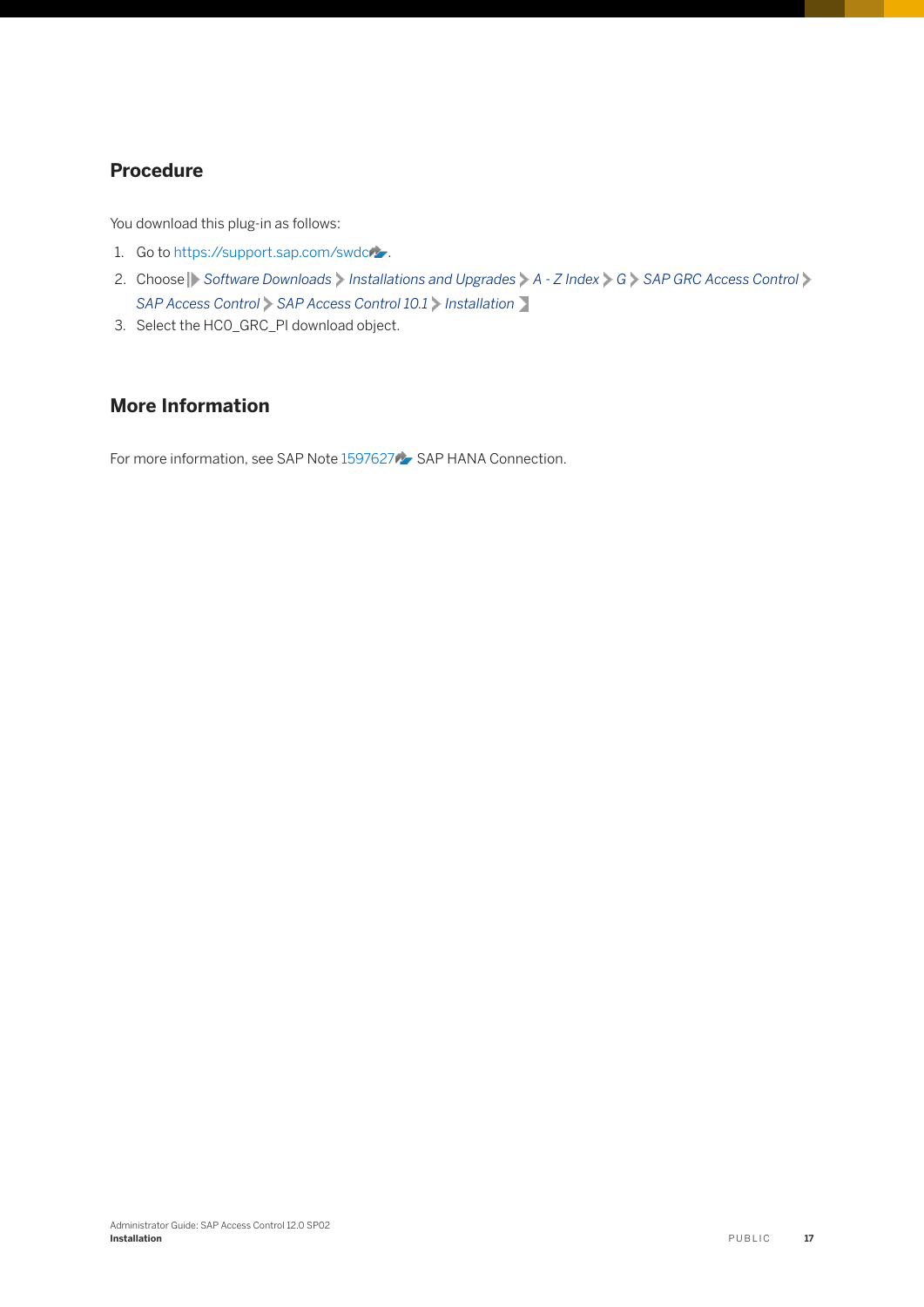# <span id="page-17-0"></span>**5 Post-Installation**

After downloading and installing the files described in the previous sections, configure the product by following the post-installation sections in the order that they are presented.

## **5.1 Activating the Applications in Clients**

#### **Use**

After the installation is complete and the access control solution is in place, you must activate them in each client.

#### **Procedure**

Complete the following steps to activate the applications:

- 1. Open the SAP Reference IMG iby going to *Tools Customizing IMG Execute Project (transaction SPRO)* .
- 2. Display the SAP Reference IMG.
- 3. Choose **Governance, Risk, and Compliance** General Settings Activate Applications in Client 1.
- 4. Execute *Activate Applications in Client*.
- 5. Activate an application component:by following the steps below:
	- 1. Choose the *New Entries* pushbutton.
	- 2. Select an application component from the dropdown list.
	- 3. In the *Active* column, select the check box for each application that you want to use.

The application component activation is now complete.

- 1. Choose the *New Entries* pushbutton.
- 2. Select an application component from the dropdown list.
- 3. In the *Active* column, select the check box for each application that you want to use.

The application component activation is now complete.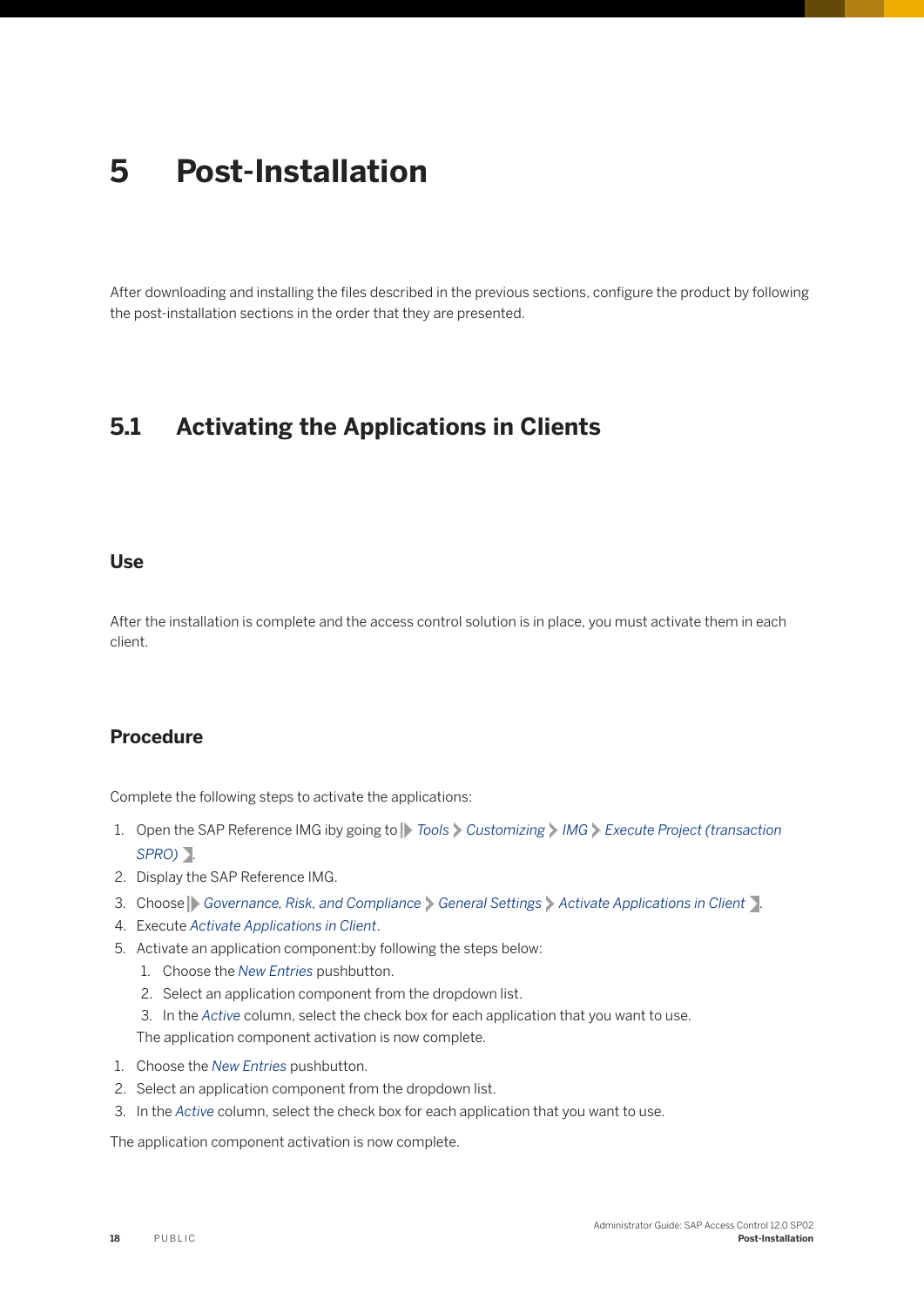## <span id="page-18-0"></span>**5.2 Checking SAP ICF Services**

#### **Use**

Specific Internet Communication Framework (ICF) SAP Services, and SAP GRC services need to be activated. They are inactive by default after an installation or an upgrade. Check that all the relevant services are active.

For more information about activating these services, see SAP Note [1088717](http://help.sap.com/disclaimer?site=https://launchpad.support.sap.com/#/notes/1088717)  $\rightarrow$  *Active services for Web Dynpro ABAP in transaction SICF*.

#### **Procedure**

- 1. Activate each of the following ICF service nodes:
	- /sap/public/bc
	- /sap/public/bc/icons
	- /sap/public/bc/icons\_rtl
	- /sap/public/bc/its
	- /sap/public/bc/pictograms
	- /sap/public/bc/ur
	- /sap/public/bc/webdynpro
	- /sap/public/bc/webdynpro/mimes
	- /sap/public/bc/webdynpro/adobeChallenge
	- /sap/public/bc/webdynpro/ssr
	- /sap/public/bc/webicons
	- /sap/public/myssocntl

#### i Note

You can also activate all ICF services within:

- /sap/public
- /sap/bc
- /sap/grc
- 2. Activate all GRAC services.
- 3. Activate all services under /sap/bc/webdynpro/sap.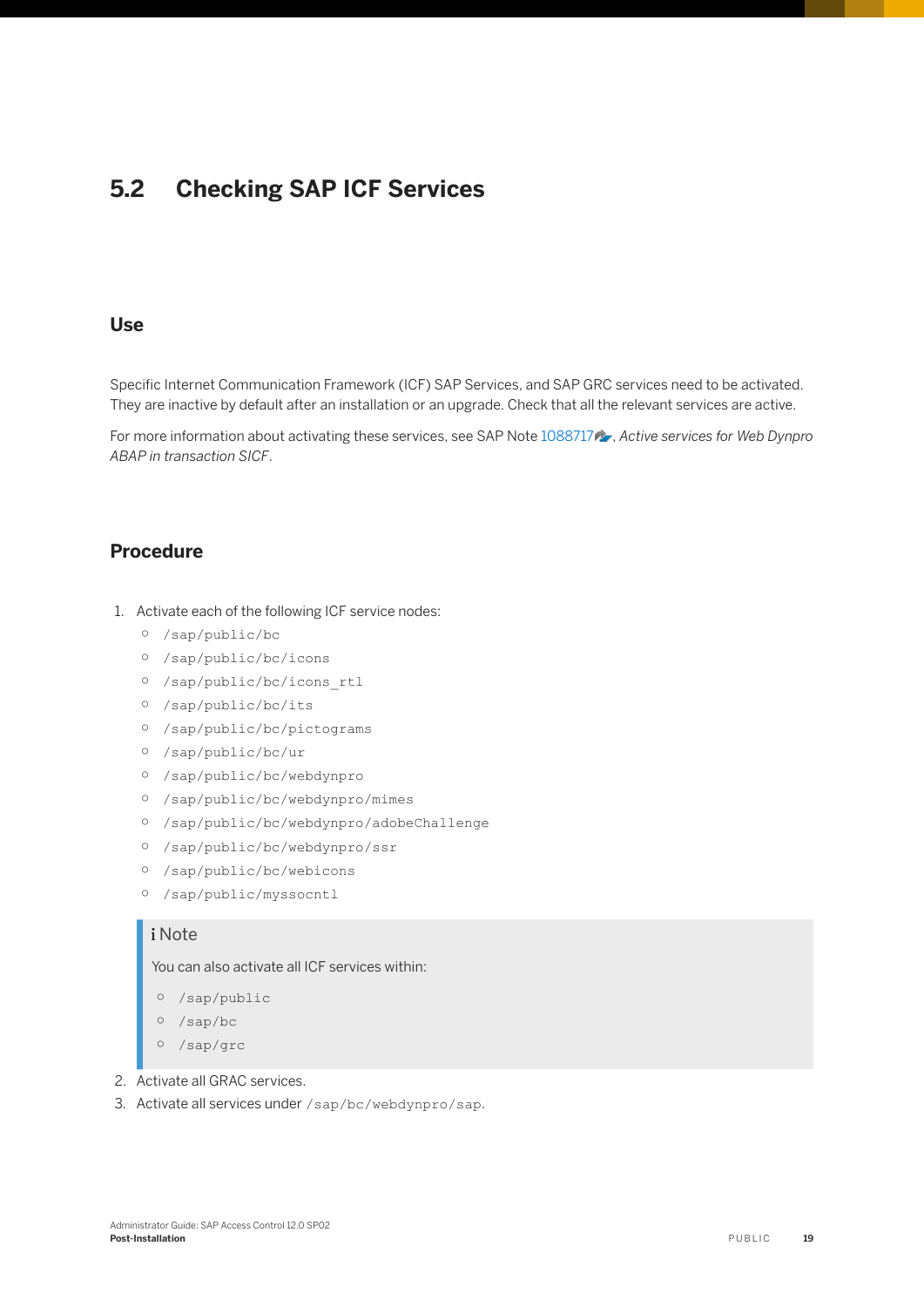## <span id="page-19-0"></span>**5.3 Configuring the SAP NetWeaver Gateway**

#### **Use**

In order to use some of the new functionality in the access control solution, such as the *Remediation View* in SAP Access Risk Analysis, an SAP NetWeaver Gateway connection must be established. Follow these steps to maintain or verify the connector.

#### **Procedure**

- 1. Logon to an SAP NetWeaver system and access the SAP Reference IMG as follows: from the SAP Easy Access menu, choose *Tools Customizing IMG Execute Project (transaction SPRO)* .
- 2. Choose **SAP Reference IMG** > SAP NetWeaver > Gateway > OData Channel > Configuration *Connection Settings SAP NetWeaver Gateway to SAP System* .
- 3. Choose *Manage RFC Destinations* and create an RFC (communication) destination that points to the system itself.

#### A Caution

Be sure to specify the proper RFC Type, client, and user information using the naming convention:

<**System SID**>CLNT<**Client Number**>; for example, **GD1CLNT200**.

4. If you are using Single-Signon, choose *Define Trust for SAP Business Systems*. Complete the fields with the information you provided in the Step 3.

#### i Note

This step *only* applies if you are using Single-Signon.

- 5. Choose *Manage SAP System Aliases* to create the system alias for the RFC destination that you created in Step 3.
- 6. Choose *New Entries* and enter the following values:

| <b>Field Name</b>       | <b>What You Enter</b>                                                |
|-------------------------|----------------------------------------------------------------------|
| <b>SAP System Alias</b> | Enter the name of the RFC destination that you created in<br>Step 3. |
| Description             | Enter a description that is meaningful to your installation.         |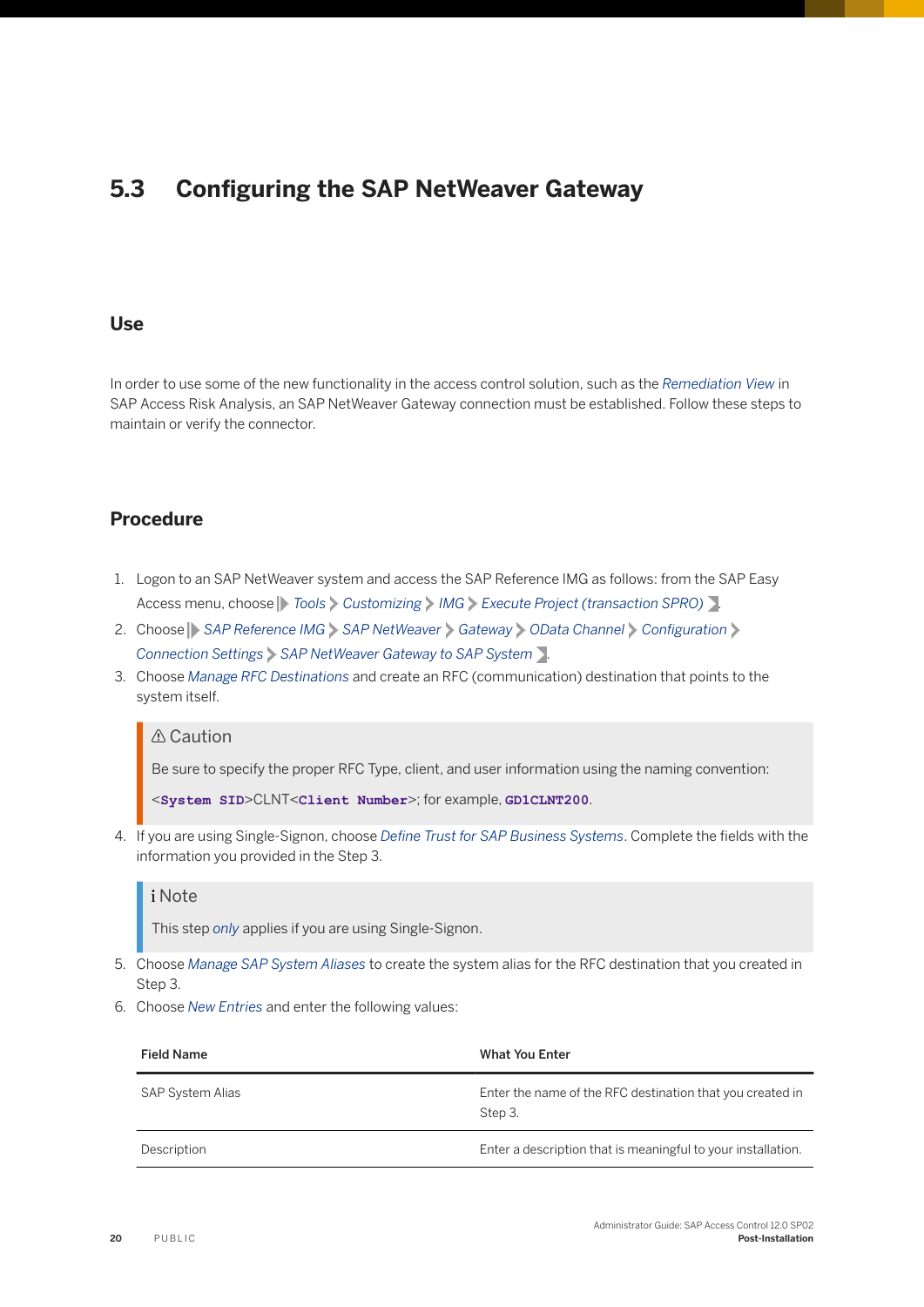| <b>Field Name</b>      | <b>What You Enter</b>                                                |
|------------------------|----------------------------------------------------------------------|
| <b>RFC Destination</b> | Enter the name of the RFC destination that you created in<br>Step 3. |
| Software Version       | Choose the value DEFAULT from the drop down list.                    |

- 7. *Save* your entries.
- 8. If required, choose *Activate or Deactivate SAP NetWeaver Gateway* to activate the SAP NetWeaver Gateway Services.
- 9. Choose **SAP NetWeaver** Gateway **OData Channel** Administration General Settings .
- 10. Choose *Activate and Maintain Services*. The system displays a list of all the services that have been created in the backend system.
- 11. Click to select the *Technical Service* GRAC\_GW\_VIOLSUMM\_REM\_SRV.
- 12. In the *System Aliases* section (bottom right-hand corner), click *Add System Alias.*
- 13. Enter GRAC GW VIOLSUMM REM SRV 0001 as the Service Doc. Identifier.
- 14. For the *SAP System Alias*, enter the system alias name that you created in Step 6.
- 15. Click the check box for *Default System*.
- 16. *Save* your entries.
- 17. On the *Activate and Maintain Services* screen, in the ICF Node section (bottom left-hand corner), verify that the traffic light in front of the ICF Node is green. If it is not, click the ICF Node field and select *Activate* from the ICF Node dropdown menu.
- 18. If required, *Save* your settings.
- 19. You may need to perform additional activations depending on what has already been activated in your environment. To do so, on the *Activate and Maintain Services* screen, repeat steps 11 through 18 for the following services:

| <b>Technical Service Name</b> | <b>External Service Name</b> | Service Doc Identifier     |
|-------------------------------|------------------------------|----------------------------|
| /IWFND/SG MED CATALOG         | CATALOGSERVICE               | /IWFND/SG MED CATALOG 0001 |
| /IWFND/SG USER SERVICE        | <b>USERSERVICE</b>           | /IWFND/SG USER SERVICE 000 |

#### i Note

This step is optional. It may not be required in some environments where the services have already been activated.

#### **More Information**

For more information, see the SAP Help portal at [http://help.sap.com](http://help.sap.com/disclaimer?site=http%3A%2F%2Fhelp.sap.com) and search for: *SAP NetWeaver Gateway Developer Guide*. Then choose *OData Channel Basic Features Service Life-Cycle Activate and Maintain Services* .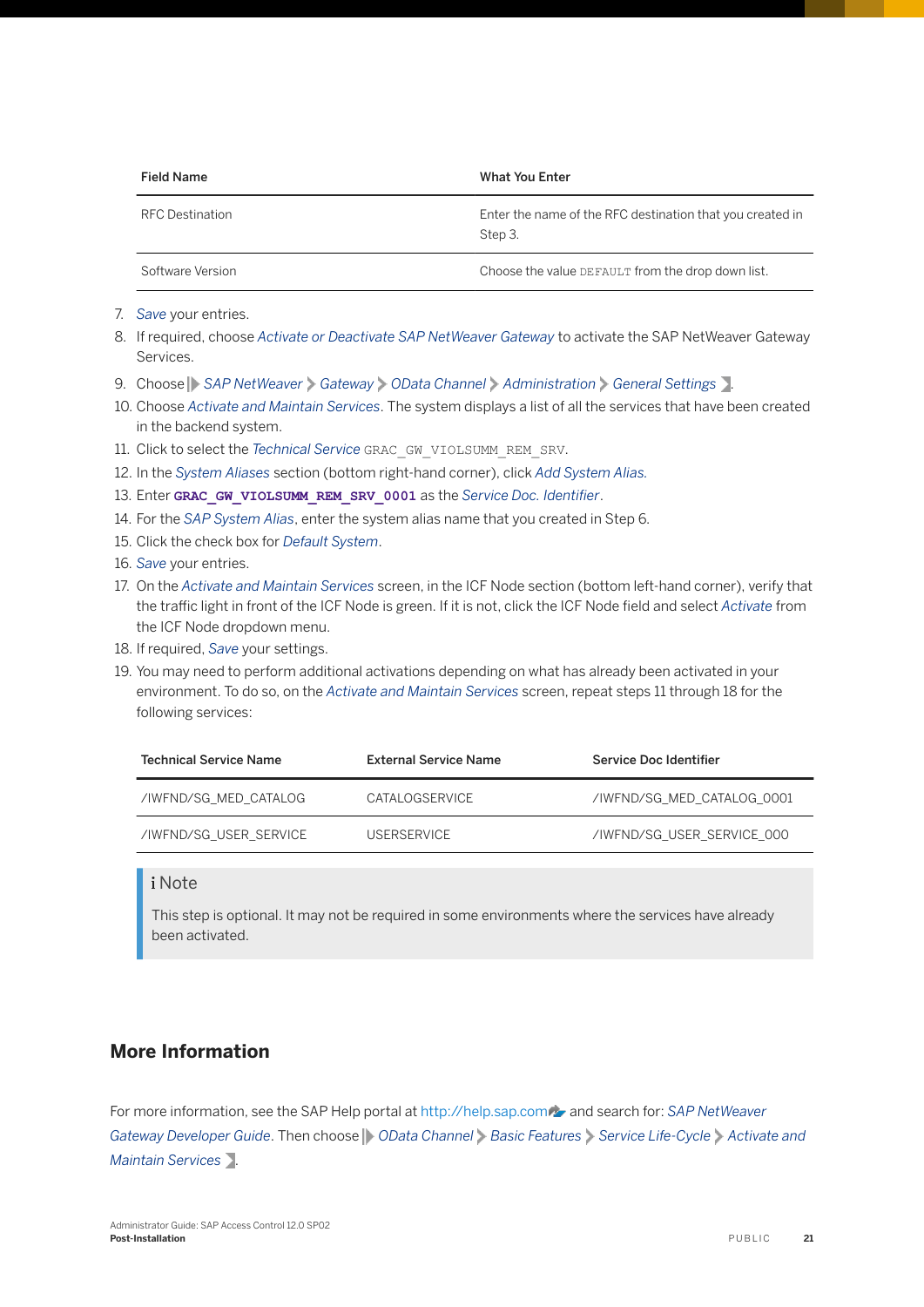## <span id="page-21-0"></span>**5.4 Maintaining System Data**

Complete the Add-On Product Version in your system data application so that customer support can see access control solution implemented in your environment.

#### **Procedure**

- 1. Go to SAP Support Portal at [https://support.sap.com/en/index.html](http://help.sap.com/disclaimer?site=https%3A%2F%2Fsupport.sap.com%2Fen%2Findex.html) **//** My Support Systems & *Installations System Data Manage Systems* .
- 2. Use the search function provided to select an installed SAP system..
- 3. On the *System* tab, scroll down to the *Add-On/Enhancement Pack* section.
- 4. Insert a line.
- 5. Select the SAP Access Control 12.0 package from the list.
- 6. Save your changes.
- 7. Repeat this procedure for all SAP systems.

## **5.5 Maintaining Plug-in Settings**

#### **Use**

Once you install the plug-in components, Non-HR (GRCPINW), and, optionally, HR (GRCPIERP), you must maintain the plug-in user exit and configuration settings.

#### **Procedure**

In the IMG activity below, you maintain the user exit settings that are required to run Risk Terminator in Role Maintenance (transaction PFCG). Risk Terminator enables real time risk analysis while making changes to role authorizations or role assignments in the Plug-In system.

- 1. Open the SAP Reference IMG from *Tools Customizing IMG Execute Project (transaction SPRO)* .
- 2. Display the SAP Reference IMG.
- 3. Open *Governance, Risk, and Compliance (Plug-In) Access Control* .
- 4. Maintain the necessary IMG activities for your system according to the instructions in the IMG documentation that is located at the left of each of the following IMG nodes:
	- *Maintain User Exits for Plug-in Systems*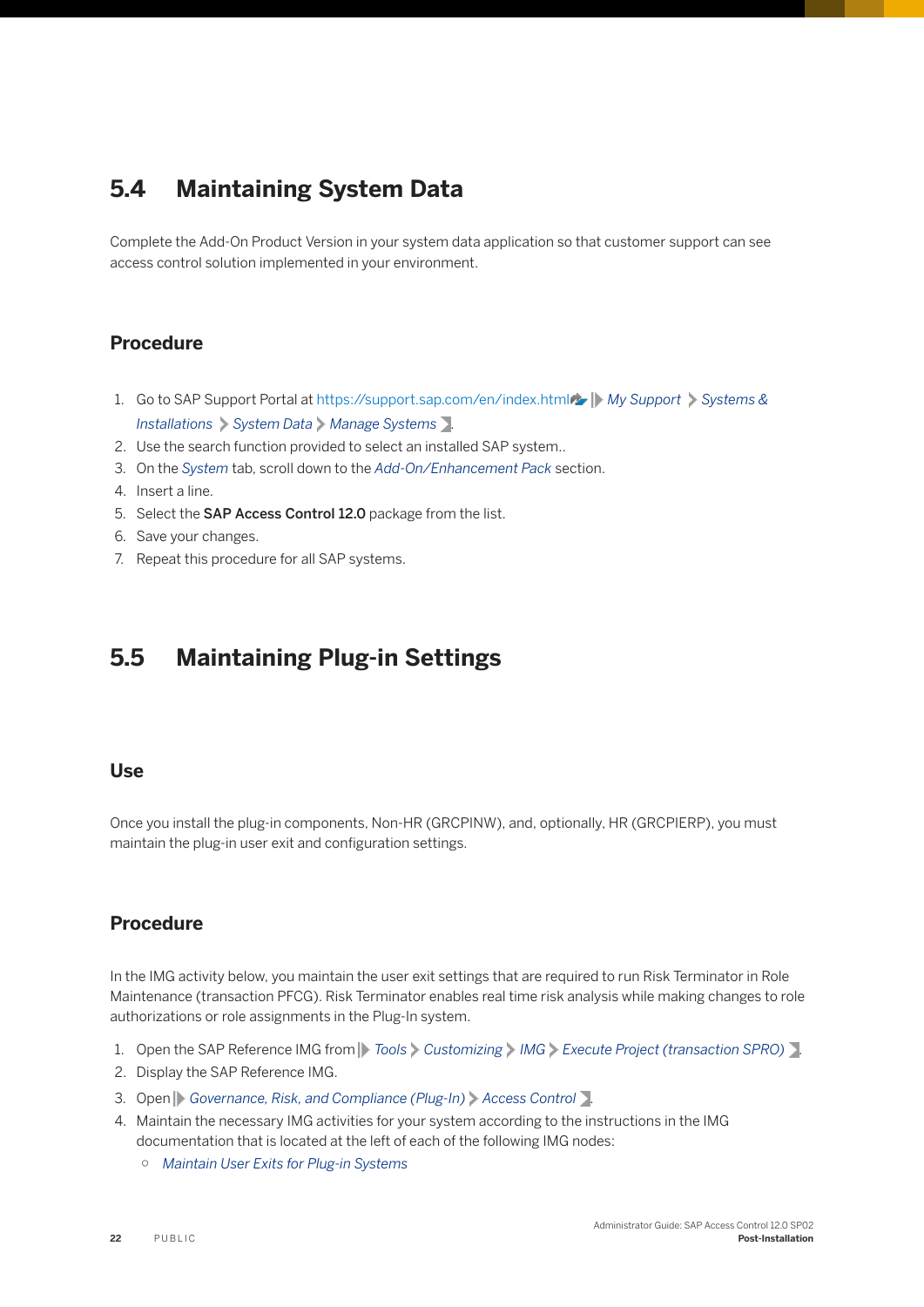<span id="page-22-0"></span>o Maintain Plug-in Configuration Settings

## **5.6 Activating Crystal Reports**

To use the Crystal Reports function, activate the flag *Allow Crystal Reports* in Customizing under *SAP NetWeaver* **Application Server** > SAP List Viewer (ALV) > Maintain Web Dynpro ABAP-Specific Settings .

## **5.7 Activating BC Sets**

BC sets are delivered implementation toolsets that simplify the Customizing process. You activate Business Configuration (BC) sets after the software is installed.

#### **∆ Caution**

You can activate a BC set *only* if that client is *not a production client*. When you activate the BC set, all data in the BC set is transferred into the corresponding tables and any existing entries are overwritten.

#### $\rightarrow$  Recommendation

Always consult with the functional experts for your application before activating any of the BC sets.

See *SAP Solution Manager* for information about Customizing activities at [https://support.sap.com/](http://help.sap.com/disclaimer?site=https%3A%2F%2Fsupport.sap.com%2Fsolutionmanager) [solutionmanager](http://help.sap.com/disclaimer?site=https%3A%2F%2Fsupport.sap.com%2Fsolutionmanager).

For more information about BC sets, see [https://help.sap.com/viewer/p/SAP\\_NETWEAVER\\_750](https://help.sap.com/viewer/p/SAP_NETWEAVER_750).

#### **Procedure**

- 1. From the SAP Easy Access screen, choose *Tools Customizing IMG Execute Project SAP Reference IMG*
- 2. Choose *Existing BC Sets* from the toolbar in the *Implementation Guide* to identify all of the IMG activities that have BC sets.
- 3. Select one of these IMG activities and choose the *BC Sets for Activity* button. The system displays the contents of the BC set in a new window.
- 4. To activate this BC set, choose the pull-down menu *Go to Activation Transaction* .
- 5. Select the icon for *Activate BC Set* (or use **F7**). The *Activation Options* screen opens.
- 6. Choose *Continue*.

A completion message appears: *Activation successfully completed*. If a yellow informational message appears, choose *Enter* and then the completion message appears.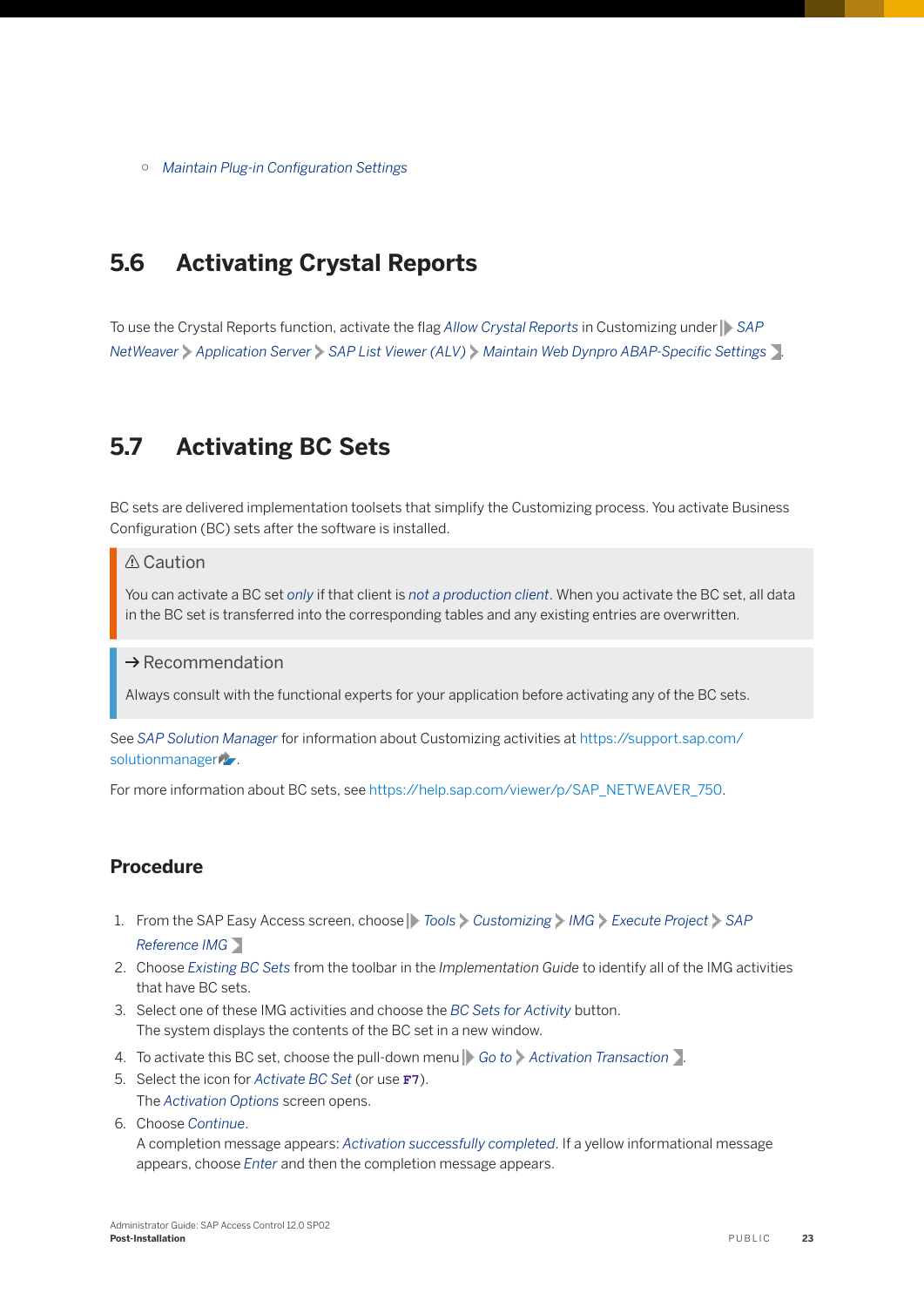#### <span id="page-23-0"></span>i Note

A message with a yellow background is only a warning and you can proceed. A message with a red background is an error message and you must resolve the error. If you receive a Basis error message with a red background, contact your system administrator.

## **5.7.1 SAP Access Control BC Sets**

The following tables list the BC sets for the access control solution categorized by type. BC sets marked with an asterisk (\*) indicate that you can also activate them in Customizing.

#### $\rightarrow$  Recommendation

Always consult with the access control solution functional experts before activating the BC sets for rules such as *Segregation of Duties (SoD)*to determine which rule sets are relevant for your implementation.

| <b>BC Set</b>                           | <b>BC Set Name</b>                                                                        |
|-----------------------------------------|-------------------------------------------------------------------------------------------|
| <b>Specific to Access Risk Analysis</b> |                                                                                           |
| GRAC_RA_RULESET_COMMON                  | SoD Rules Set                                                                             |
| GRAC RA RULESET JDE                     | <b>JDE Rules Set</b>                                                                      |
| GRAC_RA_RULESET_ORACLE                  | <b>ORACLE Rules Set</b>                                                                   |
| GRAC_RA_RULESET_PSOFT                   | <b>PSOFT Rules Set</b>                                                                    |
| GRAC RA RULESET SAP APO                 | <b>JDE Rules Set</b>                                                                      |
| GRAC RA RULESET SAP BASIS               | <b>SAP BASIS Rules Set</b>                                                                |
| GRAC RA RULESET SAP CRM                 | <b>SAP CRM Rules Set</b>                                                                  |
| GRAC RA RULESET SAP ECCS                | <b>SAP ECCS Rules Set</b>                                                                 |
| GRAC RA RULESET SAP HR                  | <b>SAP HR Rules Set</b>                                                                   |
| GRAC_RA_RULESET_SAP_NHR                 | SAP R/3 less HR Basis Rules Set                                                           |
| GRAC RA RULESET SAP R3                  | SAP R/3 AC Rules Set                                                                      |
| GRAC_RA_RULESET_SAP_SRM                 | <b>SAP SRM Rules Set</b>                                                                  |
| GRAC_RA_RULESET_S4HANA_ALL              | Rule set for risk analysis integration with Fiori Apps on S/<br>4HANA on-premise systems. |

#### Specific to Access Request Management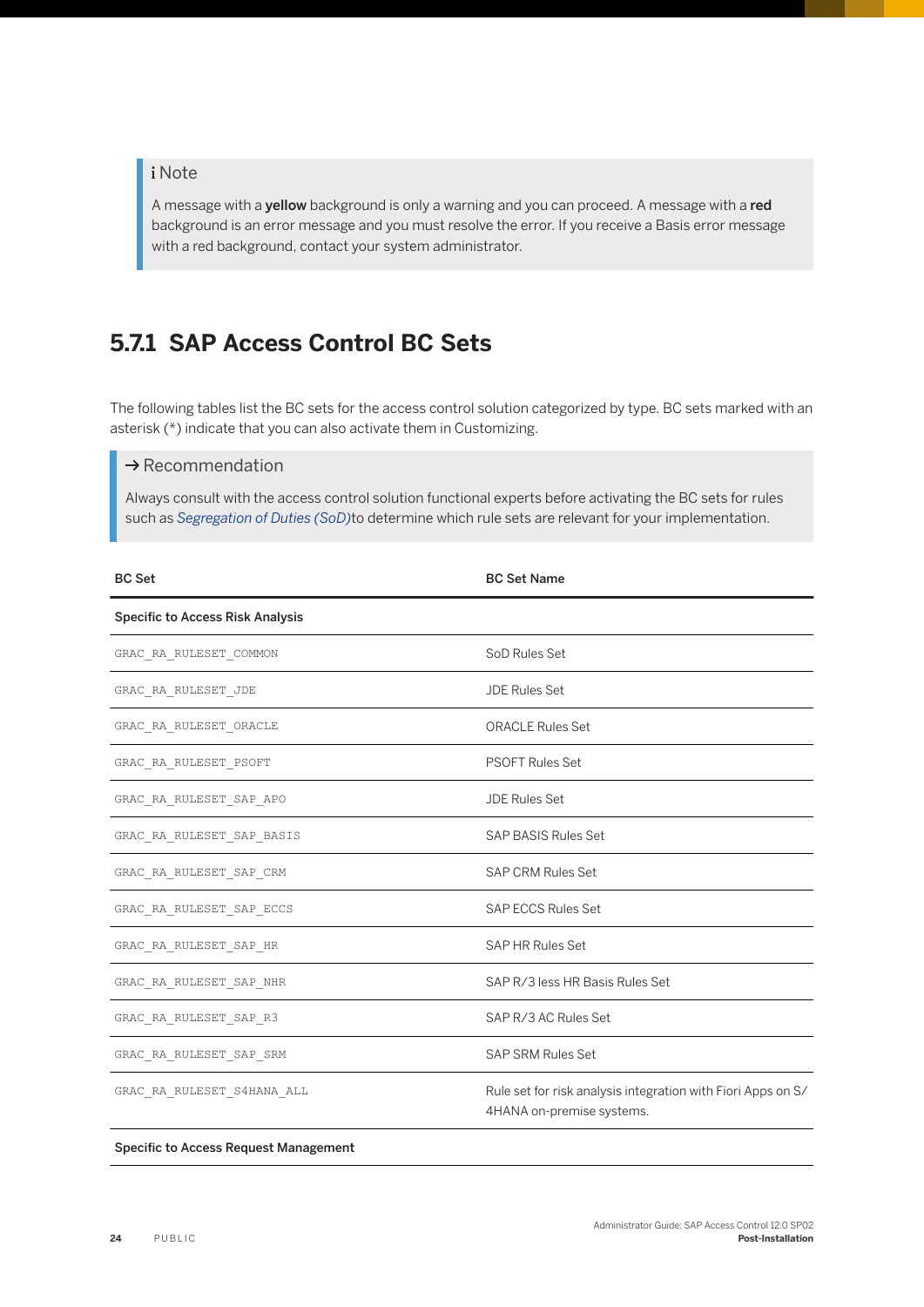<span id="page-24-0"></span>

| <b>BC Set</b>                                         | <b>BC Set Name</b>                                                  |
|-------------------------------------------------------|---------------------------------------------------------------------|
| GRAC_ACCESS_REQUEST_REQ_TYPE*                         | Request Type                                                        |
| GRAC_ACCESS_REQUEST_EUP*                              | EUP (Note: Only the value $EU$ ID 999 is valid for this<br>BC set.) |
| ${\tt GRAC\_ACCESS\_REQUEST\_APPL}$ ${\tt MAPPING}^*$ | Mapping BRF Function IDs and AC Applications                        |
| GRAC ACCESS REQUEST PRIORITY*                         | <b>Request Priority</b>                                             |
| GRAC_DT_REQUEST_DISPLAY_SECTIONS                      | Simplified Access Request Display Sections                          |
| GRAC DT REQUEST FIELD LABELS                          | Simplified Access Request Field Labels                              |
| GRAC DT REQUEST PAGE SETTINGS                         | Simplified Access Request Page Settings                             |
| <b>Specific to Business Role Management</b>           |                                                                     |
| GRAC ROLE MGMT SENTIVITY*                             | Sensitivity                                                         |
| ${\tt GRAC\_ROLE\_MGMT\_METHODOLOGY*}$                | Methodology Process and Steps                                       |
| GRAC ROLE MGMT ROLE STATUS*                           | Role Status                                                         |
| GRAC ROLE MGMT PRE REQ TYPE*                          | Prerequisite Types                                                  |
| GRAC ROLE SEARCH COFIGURATION                         | Role Search Configuration for Access Request                        |
| <b>Specific to Superuser Management</b>               |                                                                     |
| GRAC_SPM_CRITICALITY_LEVEL*                           | <b>Criticality Levels</b>                                           |
| <b>Specific to Workflow</b>                           |                                                                     |
| GRC MSMP CONFIGURATION*                               | MSMP Workflow Configuration Rules Set                               |

## **5.8 Run Role Name Conversion Program**

Customers may use varied standards when naming roles in their landscape. This may result in failed role searches when submitting access requests. The below program is used to convert roles into upper case to improve search.

Run the GRAC\_ROLE\_NAME\_SH\_CONVERSION program to improve search capabilities and resolve potential issues from role name mismatch.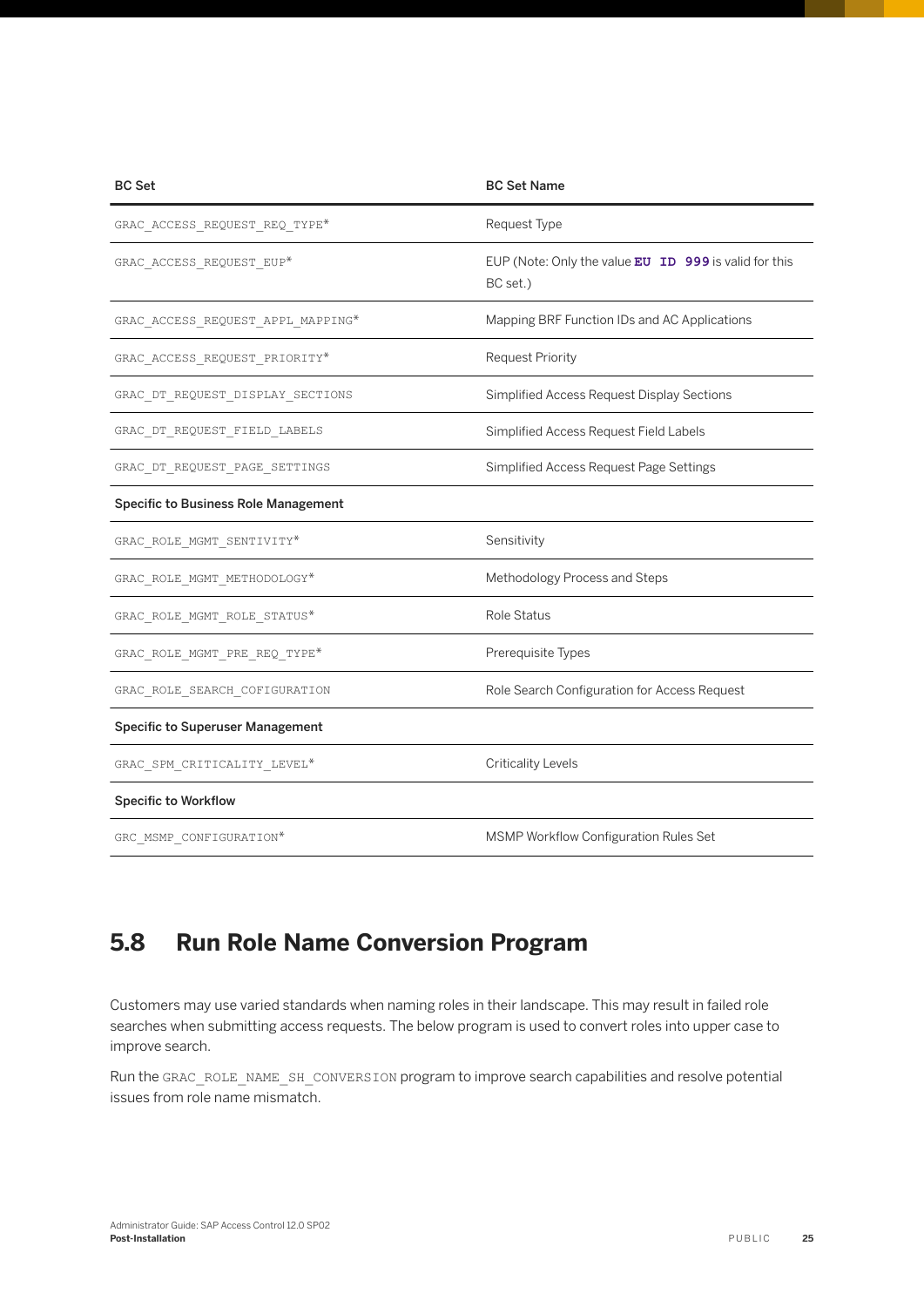## <span id="page-25-0"></span>**5.9 SAP Enterprise Portal Configuration**

## **5.9.1 Creating a System Connection with the SAP Enterprise Portal**

For information about how to create an SAP Enterprise Portal system connection for access control solution, see: [https://help.sap.com/viewer/p/SAP\\_NETWEAVER\\_750](https://help.sap.com/viewer/p/SAP_NETWEAVER_750) > SAP Enterprise Portal.

SAP provides a set of sample roles that include the recommended authorizations. You can create your own PFCG roles or copy the sample roles to your customer namespace and then modify them as needed.

For more information about the delivered roles, see the Security Guide for SAP Access Control 12.0 at [https://](https://help.sap.com/viewer/p/SAP_ACCESS_CONTROL) [help.sap.com/viewer/p/SAP\\_ACCESS\\_CONTROL](https://help.sap.com/viewer/p/SAP_ACCESS_CONTROL).

## **5.9.2 Portal Configuration for SAP Access Control Users**

The list below contains the system and portal aliases roles that you configure if you only have SAP Access Control in your system landscape.

- System Aliases:
	- The system alias must use SAP-GRC, SAP-GRC-AC, and SAP\_GRC.
- Portal Roles:
	- Assign the role GRC ACCESS CONTROL to users.
	- Assign the role ERP COMMON to everyone in the user group.

#### i Note

For SAP Access Control only environments, you must assign the GRC Access Control role to at least one user.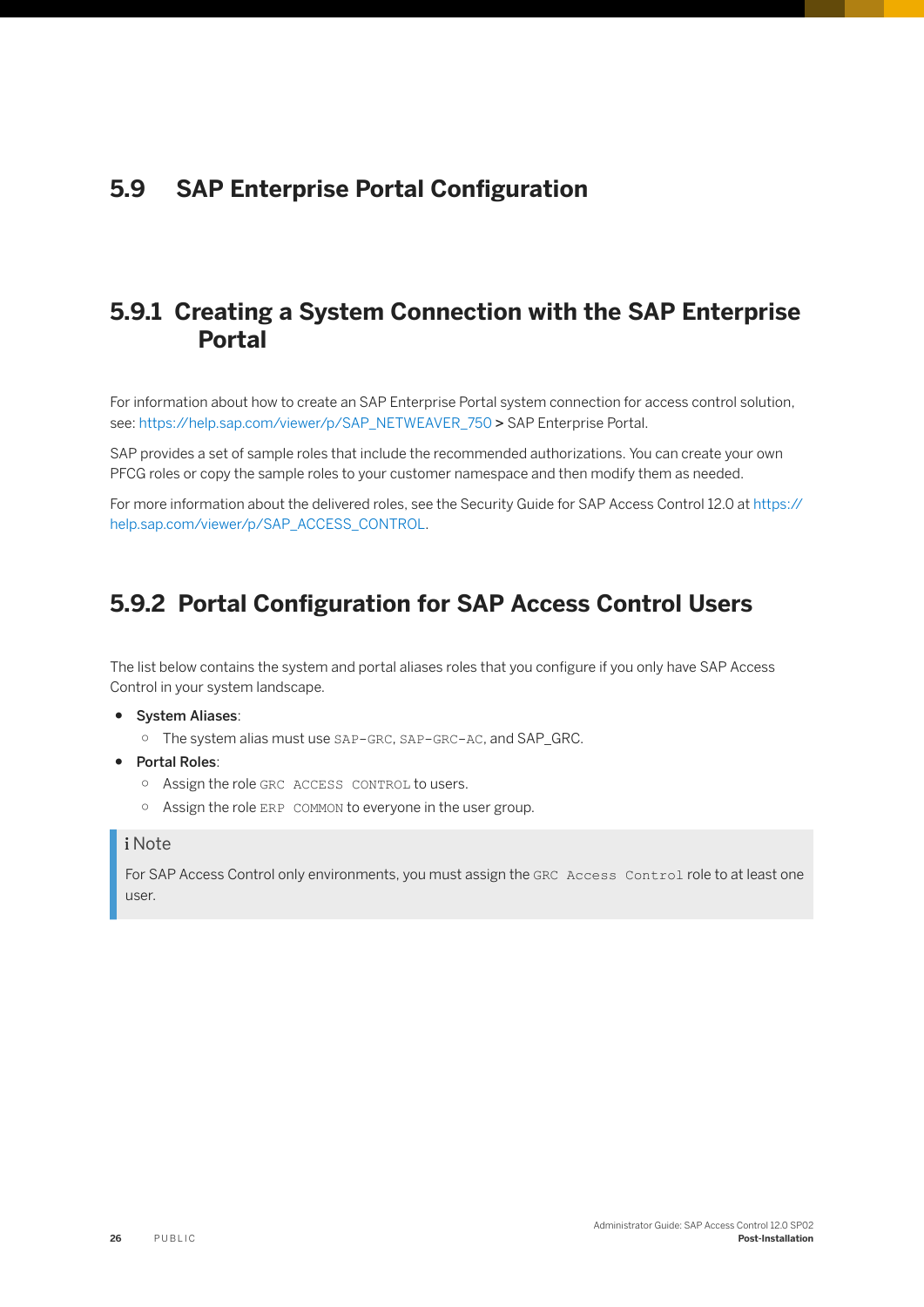## <span id="page-26-0"></span>5.9.3 Portal Configuration for SAP Solutions for GRC-**Licensed Users**

The access control solution is part of a GRC suite. If your system landscape contains more than one GRC component (SAP Access Control, SAP Process Control, or SAP Risk Management), you configure the system aliases and portal roles as follows:

System Aliases

| <b>GRC Component</b>                 | <b>System Alias Configuration</b>                                 |
|--------------------------------------|-------------------------------------------------------------------|
| If SAP Access Control is activated:  | The system alias must use SAP-GRC, SAP-GRC-AC, and<br>SAP GRC.    |
| If SAP Process Control is activated: | The system alias must use SAP-GRCand SAP-GRC-PC, and<br>SAP GRC   |
| If SAP Risk Management is activated: | The system alias must use SAP-GRC and SAP-GRC-RM, and<br>SAP GRC. |
| Portal Roles                         |                                                                   |
| Assign to                            | <b>Role Name</b>                                                  |
| User                                 | GRC SUITE                                                         |
| Everyone in the user group           | ERP COMMON                                                        |
| User, if needed                      | GRC Internal Audit Management                                     |

## **5.9.4 Creating the Initial User in the ABAP System**

The access control solution uses various roles to interface with the SAP system. This section explains how to create your initial ABAP system user for SAP Access Control.

#### i Note

This section uses the delivered roles as examples only. As you complete the procedure, you must replace the delivered roles with equivalent roles in your customer namespace.

#### **Procedure**

- 1. Assign all access control users the role SAP\_GRAC\_BASE so they can access the access control applications.
- 2. Assign the role SAP\_GRAC\_ALL to the user who will perform Customizing. This role is the power user role. It gives the designated user the ability to see and do everything without being assigned to a specific SAP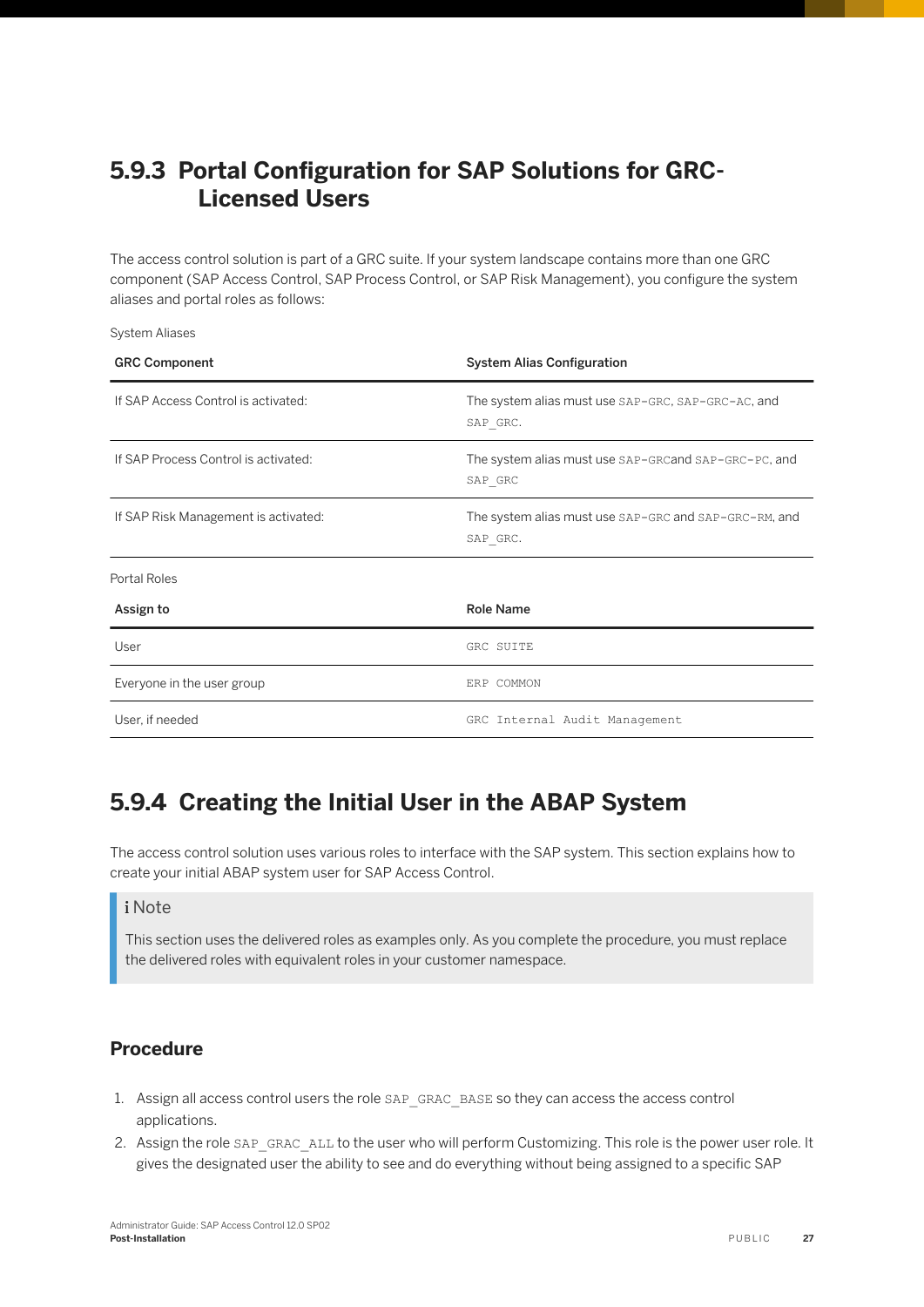<span id="page-27-0"></span>Access Control role. This role is typically assigned to the user who creates the organization structures and assigns the business roles to all the other users.

#### i Note

The role does not contain the authorizations for Workflow Customizing, Case Management, or web services activation. For these authorizations, use the role SAP\_GRAC\_SETUP.

#### A Caution

Assign the SAP\_GRAC\_ALL role carefully, since a user assigned to this role can make pervasive changes.

For more information on the SAP\_GRAC\_ALL role and its authorizations, see the Security Guide at: [https://help.sap.com/viewer/p/SAP\\_ACCESS\\_CONTROL](https://help.sap.com/viewer/p/SAP_ACCESS_CONTROL) .

- 3. Using transaction SU01, create a user.
- 4. If this user needs to receive workflow notifications via e-mail, on the *Address* data tab, assign an e-mail address and a *Comm. Meth* of *E-Mail* to the user.
- 5. On the *Roles* tab, assign the roles SAP\_GRAC\_BASE and SAP\_GRAC\_ALL to this user.
- 6. This user can now use transaction SPRO to complete the Customizing configuration including such steps as activating the Business Configuration (BC) sets and assigning roles to other users

### **5.9.5 Creating the Initial User in the SAP Enterprise Portal**

The navigation tabs and work centers for SAP Access Control are defined in the portal roles that are maintained in the SAP GRC portal package.

After creating the portal user, the portal administrator must assign to that user the SAP GRC portal roles. These portal roles enable the user to see the SAP GRC navigation and work centers tabs.

#### i Note

.

This section uses the delivered roles as examples As you complete the procedure, you must replace the delivered roles with equivalent roles in your customer namespace.

#### **Procedure**

- 1. Log on as the portal user administrator and access the *User Administration* function.
- 2. If a user has already been created by the User Management Engine(UME) that is connected to the SAP GRC ABAP system, you do not need to create a user in the portal system. If a user has not been created by the User Management Engine (UME), create a new portal user and assign the SAP GRC ABAP system to the user in the *User Mapping for System Access* tab, along with a mapped user ID and password.
- 3. Go to the *Assigned Roles* tab and assign the role *GRC Suite* (name: pcd:portal\_content/ com.sap.pct/com.sap.grc.grac/com.sap.grc.ac.roles/com.sap.grc.ac.Role\_All) to the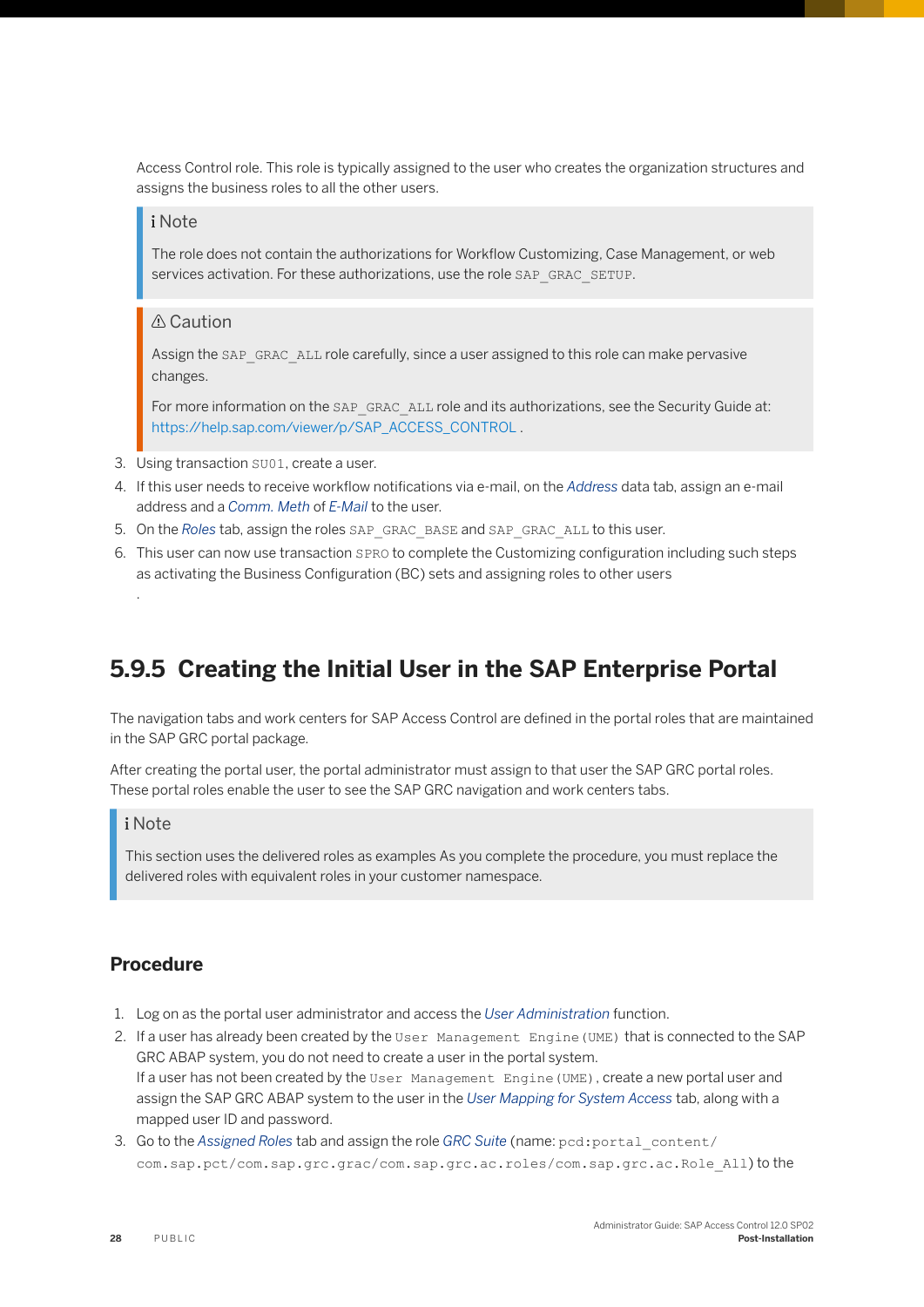<span id="page-28-0"></span>user who has the power user role SAP\_GRAC\_ALL in the ABAP system. This role enables the power user to view the work centers.

#### **More Information**

For more information about the visibility of work centers, see the Security Guide at: [https://help.sap.com/](https://help.sap.com/viewer/p/SAP_ACCESS_CONTROL) [viewer/p/SAP\\_ACCESS\\_CONTROL](https://help.sap.com/viewer/p/SAP_ACCESS_CONTROL).

This information is based on the technologies delivered by SAP NetWeaver Portal. For more information, see the *Portal Security Guide* a[thttp://help.sap.com/saphelp\\_spm21\\_bw/helpdata/en/5c/](http://help.sap.com/disclaimer?site=http%3A%2F%2Fhelp.sap.com%2Fsaphelp_spm21_bw%2Fhelpdata%2Fen%2F5c%2F429f00a14aa54195b1c63ae1512d10%2Fframeset.htm) [429f00a14aa54195b1c63ae1512d10/frameset.htm](http://help.sap.com/disclaimer?site=http%3A%2F%2Fhelp.sap.com%2Fsaphelp_spm21_bw%2Fhelpdata%2Fen%2F5c%2F429f00a14aa54195b1c63ae1512d10%2Fframeset.htm) .

## **5.10 Setting Up SAP Fiori Launchpad Content for Front-end System**

The SAP Fiori Launchpad is a shell that hosts SAP Fiori apps, and provides the apps with services such as navigation, personalization, embedded support, and application configuration. SAP Access Control 12.0 SP00 delivers a set of SAP Fiori business catalogs that enable you to open the Web Dynpro Access Control applications in the launchpad.

This section describes the procedure to add the access control business catalogs to your launchpad. The procedure is relevant only for landscapes using SAP Fiori Launchpad.

The access control back-end component contains the technical catalog containing information about the tiles, which we call the app descriptors. The front-end component UIGRAC01 100 contains the business catalogs and business roles. We replicate the technical catalog from the back end into the front end to establish a connection between the technical catalog and the business catalog.

#### **Prerequisite**

You have installed the front-end component UIGRAC01 100. The component contains the contains the business catalogs and business roles for SAP Access Control 12.0.

There are three main steps to configuring the business catalogs for access control:

- 1. Create RFC Connections
- 2. Map the RFC Connections
- 3. Replicate the Technical Catalog from the Back-end System

These steps are described in more detail in the sections below.

For additional information, se[e Implementation Tasks on the Front-end Server](https://help.sap.com/viewer/cdc25c83b63e482586b31b8acd49cf2f/1709%20002/en-US/7a5489588bf89244e10000000a4450e5.html) in the UI Technology Guide for S/4HANA.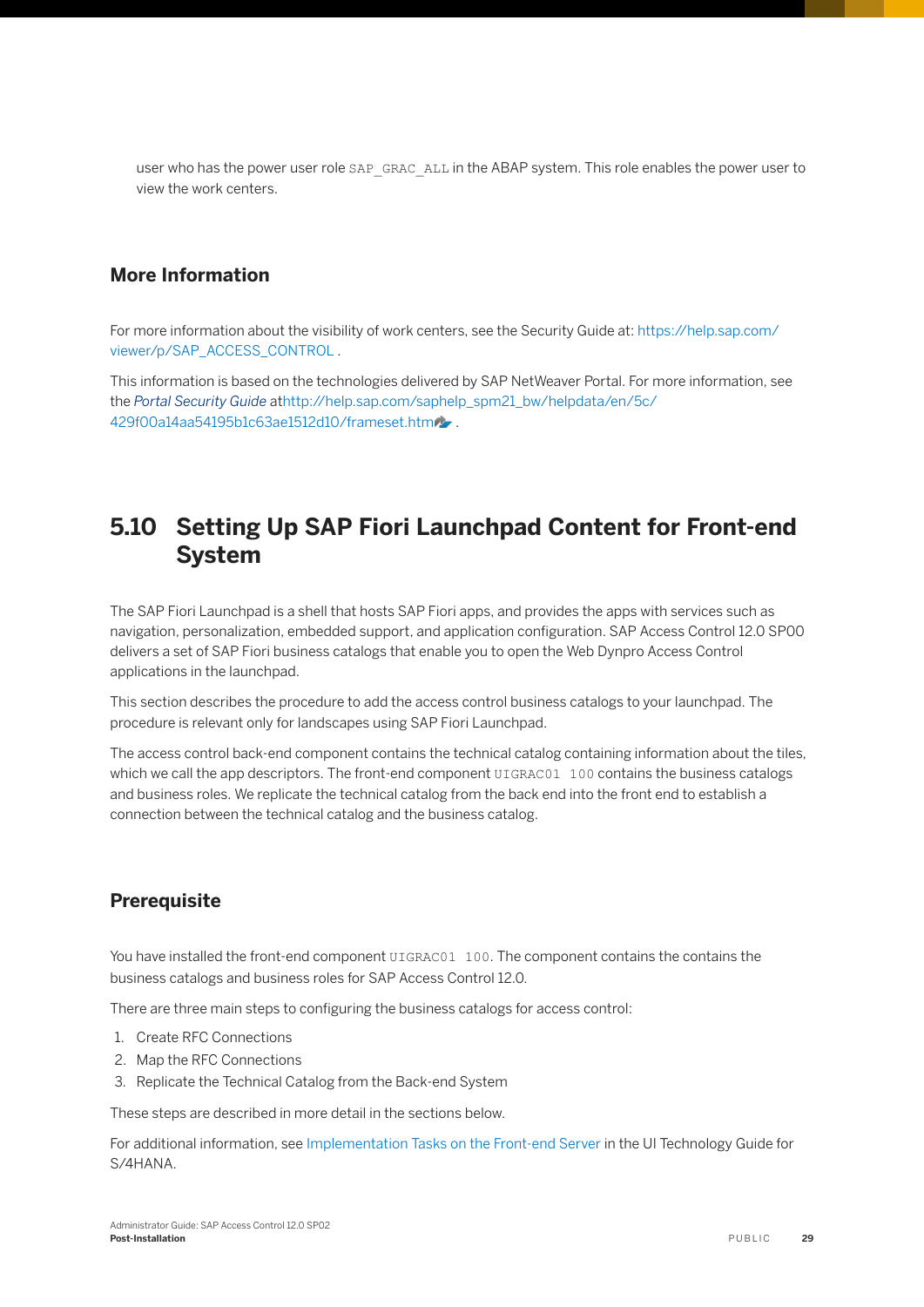#### **Create RFC Connections**

- 1. In the front-end system start transaction SM59.
- 2. Create two RFC connections: one of type ABAP Connection and one of type H HTTP connection to ABAP System

Use the following naming conventions:

- **ABAP connection: <Logical System Alias>\_RFC**
- **HTTP connection: <Logical System Alias>\_HTTP or <Logical System Alias>\_HTTPS**

 $\rightarrow$  Recommendation

We recommend using an HTTPS connection. Set the SSL option to *Active*.

For the ABAP connection, set *Trusted Relationship* set to **Yes**, and set the *Current User* to **True**. For each connection, enter the *Target Host* under *Technical Settings*, and configure the settings under *Logon & Security*.

#### **Map the RFC Connections**

- 1. Open the maintenance view / UI2/V\_ALIASMAP.
- 2. Map the connections in table: /UI2/SYSALIASMAP. Map the connections as follows:

| <b>Client</b>                        | Source System Alias | Target System Alias                    |
|--------------------------------------|---------------------|----------------------------------------|
| <your client="" front-end=""></your> | SOHGRAC             | <logical alias="" system=""></logical> |

#### **Replicate the Technical Catalog from the Back-end System**

- 1. Launch the report / UI2/GET APP DESCR\_REMOTE\_DEV.
- 2. 2. Enter the following values: *Replication System Alias*: **SOHGRAC** *Back-end Technical Catalog ID*: **SAP\_TC\_GRC\_AC\_BE\_APPS**
- 3. Select the *Test Mode*, and choose *Execute* to test the configuration. The catalogs are not be replicated in test mode. A log is displayed showing the results.
- 4. If the log does not contain any errors, deselect *Test Mode* and choose *Execute* to replicate the business catalogs.

#### $\rightarrow$  Recommendation

We recommend scheduling the report to run daily. As the report needs to run after every system update, scheduling the report to run daily ensures that you have up-to-date information in the SAP Fiori launchpad designer.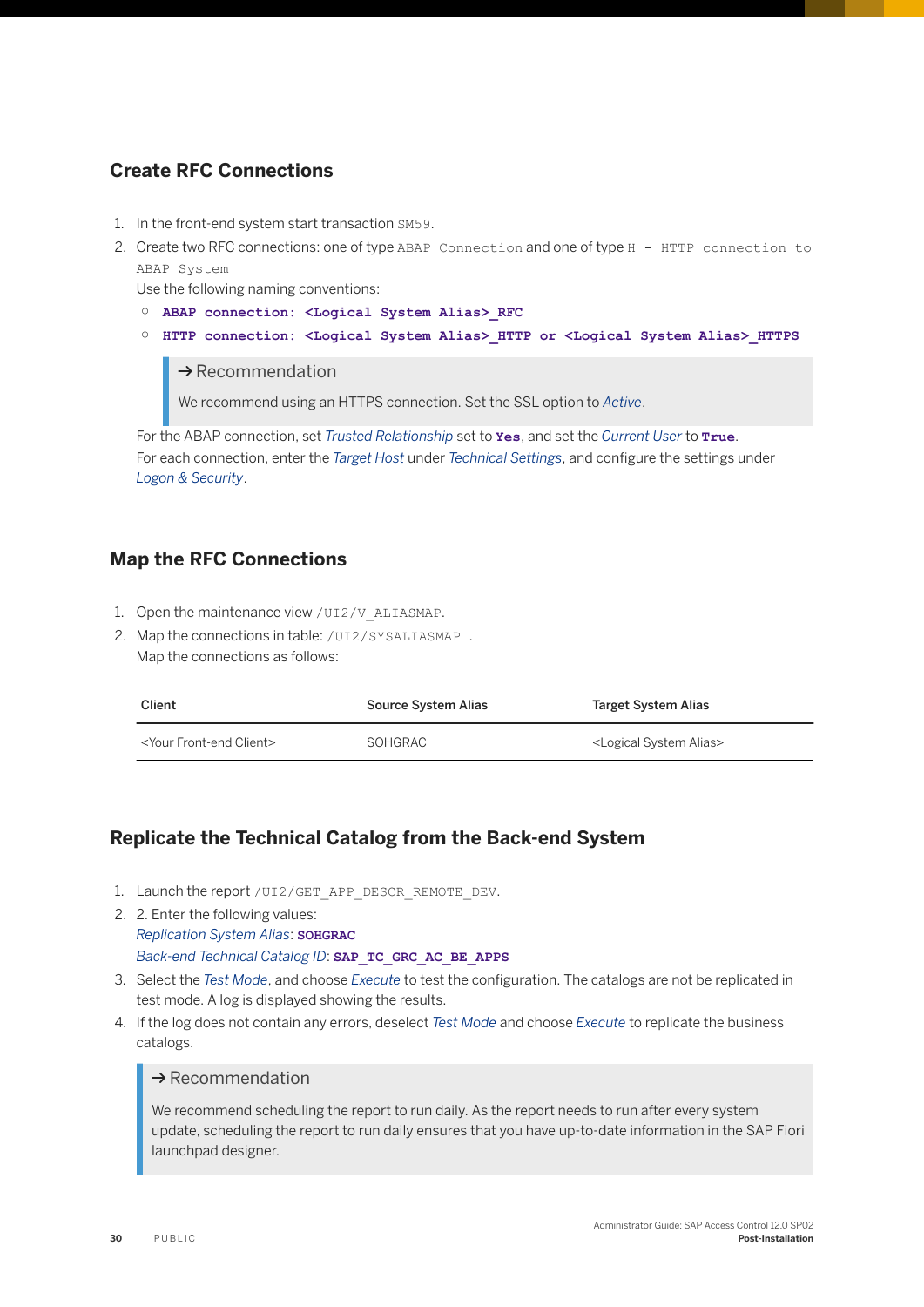## <span id="page-30-0"></span>**5.10.1 Business Catalogs and Roles for the Fiori Launchpad**

The following business catalogs and business roles are delivered as part of the front-end component UIGRAC01 100.

#### **Delivered Business Catalog Roles**

Depending on your business requirement you can assign the following delivered roles to your users:

#### i Note

These roles are examples. You can copy them to your own namespace or create your own.

| Delivered Business Catalog Role | Description                    |
|---------------------------------|--------------------------------|
| SAP GRAC BCR CMPLNCMGR T        | Compliance Manager             |
| SAP GRAC BCR EMPLOYEE T         | <b>Access Control Employee</b> |
| SAP GRAC BCR MANAGER T          | Request Approver               |
| SAP GRAC BCR REQADMINTR T       | Access Control Administrator   |
| SAP GRAC BCR SCRTYMGR T         | Security Manager               |

#### **Delivered Business Catalogs**

These are the corresponding delivered business catalogs.

| <b>Delivered Business Catalog Role</b> | Description                  |
|----------------------------------------|------------------------------|
| SAP GRAC BCR CMPLNCMGR T               | Compliance Manager           |
| SAP GRAC BCR EMPLOYEE T                | Access Control Employee      |
| SAP GRAC BCR MANAGER T                 | Request Approver             |
| SAP GRAC BCR REQADMINTR T              | Access Control Administrator |
| SAP GRAC BCR SCRTYMGR T                | Security Manager             |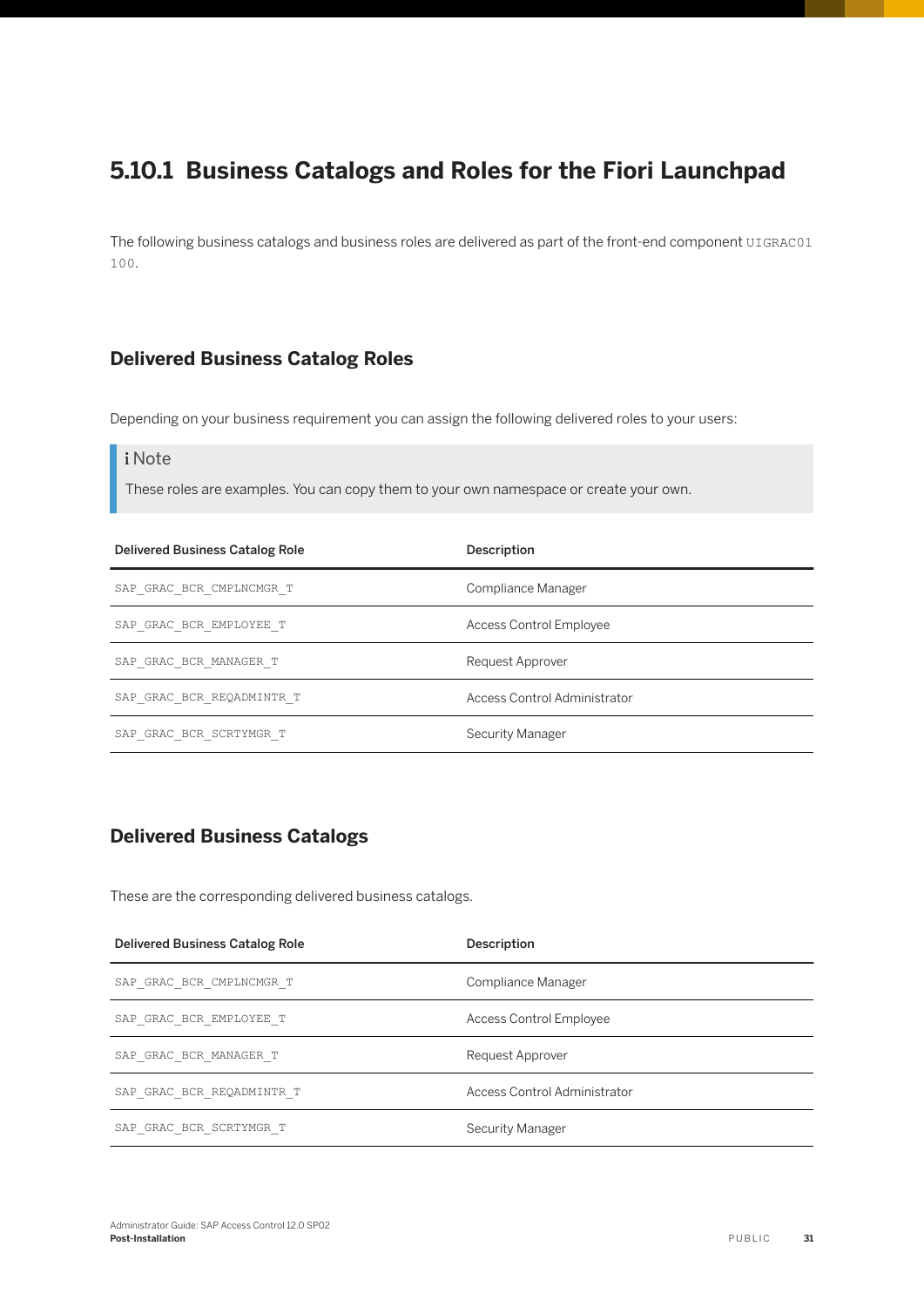## <span id="page-31-0"></span>**5.11 Implement SAP Note: 2641804**

After installation or upgrade you may need to refresh the CDS configuration.

Symptoms may include Fiori Launchpad or applications via NWBC taking a long time to open or the session timing out.

To resolve the issue, implement [SAP Note 2641804](http://help.sap.com/disclaimer?site=https://launchpad.support.sap.com/#/notes/SAP Note 2641804)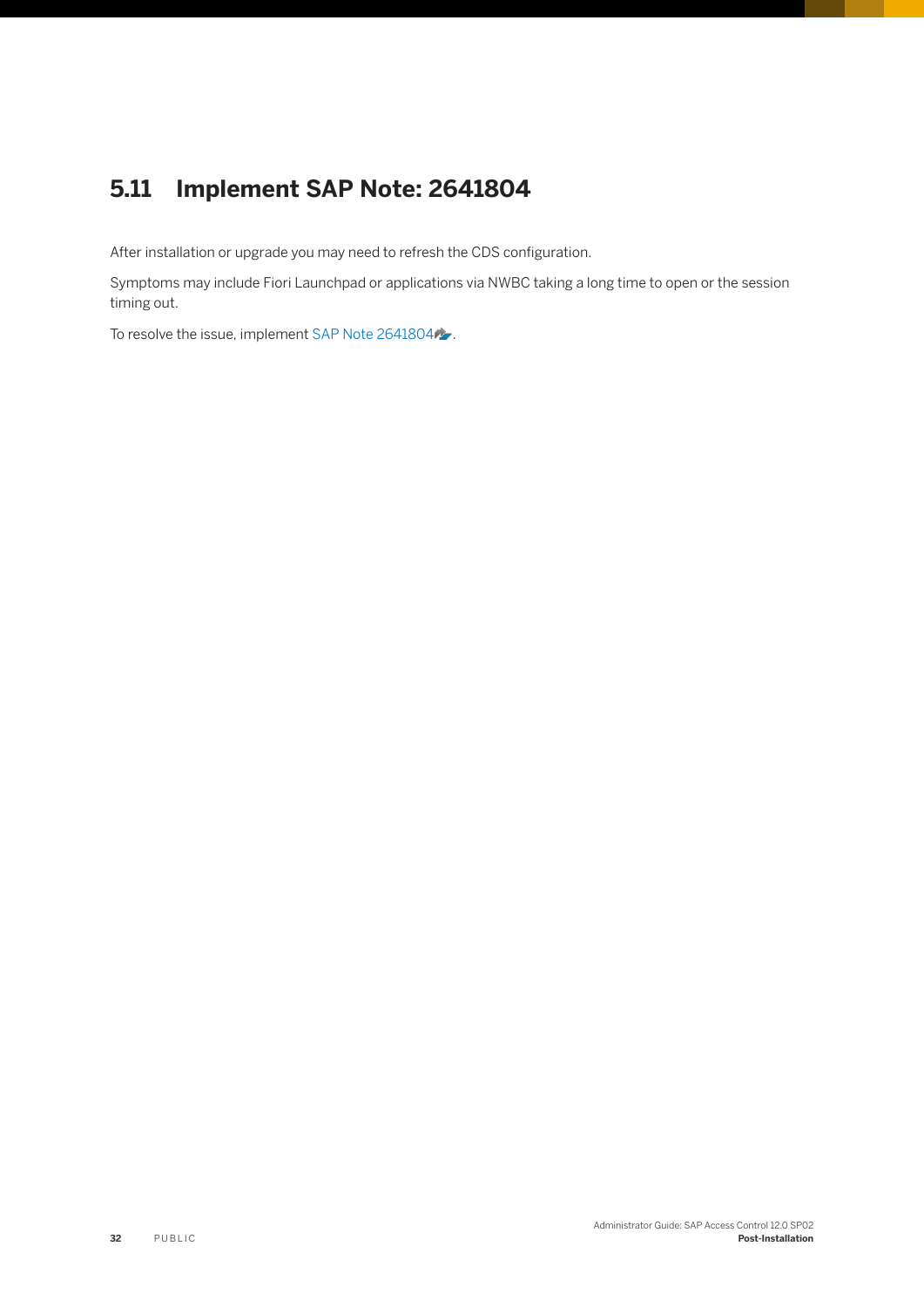# <span id="page-32-0"></span>**6 Operations**

## **6.1 Monitoring of the Application**

To monitor the access control solution, you can use Computing Center Management System (CCMS). The CCMS provides a range of monitors for monitoring the SAP environments and its components. These monitors are indispensable for understanding and evaluating the behavior of the SAP processing environment. In the case of poor performance values, the monitors provide you with the information required to fine tune your SAP system and therefore to ensure that your SAP installation is running efficiently. The transaction code is RZ20.

For information on setting up and using CCMS, see the following:

[https://help.sap.com/viewer/p/SAP\\_NETWEAVER\\_750](https://help.sap.com/viewer/p/SAP_NETWEAVER_750)

[Solution Life Cycle Management](https://help.sap.com/viewer/ff18034f08af4d7bb33894c2047c3b71/7.5.9/en-US/48c43aa1ca64581de10000000a42189c.html)

[Monitoring in the CCMS](https://help.sap.com/viewer/3364beced9d145a5ad185c89a1e04658/7.5.9/en-US)

## **6.1.1 Monitor Templates**

You use monitor templates to specify files and search patterns to be checked for the access control solution in your system landscape.

Monitor Templates

| <b>Monitor Type</b>              | Name                         |
|----------------------------------|------------------------------|
| <b>CCMS Monitor Templates</b>    | <b>Background Processing</b> |
|                                  | Performance Overview         |
|                                  | Syslog                       |
| SAP Web Service Monitor Template | Web Service Monitor          |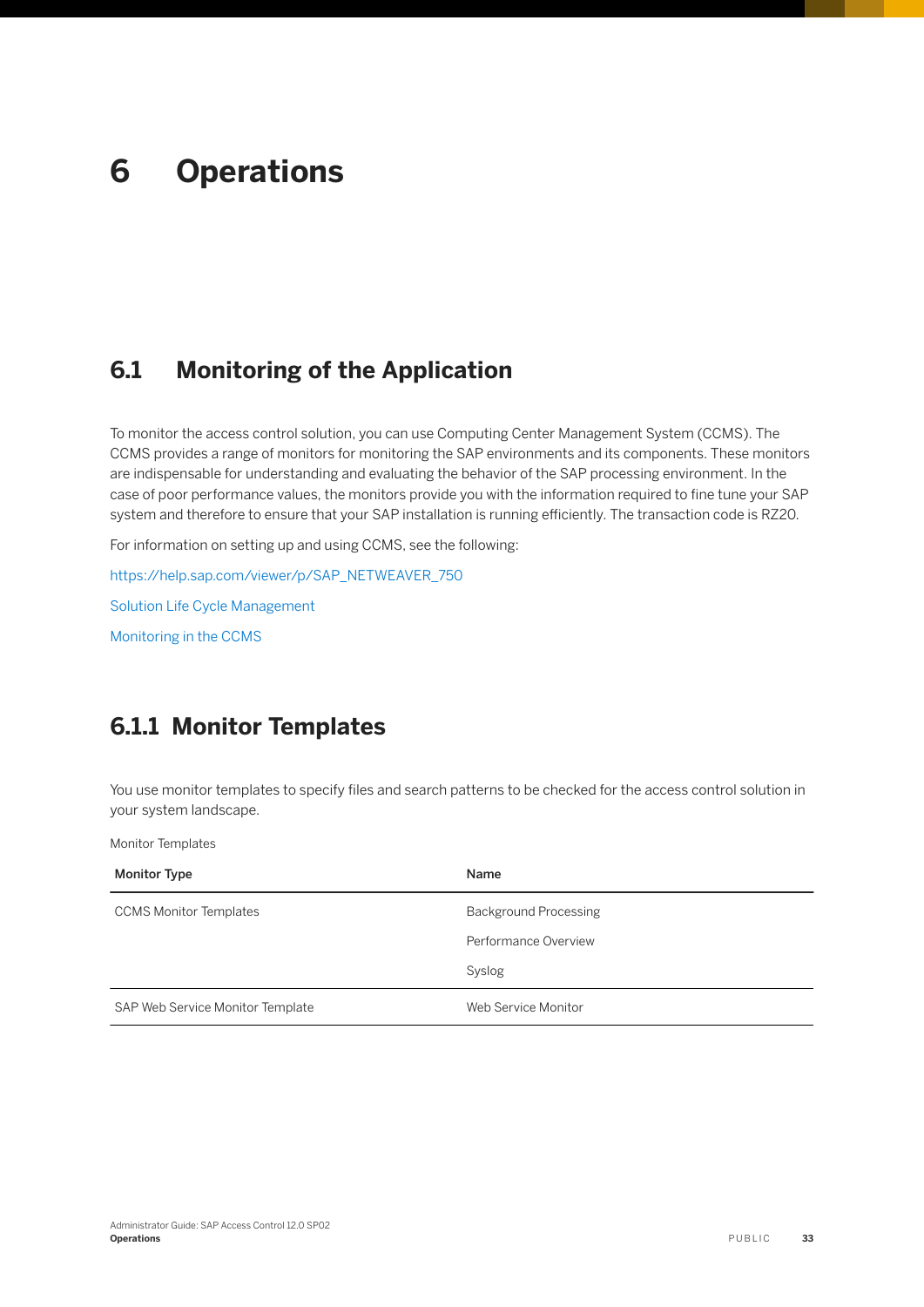## <span id="page-33-0"></span>**6.1.2 Alert Monitoring with CCMS**

Proactive, automated monitoring is the basis for ensuring reliable operations for your SAP system environment. SAP provides you with the infrastructure needed to set up your alert monitoring to recognize situations for the access control solution.

#### $\rightarrow$  Recommendation

To enable the auto-alert mechanism of CCMS, see SAP Note [617547](http://help.sap.com/disclaimer?site=https://launchpad.support.sap.com/#/notes/617547)

## **6.1.2.1 Component Specific Monitoring**

You use CCMS to monitor the following data for the access control solution:

- Background job
- Performance Overview
- DB access time
- System log
- System errors
- Web Services Call

#### **Background Jobs**

Monitor the background job status for jobs that are aborted, canceled, or have been running for a long time.

You can check the details of canceled jobs by selecting a job and clicking *Step*.

#### i Note

The *Program name/command* for the access control solution start with GRAC.

#### **Performance Overview**

In the *Performance Overview* templates, look for processes with a high *Response Time*. The access control solution processes begin with GRAC.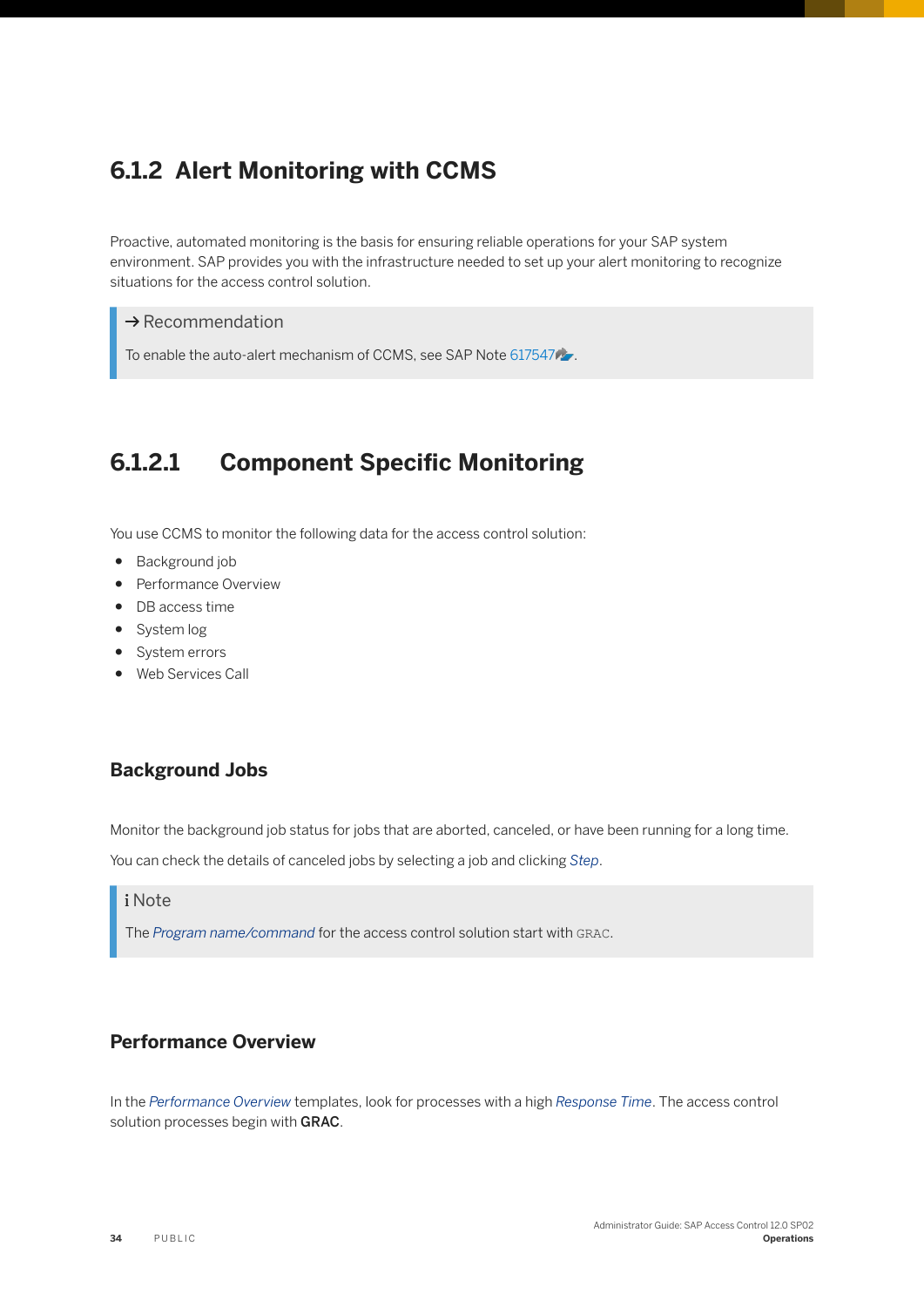#### **System Logs**

Monitor system logs for any errors, such as *System Log (Syslog): Local Analysis* and *R3Syslog*. The R3Syslog displays runtime errors.

You can review the transaction codes for the access control solution for errors. You can get the complete list of access control transaction codes with transaction code SE93. Search for GRAC\*.

Some of the most used codes include:

Access Control Transaction Codes

| <b>Transaction Code</b>    | Description                                                                                |
|----------------------------|--------------------------------------------------------------------------------------------|
| <b>NWBC</b>                | Access the majority of the Access Control capabilities and<br>reports (role: SAP GRC NWBC) |
| <b>GRAC ALERT GENERATE</b> | Alert generation                                                                           |
| <b>GRAC BATCH RA</b>       | Risk Analysis in Batch Mode                                                                |
| <b>GRAC EAM</b>            | Emergency Access Management (EAM) Launchpad Logon                                          |
| <b>GRAC SPM CLEANUP</b>    | Cleanup EAM (SPM) Application Data                                                         |
| <b>GRACRABATCH MONITOR</b> | Batch Risk Analysis Monitor                                                                |

#### **System Errors**

You review the *CCMS Monitor Templates (System Errors)* for error messages, such as *Aborted Batch Jobs* and *Update Errors:*.

#### **Web Services**

Monitor the *SAP Web Service Monitor Templates* for web service errors, such as:

- Task Watcher
- Supervisor Destination
- Web Services Reliable Messaging (WSRM) Event Handler
- Web Services (WS) Namespace for Inbound Destinations
- WS Service Destinations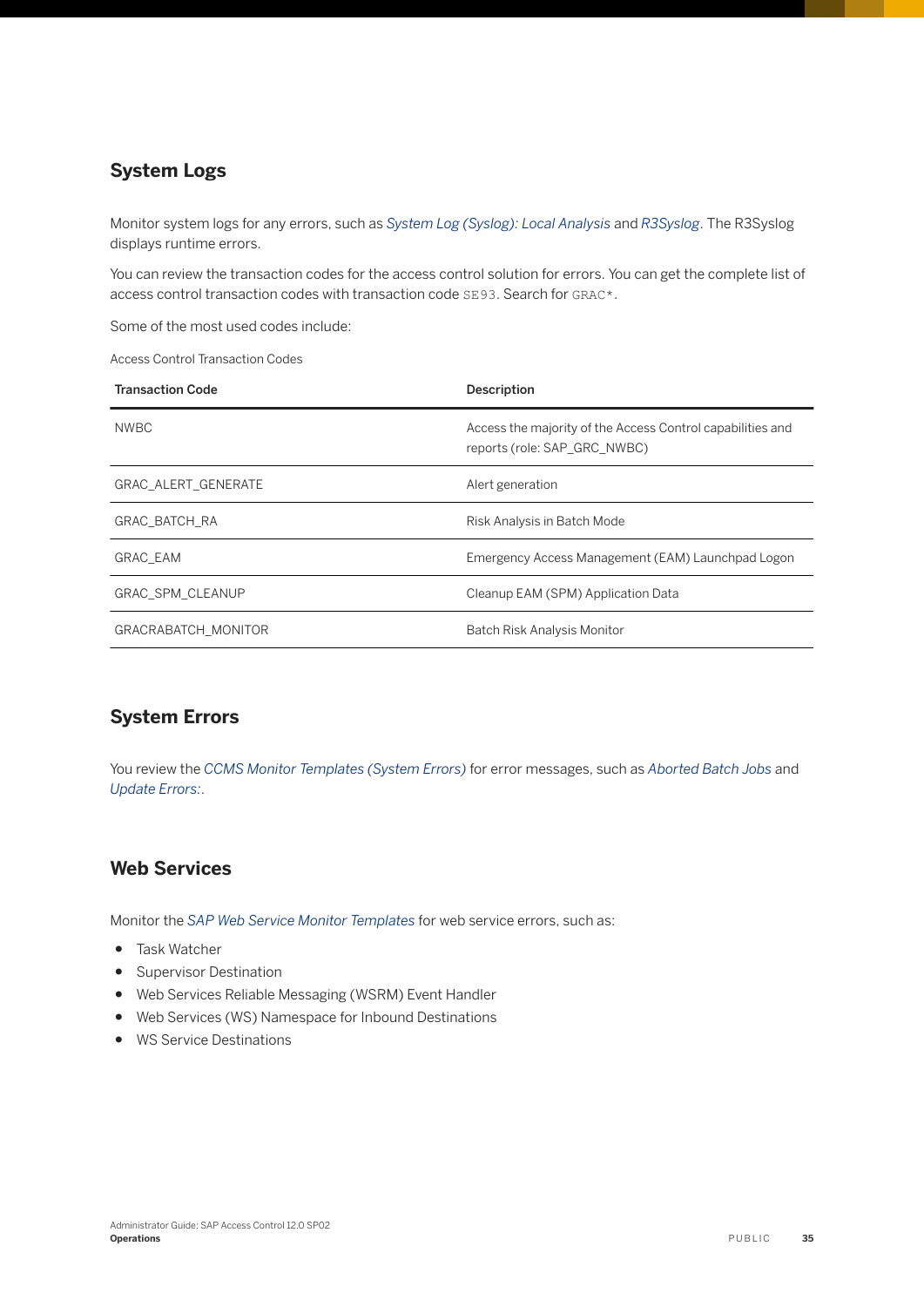## <span id="page-35-0"></span>**6.1.3 Detailed Monitoring and Tools for Problem and Performance Analysis**

The access control is based on SAP NetWeaver Web Application Server 7.52, and uses the tools included with SAP NetWeaver for analysis of items such as database, operating system, and workload.

In this section, we list the specific *application log* subobjects used by the access control solution.

To view Job Logs, use transaction SM37.

To view Work item Logs, use transaction SWI1.

For information about technical problem analysis within an SAP NetWeave landscape, see [Technical Operations](https://help.sap.com/viewer/6522d0462aeb4909a79c3462b090ec51/7.5.10/en-US/5f4c63c099a3408488da11aab4254f07.html)  [Manual for SAP NetWeaver](https://help.sap.com/viewer/6522d0462aeb4909a79c3462b090ec51/7.5.10/en-US/5f4c63c099a3408488da11aab4254f07.html).

## **6.1.3.1 Trace and Log Files**

You use SAP NetWeaver transactions, such as  $ST22$  and  $SM2$ , to monitor trace and log files. The archiving object for Access Control is GRAC\_REQ.

#### **Application Logs**

The access control solution uses the SAP NetWeaver application logs to store application errors, warnings, and success messages issued in critical processes. For example, UI transactions messages are stored in the SAP NetWeaver application log. The application logs can be monitored with transaction SLG1.

The following tables list the log subobjects. The Access Control log object is GRAC.

Access Control Log Subobjects

| Log Object  | Log Subobjects    | Description                                    |
|-------------|-------------------|------------------------------------------------|
| <b>GRAC</b> | AUTH              | Authorization check                            |
| GRAC        | <b>BATCH</b>      | Batch risk analysis                            |
| GRAC        | HRTRIGGER         | HR trigger                                     |
| GRAC        | SOD RISK ANALYSIS | Segregation of Duties (SOD) Risk Anal-<br>ysis |
| GRAC        | SPM               | Emergency Access Management log                |
| GRAC        | <b>UAR</b>        | User Access Review (UAR)                       |

The following table lists the GRC shared log subojects. The shared components log object is GRFN.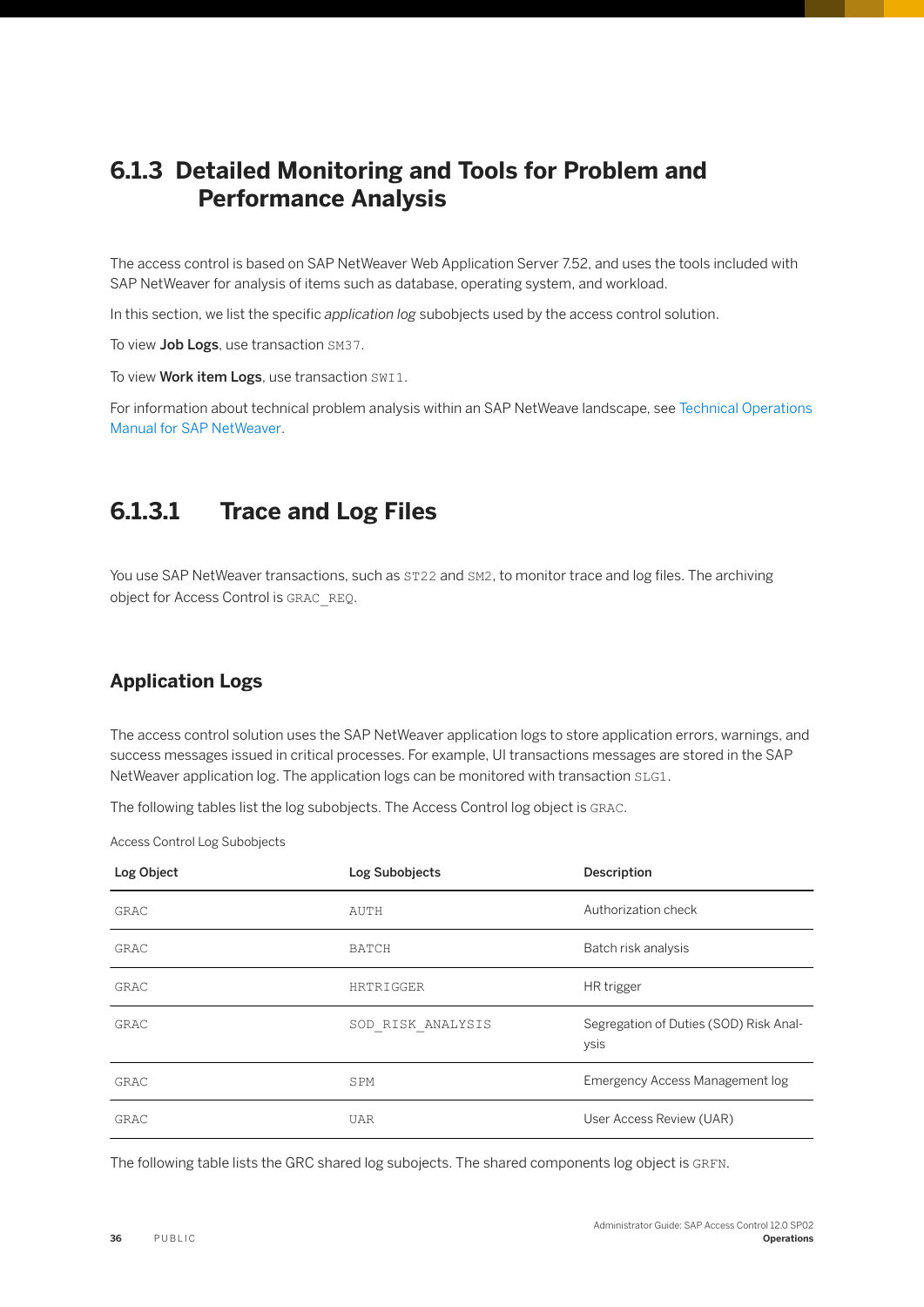#### GRC Foundation (shared) Log Subobjects

| Log Object  | Log Subobjects | Description                                                 |  |
|-------------|----------------|-------------------------------------------------------------|--|
| <b>GRFN</b> | AC_PROV        | Access Control Provisioning Engine                          |  |
| GRFN        | $AC$ $REP$     | <b>Access Control Repository</b>                            |  |
| GRFN        | API            | <b>GRC API logging</b>                                      |  |
| GRFN        | ASYNC_UPDATE   | Asynchronous Update Infrastructure                          |  |
| GRFN        | AUTH           | GRC authorization                                           |  |
| GRFN        | CASE_INT       | Continuous monitoring case integration                      |  |
| GRFN        | FDS            | Continuous monitoring flexible data<br>store                |  |
| GRFN        | HRMAINT        | Access to HR ORG maintenance                                |  |
| GRFN        | IO_EXPORT      | IO Export                                                   |  |
| GRFN        | IO IMPORT      | IO Import                                                   |  |
| GRFN        | IO_META        | IO Metadata                                                 |  |
| GRFN        | JOB            | AMF Job Step Execution                                      |  |
| <b>GRFN</b> | JOB_DESIGN     | AMF Job Step Design Time                                    |  |
| GRFN        | MDCHECK        | Master Data Consistency Check                               |  |
| GRFN        | MIGRATION      | <b>GRC</b> migration                                        |  |
| <b>GRFN</b> | MSMP_WF_CN     | Multi-Stage Multi-Path (MSMP) Work-<br>flow - Configuration |  |
| GRFN        | MSMP_WF_NT     | Multi-Stage Multi-Path (MSMP) Work-<br>flow - Notification  |  |
| GRFN        | MSMP_WF_RT     | Multi-Stage Multi-Path (MSMP) Work-<br>flow - Runtime       |  |
| GRFN        | OWP            | Offline Workflow Process                                    |  |
| GRFN        | POLICY         | Policy Management                                           |  |
| <b>GRFN</b> | REPLACEMENT    | GRC replacement                                             |  |
| GRFN        | REP ENGINE     | Reporting engine                                            |  |
| GRFN        | RISK AGGR      | Risk Aggregation                                            |  |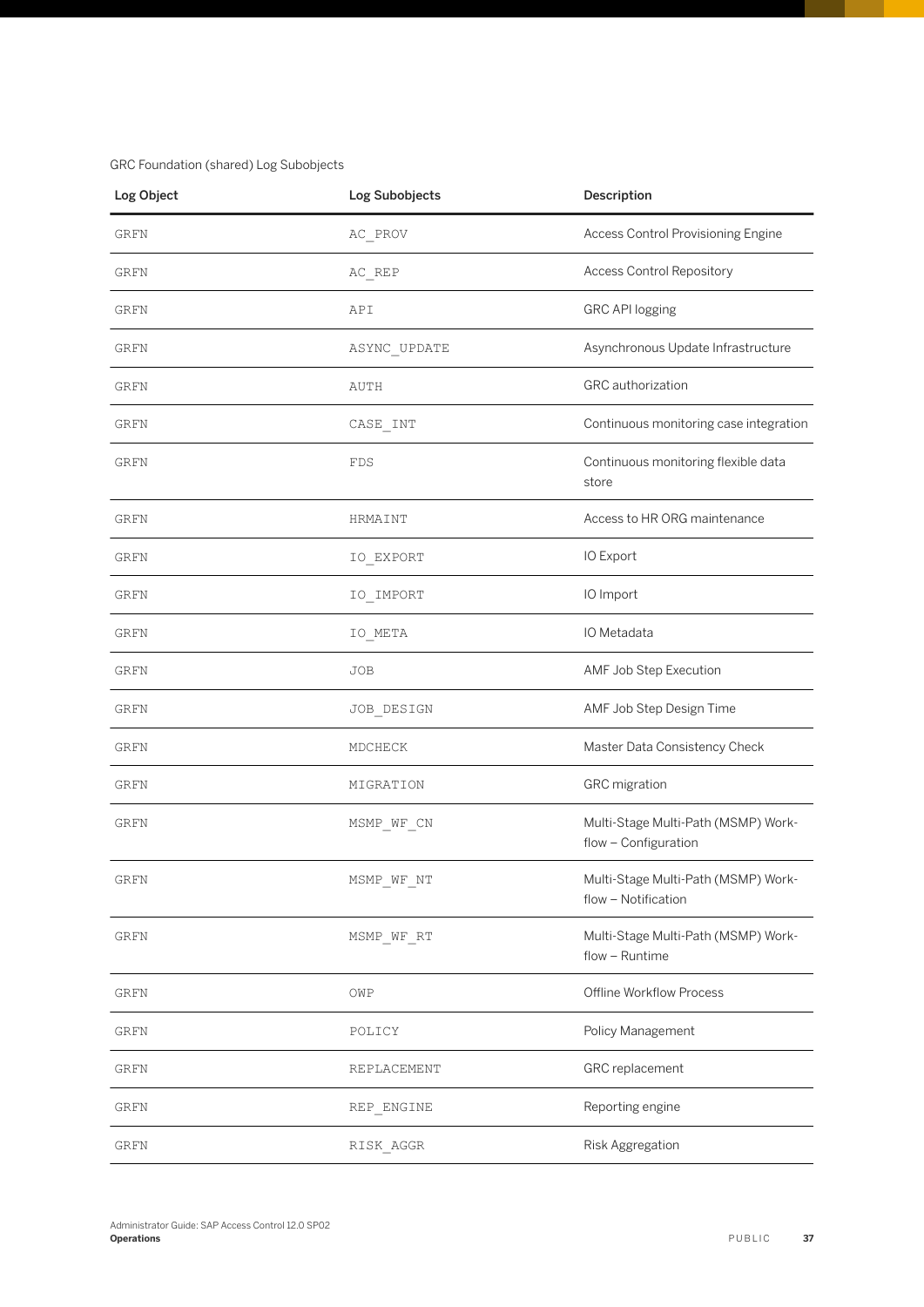<span id="page-37-0"></span>

| Log Object | Log Subobjects | Description                                         |
|------------|----------------|-----------------------------------------------------|
| GRFN       | RM BANKING     | Operational Risk Management for<br>Banking Industry |
| GRFN       | SURVEY         | Survey planning                                     |

For more information about application logs, see [https://help.sap.com/viewer/p/SAP\\_NETWEAVER\\_750](https://help.sap.com/viewer/p/SAP_NETWEAVER_750) *Solution Life Cycle Management Application Log* .

#### **Job Logs**

You can view job logs using transaction SM37.

#### **Workflow Item Logs**

You can view the workflow item logs using transaction SWI1.

For more information on workflows, see SAP Workflow Administration at [http://help.sap.com](http://help.sap.com/disclaimer?site=http%3A%2F%2Fhelp.sap.com) ...

## **6.1.4 Important Application Objects**

We recommend you monitor the following access control solution objects:

Objects to Monitor

| Object           | <b>Tools</b>     | Description                                                                                                                                                                                                                                                                                                                                                    |
|------------------|------------------|----------------------------------------------------------------------------------------------------------------------------------------------------------------------------------------------------------------------------------------------------------------------------------------------------------------------------------------------------------------|
| Process Overview | Transaction SM50 | The monitor tracks the amount of time<br>critical processes such as dialog (DIA),<br>update (UPD), or background (BGD)<br>have been running. Processes that have<br>been running too long are shown in red<br>in the <i>runtime</i> column.<br>Ensure there are enough background<br>work processes on the GRC system.<br>You can use operation mode to switch |
|                  |                  | work processes.                                                                                                                                                                                                                                                                                                                                                |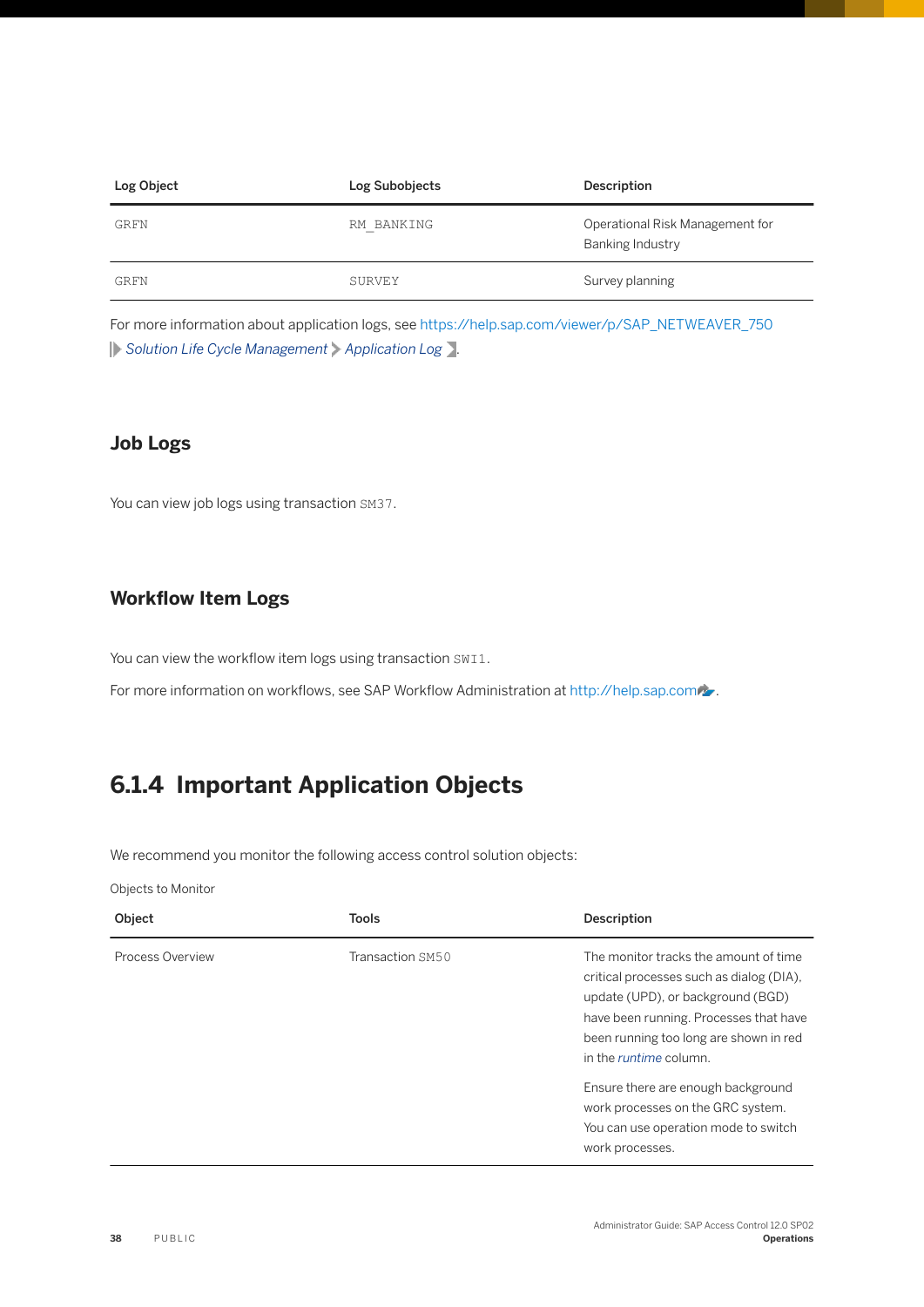| Object                    | <b>Tools</b>     | Description                                                                                                                                                                                                                                            |  |
|---------------------------|------------------|--------------------------------------------------------------------------------------------------------------------------------------------------------------------------------------------------------------------------------------------------------|--|
| <b>Background Process</b> | Transaction SM37 | Select the jobs by job name, user name,<br>status, and time period to display a sta-<br>tus overview of scheduled jobs. Look for<br>any canceled jobs.                                                                                                 |  |
| <b>Application Logs</b>   | Transaction SLG1 | Enable the application logs for potential<br>risk areas.                                                                                                                                                                                               |  |
|                           |                  | For more information, see Trace and<br>Log Files.                                                                                                                                                                                                      |  |
| <b>CCMS</b>               | Transaction RZ20 | Monitor the following:<br>SAP buffer configuration<br>Database workload<br>Operating system workload<br>System logs for errors<br>System errors for application<br>dumps<br>Workload analysis for any perform-<br>ance issues                          |  |
| Shared Objects Memory     | Transaction SHMM | Transaction SHMM provides an overview<br>of the area instances in the shared ob-<br>jects memory of the current application<br>server.                                                                                                                 |  |
| Workflow event queue      | SWEQADM          | Use the event queue to delay the start-<br>ing of receivers reacting to a triggering<br>event. This spreads the system load<br>over a longer time period to combat the<br>threat of system overload. The system<br>administrator sets the event queue. |  |
| SICF                      | Transaction SICF | Use this transaction to activate Internet<br>services, Web services, and Web Dyn-<br>pro.                                                                                                                                                              |  |
| SIGS                      | Transaction SIGS | Use this transaction to view the status<br>of IGS services and the required param-<br>eters.                                                                                                                                                           |  |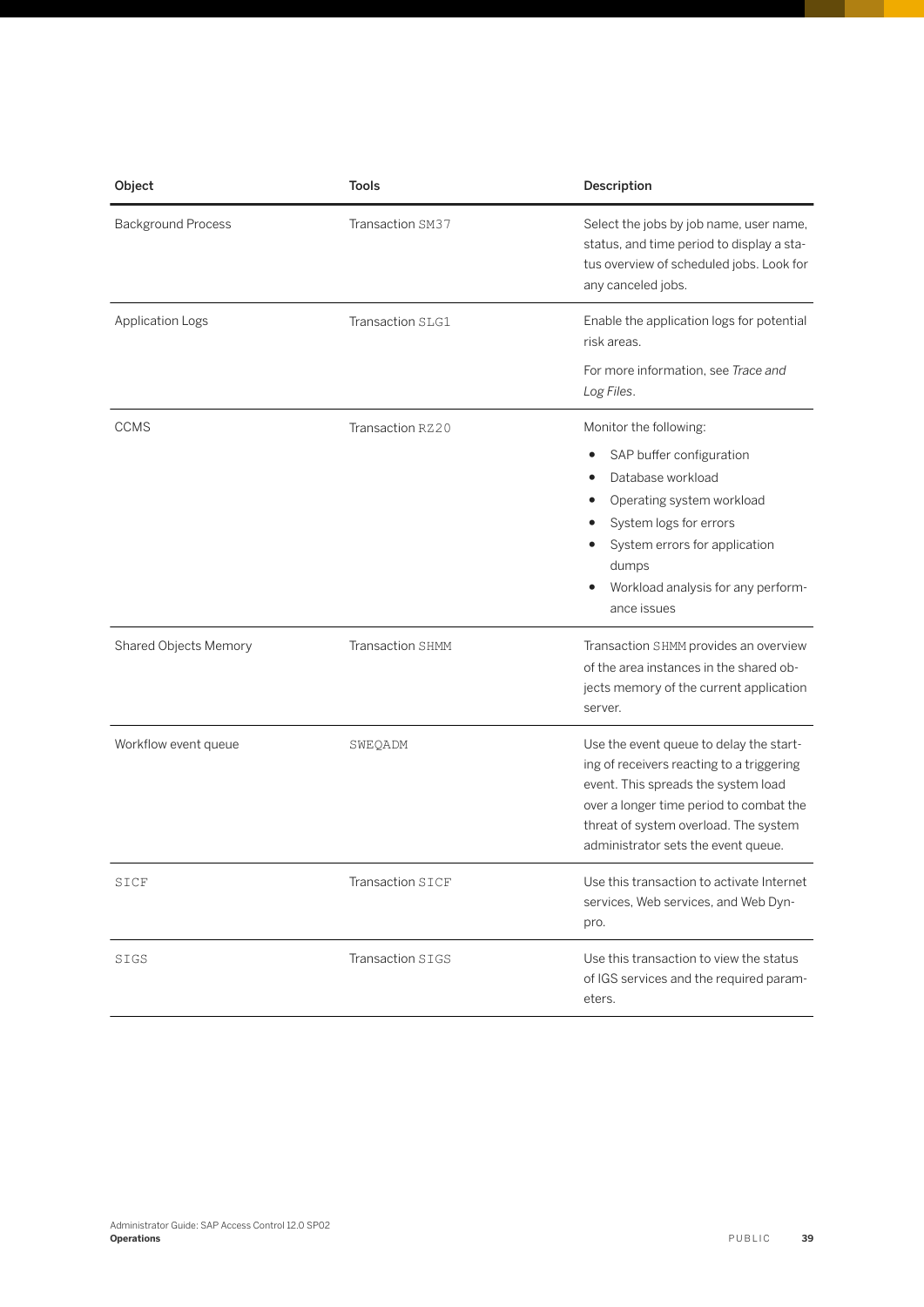## <span id="page-39-0"></span>**6.2 Managing the Application**

SAP provides you with an infrastructure to help your technical support consultants and system administrators manage all SAP components and complete tasks related to administration and operation.

## **6.2.1 Starting and Stopping**

The access control solution is provided as add-on components for SAP NetWeaver. You start and stop them with SAP NetWeaver Web Application Server.

#### $\rightarrow$  Recommendation

For more information about STARTSAP/STOPSAP and SAPMMC, see the [Technical Operations Manual for](https://help.sap.com/viewer/6522d0462aeb4909a79c3462b090ec51/7.5.10/en-US/5f4c63c099a3408488da11aab4254f07.html)  [SAP NetWeaver](https://help.sap.com/viewer/6522d0462aeb4909a79c3462b090ec51/7.5.10/en-US/5f4c63c099a3408488da11aab4254f07.html)

### **6.2.2 Backup and Restore**

You need to back up your system landscape regularly to ensure that you can restore and recover it in case of failure. All application data for the applications reside in the underlying database.

The applications rely on the SAP NetWeaver ABAP standard capabilities for the technical operations. The configuration data is stored in the Implementation Guide (IMG) database tables. These settings are established during the Customizing activities during implementation (transaction SPRO).

#### i Note

If you use a document management system (DMS) that stores data outside of the underlying database, refer to the backup and restore recommendations for that DMS.

## **6.2.3 System Copy**

The access control solution uses the standard tools and procedures of SAP NetWeaver.

#### i Note

A client copy from one system into another system with a different operating system or database is not an alternative to a complete heterogeneous migration. For example, client copies do not ensure that all repository changes are taken over into the new system. Therefore, if you want to change your database or application server platform, a heterogeneous system copy is the only procedure that ensures full data replication.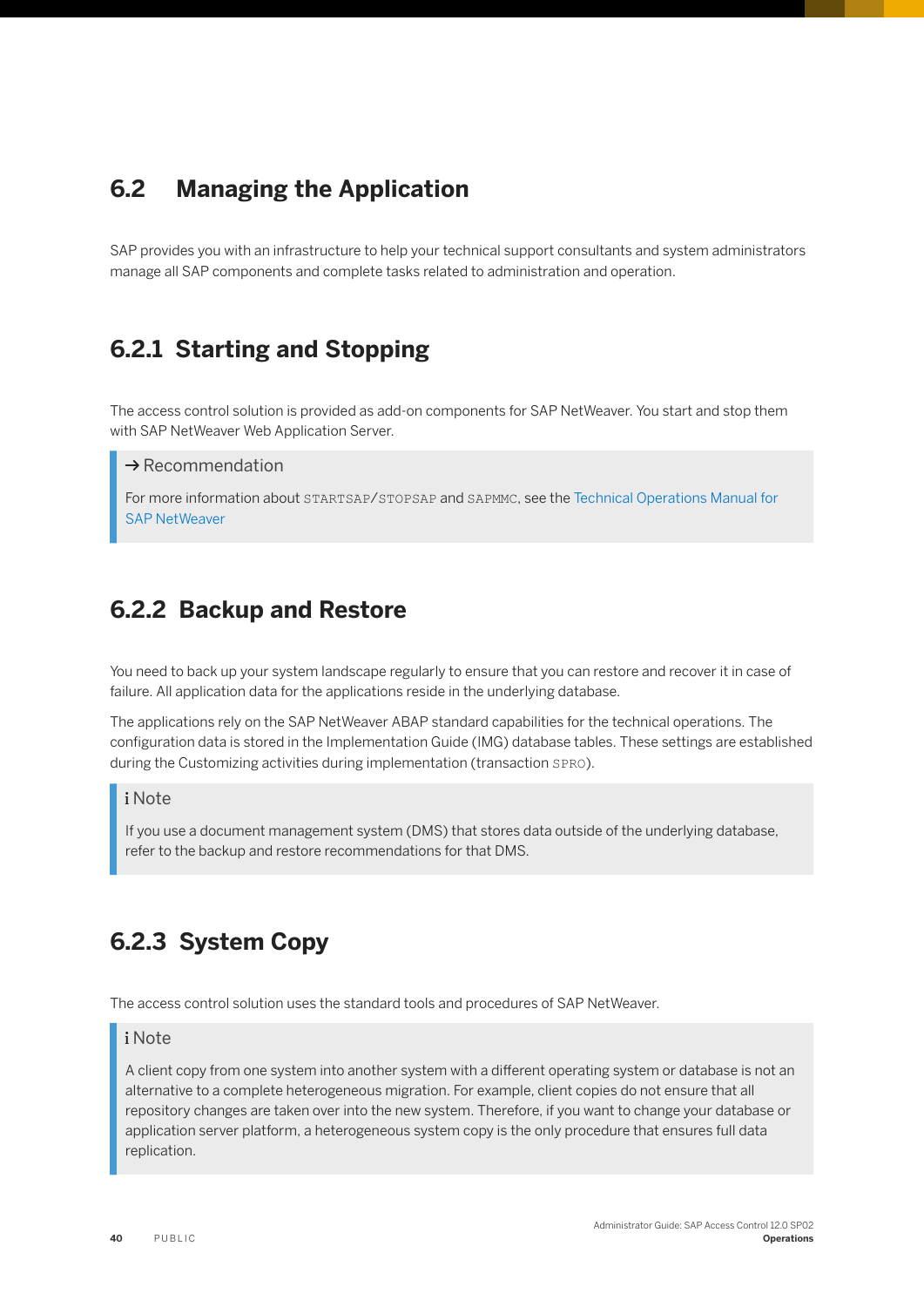<span id="page-40-0"></span>For more information, see SAP OS/DB Migration Check at [https://support.sap.com/osdbmigration](http://help.sap.com/disclaimer?site=https%3A%2F%2Fsupport.sap.com%2Fosdbmigration)

## **6.2.4 Periodic Tasks**

In addition to the standard jobs mentioned in the *Technical Operations Manual for SAP NetWeaver*, access control specific jobs must be scheduled in your system. Run all jobs, unless otherwise specified, at times of minimal system activity (so as not to affect performance or otherwise disrupt your daily operations). All jobs can be restarted. There are no dependencies between the jobs.

## **6.2.4.1 Scheduled Periodic Tasks**

This information describes the tasks required to keep the application running smoothly. You can configure the tasks to automatically run. It is important that you monitor the execution of these tasks on a regular basis. The tasks are scheduled using transaction SM36, except for the *Background Job for Missed Deadlines*, which uses transaction SWU3.

| Program Name/Task                               | <b>Recommended Frequency</b> | Description                                                                                                                                                                                                |
|-------------------------------------------------|------------------------------|------------------------------------------------------------------------------------------------------------------------------------------------------------------------------------------------------------|
| Schedule Background Job for Missed<br>Deadlines | Every 3 minutes              | Specify a time interval at which the back-<br>ground job is called regularly. With each exe-<br>cution, the background job checks whether<br>new deadlines have been missed since the<br>last time it ran. |
| Schedule Job for Sending E-Mail                 | Every 3 minutes              | This program checks whether there are new<br>work items for Process Control and Risk Man-<br>agement, and determines the e-mail ad-<br>dresses of the work item recipients.                                |
| GRFN AM JOBSTEP MONITOR                         | Hourly                       | The monitoring program to update job / job<br>step status.                                                                                                                                                 |
| Transfer Work Items to Replacement              | Daily                        | The program transfers work items from users<br>that are no longer working in Process Control<br>and Risk Management to the replacement<br>users entered in the system for these users.                     |
| Maintain DataMart                               | Daily                        | Schedule the report<br>GRFN_DATAMART_MAINTAIN. This can be<br>used for maintaining and uploading the data<br>to DataMart.                                                                                  |

Scheduled Periodic Tasks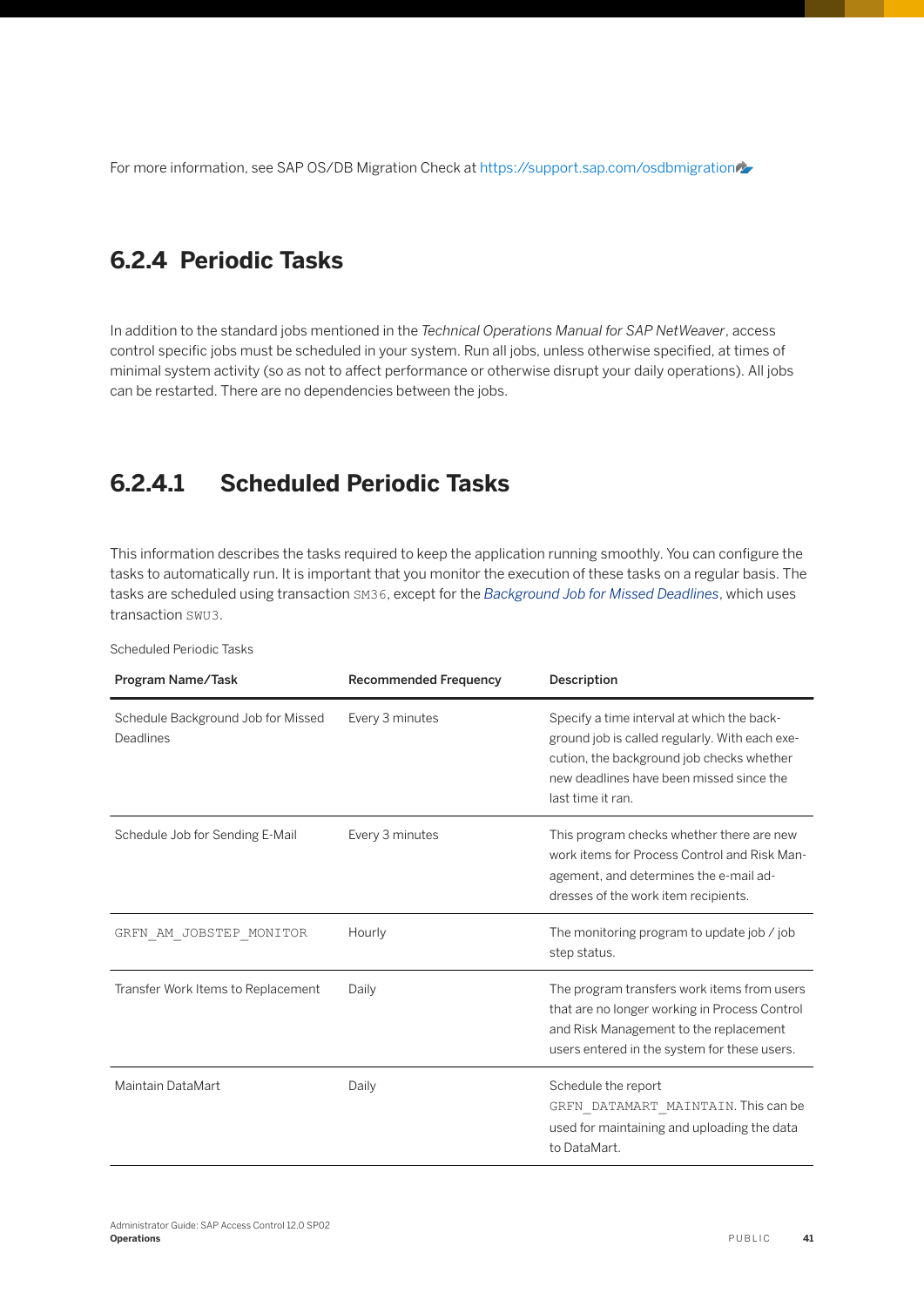## <span id="page-41-0"></span>**6.2.4.2 Synchronization Tasks**

The following tasks are accomplished through the Customizing activities (transaction SPRO) found at **F** SAP *Reference IMG Governance, Risk, and Compliance Access Control Synchronization Jobs* .

Refer to the documentation next to each activity for detailed directions.

#### i Note

The frequencies are recommendations. Adjust them according to your business need. For example, when you are first implementing the product, you might want to run these tasks more often.

Synchronization Tasks

| <b>Customizing Task Name</b>                           | <b>Recommended Frequency</b> | <b>Transaction</b>   |
|--------------------------------------------------------|------------------------------|----------------------|
| <b>Authorization Synch</b>                             | Weekly                       | GRAC AUTH SYNC       |
| Repository Object Synch                                | Daily                        | GRAC REP OBJ SYNC    |
| (includes Profile, Role and User Synchroni-<br>zation) |                              |                      |
| Action Usage Synch                                     | Daily                        | GRAC ACT USAGE SYNC  |
| Role Usage Synch                                       | Daily                        | GRAC_ROLE_USAGE_SYNC |
| Firefighter Log Synch                                  | Daily                        | GRAC SPM LOG SYNC    |
| Firefighter Workflow Synch                             | Daily                        | GRAC SPM WF SYNC     |
| Fetch IDM Schema                                       | as needed                    | GRAC IDM SCHEMA SYNC |
| EAM Master Data Synch                                  | as needed                    | GRAC SPM SYNC        |

## **6.2.5 User Management**

The access control solution uses SAP NetWeaver for user management.

For more information, on user roles and authorizations, see the Security Guide at [https://help.sap.com/](https://help.sap.com/viewer/p/SAP_ACCESS_CONTROL) [viewer/p/SAP\\_ACCESS\\_CONTROL](https://help.sap.com/viewer/p/SAP_ACCESS_CONTROL)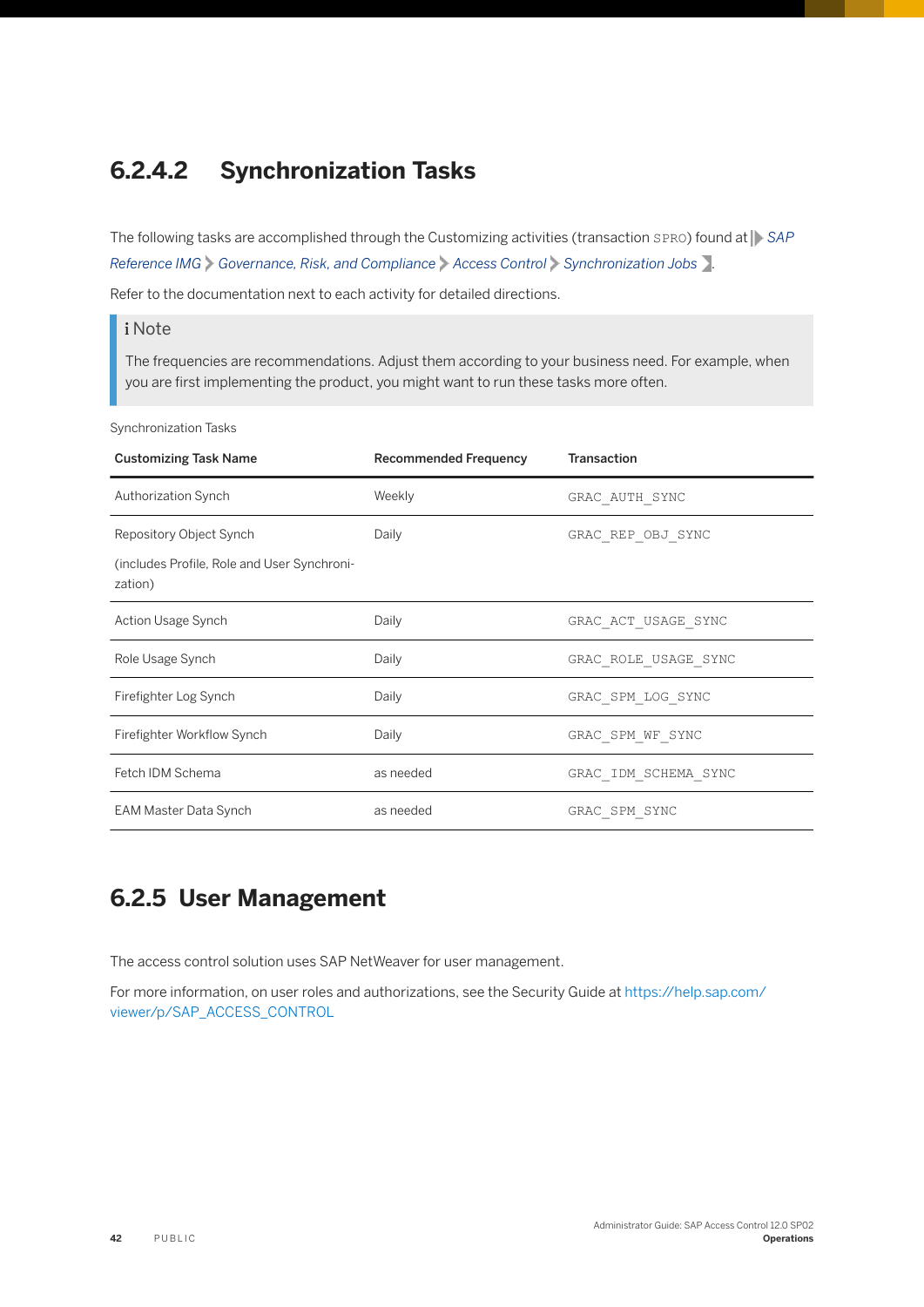## <span id="page-42-0"></span>**6.3 Data Archiving and Management**

The access control solution uses the SAP Information Lifecycle Management (ILM) framework to maintain data protection and archiving.

For information on using ILM, and on the access control data and archiving objects, see the *Security Guide for SAP Access Control 12.0.*

## **6.4 High Availability and Load Balancing**

The access control solution uses the SAP NetWeaver framework and tools for high availability and load balancing.

For more information, see the [Technical Operations Manual for SAP NetWeaver](https://help.sap.com/viewer/6522d0462aeb4909a79c3462b090ec51/7.5.10/en-US/5f4c63c099a3408488da11aab4254f07.html)

### **6.5 Software Change Management**

Software Change Management standardizes and automates software distribution, maintenance, and testing procedures for software landscapes and multiple software development platforms. These functions support your project teams, development teams, and application support teams.

Software Change Management establishes solution-wide change management that allows for specific maintenance procedures, global rollouts (including localizations), and open integration with third-party products.

This section provides additional information about the most important software components.

The following topics are covered:

- Transport and Change Management: Enables and secures the distribution of software changes from the development environment to the quality assurance and production environment.
- Development Request and Development Release Management: Enables customer-specific maintenance procedures and open integration with third-party products.
- Template Management: Enables and secures the rollout of global templates, including localizations.
- Quality Management and Test Management: Reduce the time, cost, and risk associated with software changes.
- Support Packages and SAP Notes Implementation: Provide standardized software distribution and maintenance procedures.
- Release and Upgrade Management: Reduces the time, cost, and risk associated with upgrades.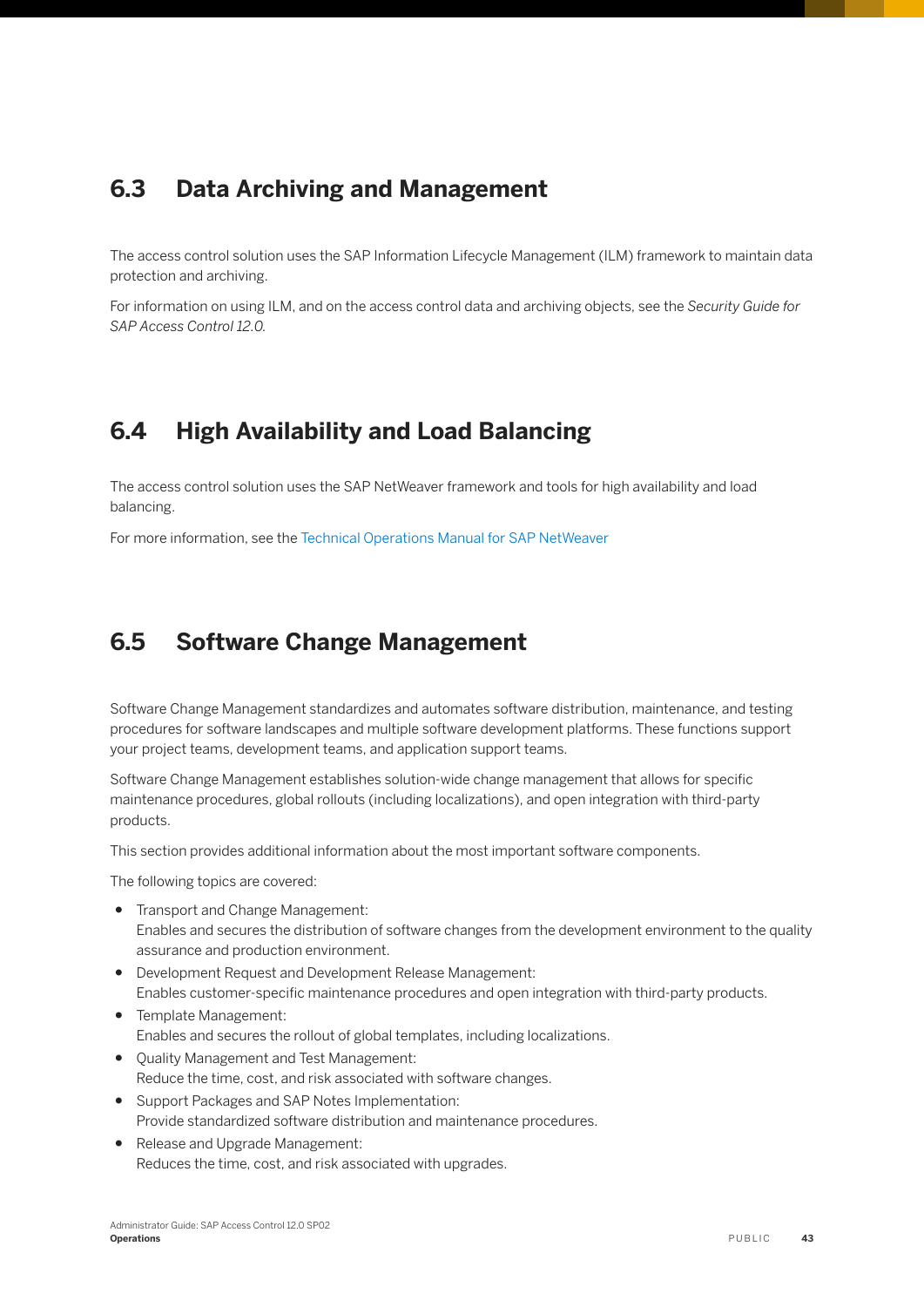## <span id="page-43-0"></span>**6.5.1 Transport and Change Management**

For transport and change management issues, the procedures of SAP NetWeaver apply.

 $\rightarrow$  Recommendation

For more information, see [Technical Operations Manual for SAP NetWeaver.](https://help.sap.com/viewer/6522d0462aeb4909a79c3462b090ec51/7.5.10/en-US/5f4c63c099a3408488da11aab4254f07.html)

## **6.5.2 Development Requests and Development Release Management**

The standard procedures of SAP NetWeaver apply.

For more information, see [Technical Operations Manual for SAP NetWeaver.](https://help.sap.com/viewer/6522d0462aeb4909a79c3462b090ec51/7.5.10/en-US/5f4c63c099a3408488da11aab4254f07.html)

### **6.5.3 Support Packages and Patch Implementation**

We recommend you implement Support Package Stacks (SP-STACKS), which are sets of Support Packages and patches for the respective product version that must be used in the given combination.

Read the corresponding Release and Information Notes (RIN) before you apply any Support Packages or Patches of the selected SP-Stack.

The RIN and support packages are available at the SAP Support Portal: [http://support.sap.com/patches](http://help.sap.com/disclaimer?site=http%3A%2F%2Fsupport.sap.com%2Fpatches) ...

### **6.6 Troubleshooting**

The access control solution is an add-on component for SAP NetWeaver and uses the same troubleshooting tools for the SAP NetWeaver Application server.

For more information, go to the SAP Support Portal > Tools at [http://support.sap.com](http://help.sap.com/disclaimer?site=http%3A%2F%2Fsupport.sap.com) ...

#### i Note

When reporting any issues for troubleshooting, use component GRC-SAC.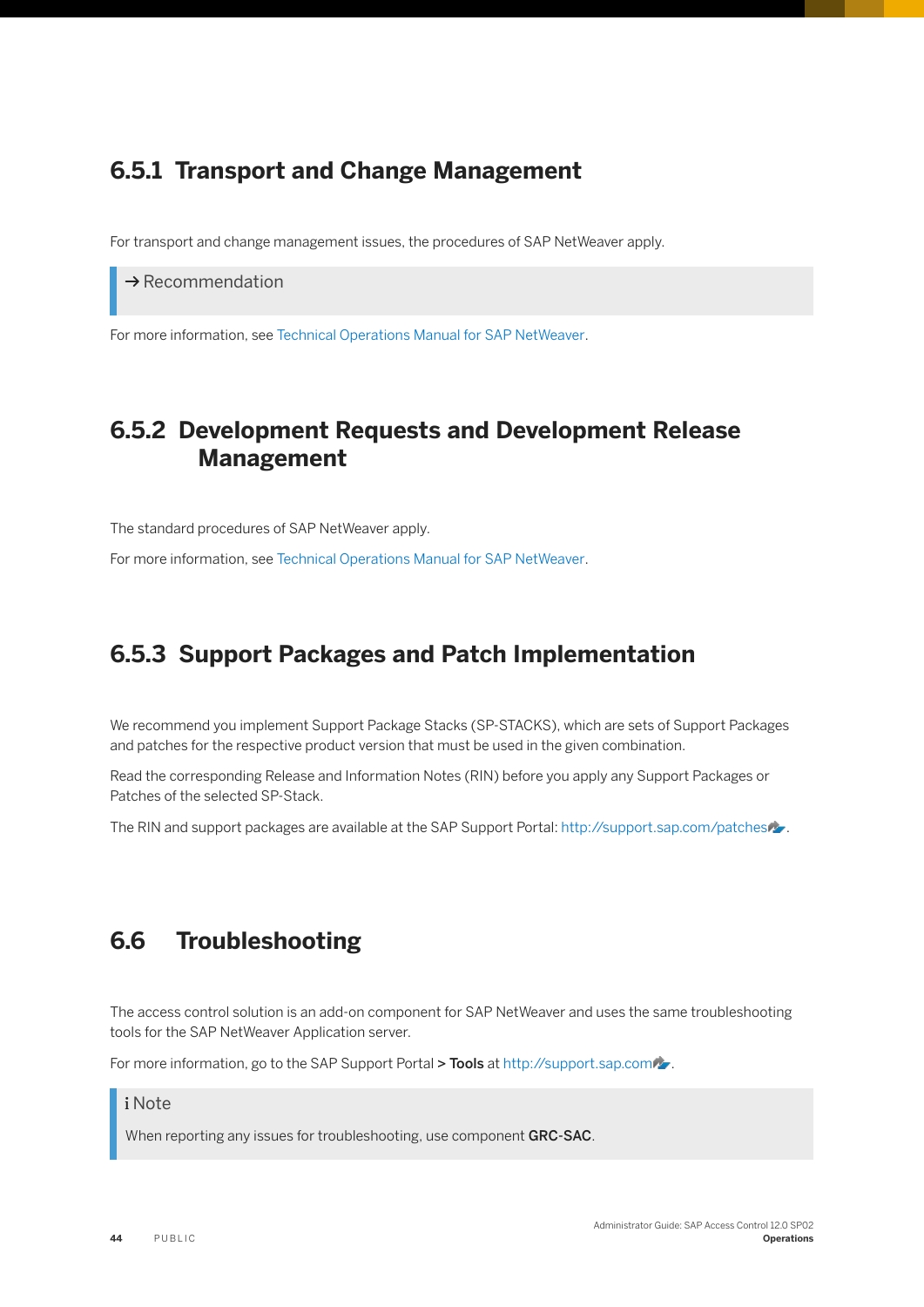## <span id="page-44-0"></span>**6.6.1 Configuring Remote Connection to SAP Support**

SAP offers access to remote support and remote services. You have to set up a remote network connection to SAP.

For information on how to setup and use *Remote Connections*, go to [https://support.sap.com/](http://help.sap.com/disclaimer?site=https%3A%2F%2Fsupport.sap.com%2Fremoteconnections) [remoteconnections](http://help.sap.com/disclaimer?site=https%3A%2F%2Fsupport.sap.com%2Fremoteconnections) .

Read-Only Role

For remote support from SAP, a support user must have read-only access to the support tools. Since these applications are built upon the NetWeaver ABAP stack, a support user can use the SAP standard CSS remote support tool which is accessible through the SAPGUI or web browser.

The access control solution uses this read-only role: SAP\_GRAC\_DISPLAY\_ALL.

## **6.6.2 Support Components**

You can use the following components information when requesting support for the access control solution.

| Component   | Description                        |
|-------------|------------------------------------|
| GRC-SAC-ARA | Access Risk Management             |
| GRC-SAC-ARO | <b>Access Request</b>              |
| GRC-SAC-BRM | <b>Business Role Management</b>    |
| GRC-SAC-EAM | <b>Emergency Access Management</b> |

## **6.7 Categories of System Components for Backup and Restore**

| Categories of System Com-<br>ponents | <b>Category Properties</b>                                | Suggested Methods for<br><b>Backup and Restore</b>        | Examples            |
|--------------------------------------|-----------------------------------------------------------|-----------------------------------------------------------|---------------------|
|                                      | Only software, no configura-<br>tion, or application data | No backup, new installation<br>in case of a recovery      | <b>BDOC</b> modeler |
|                                      |                                                           | Initial software backup after<br>installation and upgrade |                     |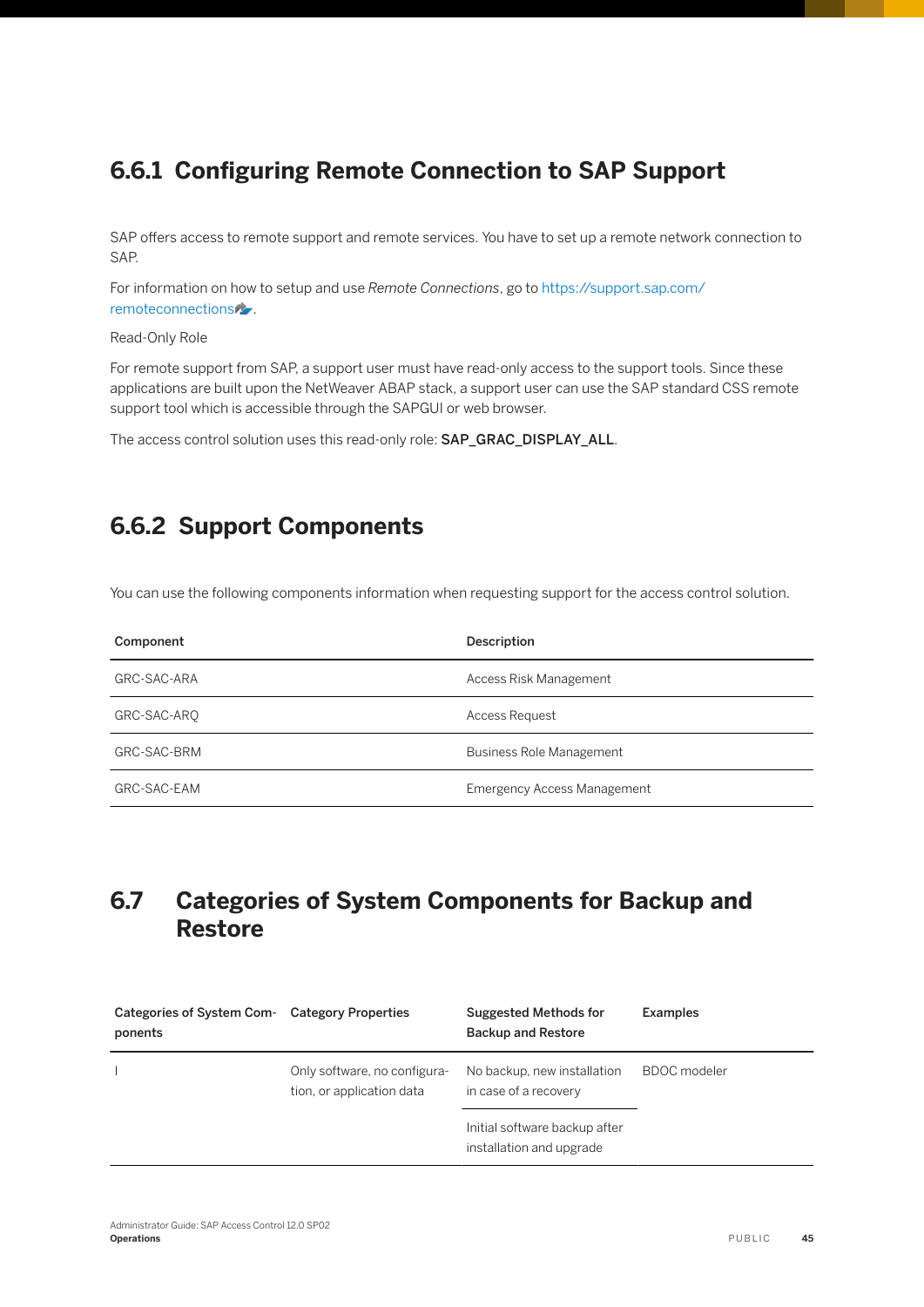| Categories of System Com-<br>ponents       | <b>Category Properties</b>                                                                                                           | <b>Suggested Methods for</b><br><b>Backup and Restore</b>                  | <b>Examples</b>                           |
|--------------------------------------------|--------------------------------------------------------------------------------------------------------------------------------------|----------------------------------------------------------------------------|-------------------------------------------|
|                                            |                                                                                                                                      | Backup of log files                                                        |                                           |
| Ш                                          | Only software and configura-<br>tion information, no applica-<br>tion data                                                           | Backup after changes have<br>been applied                                  | SAP Gateway                               |
|                                            |                                                                                                                                      | No backup, new installation,<br>and configuration in case of a<br>recovery | <b>Communication Station</b>              |
|                                            |                                                                                                                                      | Backup of log files                                                        | SAP Business Connector,<br>SAP IPC (2.0C) |
| Ш                                          | Only replicated application                                                                                                          | Data                                                                       | SAP IMS/Search                            |
|                                            | data, replication time is suffi-<br>ciently small for a recovery                                                                     | No data backup needed                                                      | Engine                                    |
|                                            |                                                                                                                                      | Backup of software, configu-<br>ration, log files                          | SAP IPC (2.0B)                            |
| IV                                         | Only replicated application<br>data, backup recommended<br>because replication time is<br>too long, data not managed<br>by a DBMS    | Data                                                                       | SAP IMS/Search                            |
|                                            |                                                                                                                                      | Application specific file sys-<br>tem backup or                            | Engine                                    |
|                                            |                                                                                                                                      | Multiple instances                                                         | Web server                                |
|                                            |                                                                                                                                      | Backup of software, configu-<br>ration, log files                          | SAP IPC (2.0B)                            |
| V                                          | Only replicated application<br>data, backup recommended<br>because replication time is<br>too long, data managed by a<br><b>DBMS</b> | Data                                                                       | SAP IPC (2.0B)                            |
|                                            |                                                                                                                                      | Database and log backup or                                                 | Catalog Server                            |
|                                            |                                                                                                                                      | Multiple instances                                                         | Web server                                |
|                                            |                                                                                                                                      | Backup of software, configu-<br>ration, log files                          | SAP IPC (2.0B)                            |
| <b>Categories of Systems</b><br>Components | <b>Category Properties</b>                                                                                                           | <b>Suggested Methods for</b><br><b>Backup and Restore</b>                  | <b>Examples</b>                           |
| VI                                         | Original application data,<br>standalone system, data not<br>managed by a DBMS                                                       | Data                                                                       | Web Server                                |
|                                            |                                                                                                                                      | Application specific file sys-<br>tem backup                               |                                           |
|                                            |                                                                                                                                      | Backup of software, configu-<br>ration and log files                       |                                           |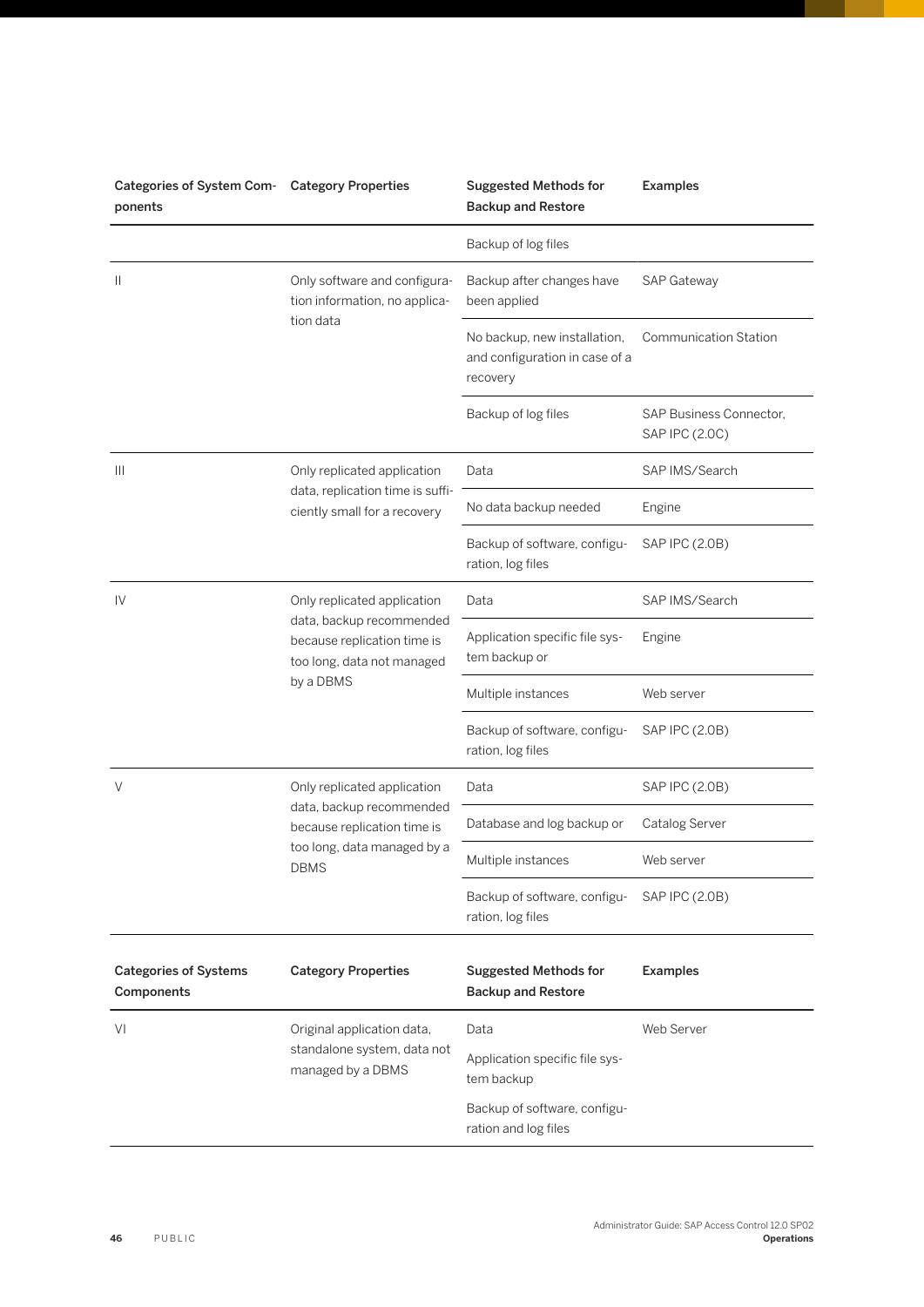| <b>Categories of Systems</b><br>Components | <b>Category Properties</b>                                                                                                                        | <b>Suggested Methods for</b><br><b>Backup and Restore</b>                                                                                            | <b>Examples</b>                            |
|--------------------------------------------|---------------------------------------------------------------------------------------------------------------------------------------------------|------------------------------------------------------------------------------------------------------------------------------------------------------|--------------------------------------------|
| VII                                        | Original application data,<br>standalone system, data<br>managed by a DBMS, not<br>based on SAP NetWeaver Ap-<br>plication Server                 | Data                                                                                                                                                 | none available                             |
|                                            |                                                                                                                                                   | Database and log backup                                                                                                                              |                                            |
|                                            |                                                                                                                                                   | Backup of software, configu-<br>ration and log files                                                                                                 |                                            |
| VIII                                       | Original application data,                                                                                                                        | Data                                                                                                                                                 | Standalone SAP                             |
|                                            | standalone system, based on<br>SAP NetWeaver Application                                                                                          | Database and log backup,                                                                                                                             | SAP ERP                                    |
|                                            | Server                                                                                                                                            | application log backup (such<br>as job logs in file system)                                                                                          | none available                             |
|                                            |                                                                                                                                                   | Backup of software, configu-<br>ration and log files                                                                                                 |                                            |
| IX                                         | Original application data,<br>data exchange with other<br>systems, data not managed<br>by a DBMS                                                  | Data                                                                                                                                                 | none available                             |
|                                            |                                                                                                                                                   | Application specific file sys-<br>tem backup, data consis-<br>tency with other systems<br>must be considered                                         |                                            |
|                                            |                                                                                                                                                   | Backup of software, configu-<br>ration, log files                                                                                                    |                                            |
| Χ                                          | Original application data,<br>data exchange with other<br>systems, data managed by a<br>DBMS, not based on SAP<br>NetWeaver Application<br>Server | Data                                                                                                                                                 | <b>SAP Live Cache</b>                      |
|                                            |                                                                                                                                                   | Database and log backup,<br>data consistency with other<br>systems must be considered                                                                | <b>SAP Mobile</b>                          |
|                                            |                                                                                                                                                   |                                                                                                                                                      | Workbench                                  |
|                                            |                                                                                                                                                   | Backup of software, configu-<br>ration, log files                                                                                                    |                                            |
| XI                                         | Original application data,<br>data exchange with other<br>systems, based on SAP Net-<br>Weaver Application Server                                 | Data                                                                                                                                                 | <b>SAP ERP</b>                             |
|                                            |                                                                                                                                                   | Database and log backup,<br>application log backup (such<br>as job logs in the system),<br>data consistency with other<br>systems must be considered | <b>SAP CRM</b>                             |
|                                            |                                                                                                                                                   |                                                                                                                                                      | SAP APO                                    |
|                                            |                                                                                                                                                   |                                                                                                                                                      | <b>SAP NetWeaver Business</b><br>Warehouse |
|                                            |                                                                                                                                                   | Backup of software, configu-<br>ration, log files                                                                                                    |                                            |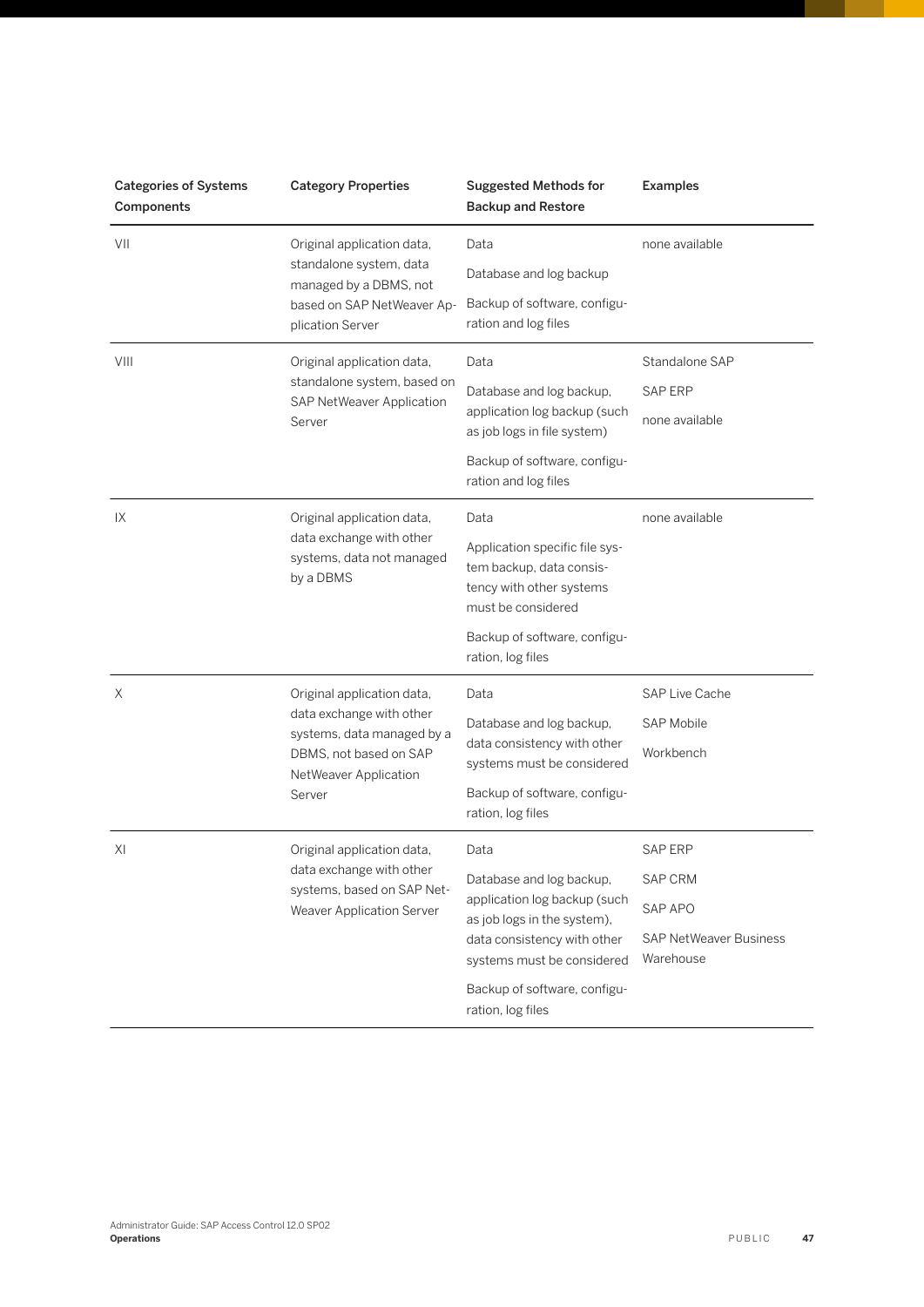# **Important Disclaimers and Legal Information**

#### **Hyperlinks**

Some links are classified by an icon and/or a mouseover text. These links provide additional information. About the icons:

- Links with the icon  $\blacktriangleright$ : You are entering a Web site that is not hosted by SAP. By using such links, you agree (unless expressly stated otherwise in your agreements with SAP) to this:
	- The content of the linked-to site is not SAP documentation. You may not infer any product claims against SAP based on this information.
	- SAP does not agree or disagree with the content on the linked-to site, nor does SAP warrant the availability and correctness. SAP shall not be liable for any damages caused by the use of such content unless damages have been caused by SAP's gross negligence or willful misconduct.
- Links with the icon  $\sim$ : You are leaving the documentation for that particular SAP product or service and are entering a SAP-hosted Web site. By using such links, you agree that (unless expressly stated otherwise in your agreements with SAP) you may not infer any product claims against SAP based on this information.

### **Beta and Other Experimental Features**

Experimental features are not part of the officially delivered scope that SAP guarantees for future releases. This means that experimental features may be changed by SAP at any time for any reason without notice. Experimental features are not for productive use. You may not demonstrate, test, examine, evaluate or otherwise use the experimental features in a live operating environment or with data that has not been sufficiently backed up. The purpose of experimental features is to get feedback early on, allowing customers and partners to influence the future product accordingly. By providing your

feedback (e.g. in the SAP Community), you accept that intellectual property rights of the contributions or derivative works shall remain the exclusive property of SAP.

#### **Example Code**

Any software coding and/or code snippets are examples. They are not for productive use. The example code is only intended to better explain and visualize the syntax and phrasing rules. SAP does not warrant the correctness and completeness of the example code. SAP shall not be liable for errors or damages caused by the use of example code unless damages have been caused by SAP's gross negligence or willful misconduct.

#### **Gender-Related Language**

We try not to use gender-specific word forms and formulations. As appropriate for context and readability, SAP may use masculine word forms to refer to all genders.